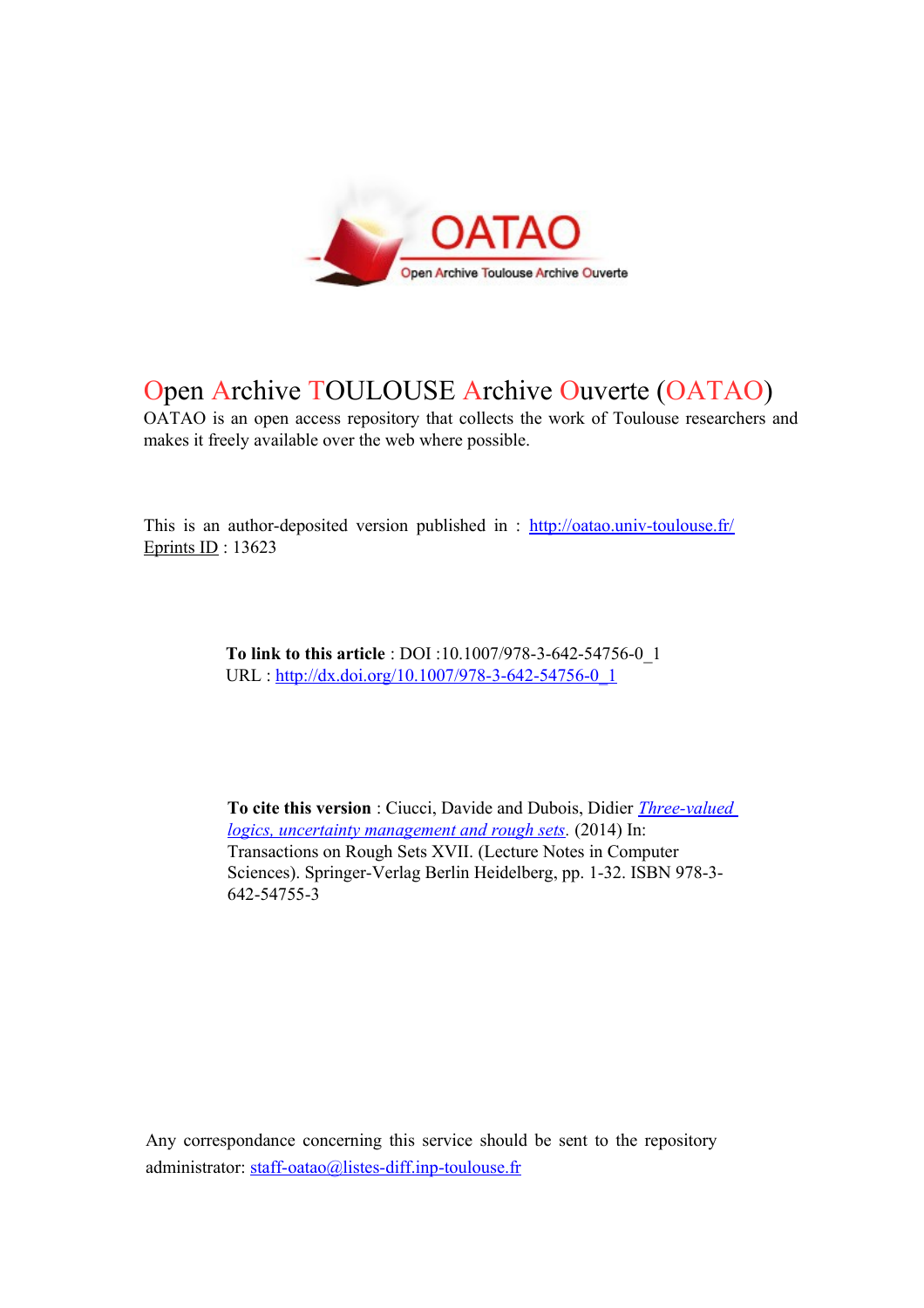## Three-Valued Logics, Uncertainty Management and Rough Sets

Davide Ciucci<sup>1</sup> and Didier Dubois<sup>2</sup>

 $^1$  DISCo - Università di Milano – Bicocca, Viale Sarca 336 – U14, 20126 Milano Italia <sup>2</sup> IRIT, Université Paul Sabatier, 118 route de Narbonne, 31062 Toulouse cedex 4 France

Abstract. This paper is a survey of the connections between threevalued logics and rough sets from the point of view of incomplete information management. Based on the fact that many three-valued logics can be put under a unique algebraic umbrella, we show how to translate three-valued conjunctions and implications into operations on ill-known sets such as rough sets. We then show that while such translations may provide mathematically elegant algebraic settings for rough sets, the interpretability of these connectives in terms of an original set approximated via an equivalence relation is very limited, thus casting doubts on the practical relevance of truth-functional logical renderings of rough sets.

## 1 Introduction

Rough sets have often been studied under a three-valued logic framework and different authors have tried to connect rough sets to different logics: Lukasiewicz  $[9, 11]$ , Nelson  $[58, 59]$ , Gödel, Gaines-Rescher three-valued logics  $[49, 41]$ . Despite the formal correctness of these approaches, little attention has been devoted to the interpretation of these logics in the rough set context. Moreover, a comprehensive study on the three-valued connectives that can be defined on rough sets is needed and, as we will see, it can be accomplished starting from known results in three-valued logics.

Three-valued logics are apparently simple; they are straightforward generalizations of Boolean logic based on the most simple bipolar scale  $\{0, \frac{1}{2}, 1\}$  where 1 (resp. 0) has a positive (resp. negative) flavor, and  $\frac{1}{2}$  is neutral. Further, they are widely used in several applied contexts such as logic programming [43], electronic circuits [67], databases [27], and, of course, rough sets. However, there have been several different meanings attached to the third value, some having an epistemic nature. There is not a clear result on the definition of its connectives in connection with this meaning. Here is a list of these interpretations of the third truth-value, different from true and false : Possible (due to Lukasiewicz [17]), Unknown (Kleene [52]), Undefined (also Kleene), Half-true (in fuzzy logic [48]), Borderline (in logics of vagueness, like in Shapiro [66]), Inconsistent (that is both true and false, as in paraconsistent logics or the logic of paradox by Priest

J.F. Peters and A. Skowron (Eds.): Transactions on Rough Sets XVII, LNCS 8375, pp. 1–32, 2014. -c Springer-Verlag Berlin Heidelberg 2014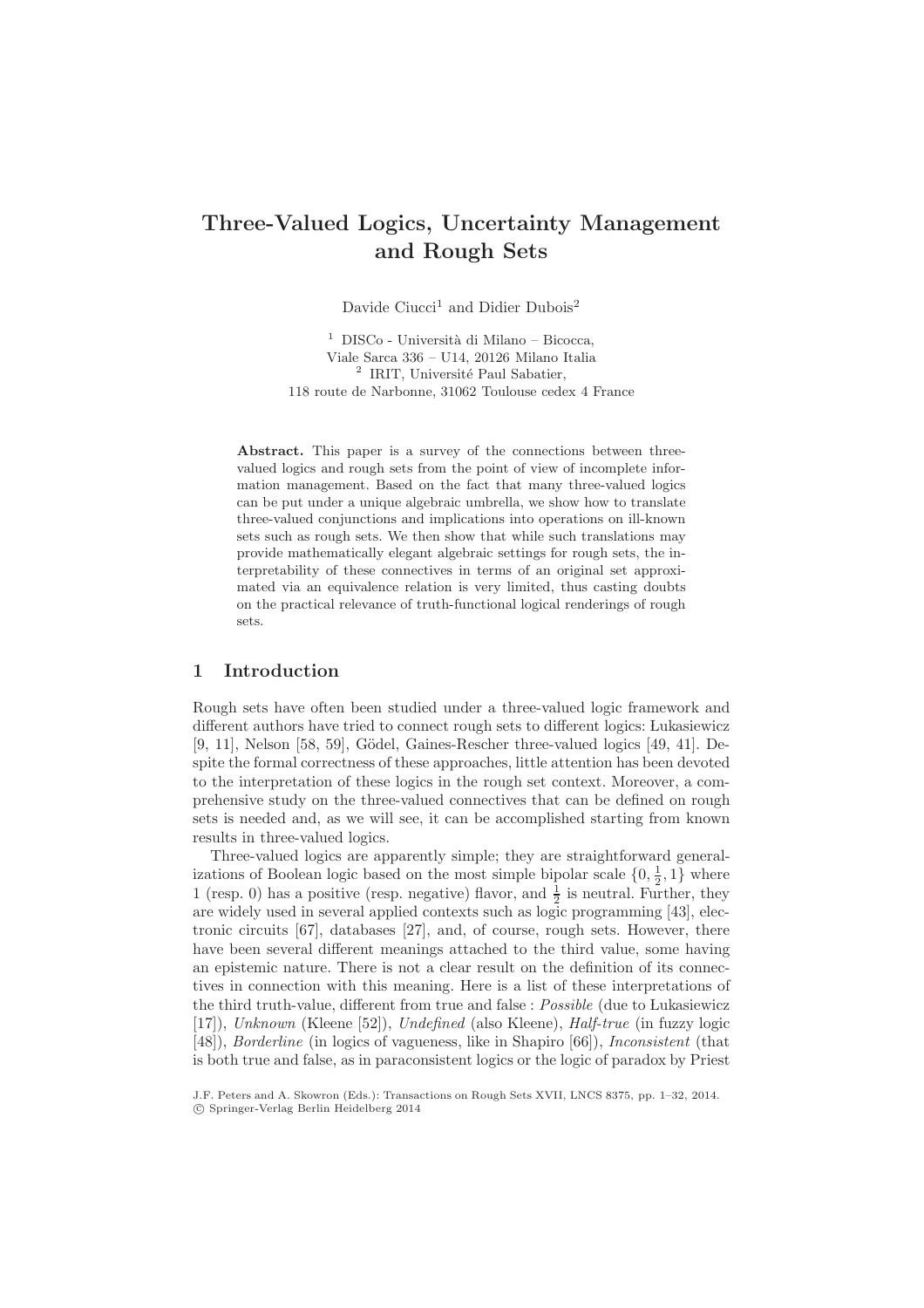[63]), or yet Irrelevant as in relevance logics [2] or the logic of conditionals [38]. Sometimes, two of these notions are simultaneously used as Inconsistent and Unknown in Belnap four-valued logic [14].

Three-valued logics go along with three-valued sets having central elements and peripheral ones [46]. However the meaning of such central and peripheral elements depends on the meaning of the third truth-value. It depends on whether it has an epistemic flavor or not; a peripheral element can be understood in one of the following ways:

- 1. either as an untypical element of a non-classical set,
- 2. or as an element that cannot be definitely classified as belonging or not to a crisp set due to incomplete information,
- 3. or as an element that cannot be definitely classified as belonging or not to a crisp set due to conflicting information,
- 4. or as an element for which membership or non membership makes no sense, due to irrelevance or the dubious existence of such an element.

Case 2 is the one we are concerned with in this paper. Then the three truthvalues refer to the epistemic status of otherwise Boolean propositions (provably true, provably false or unknown [39]). This is typically the case of ill-known or interval sets [72], where the central elements are elements that certainly belong to some ill-known set, the third truth-value is assimilated to  $\{0, 1\}$  and understood as the hesitancy between membership and non-membership. They are special cases of interval-valued fuzzy sets [77] or twofold fuzzy sets [37]. One of the causes of a set being ill-known can be the lack of precision on the value of some of the attributes that describe it (for instance, a set of single persons is ill-known if the marital status of some of the persons is ill-known).

A rough set, viewed as a pair of nested approximations is a typical example of ill-known set, where the lack of knowledge comes from an equivalence relation between possibly indistinguishable elements, this indistinguishability being due to the use of a language that is not expressive enough (incomplete set of attributes or attributes that are too coarsely defined). This situation contrasts with the case of sets that are ill-known due to the lack of knowledge of attribute values; see Couso and Dubois [28] when the two causes of partial ignorance appear simultaneously.

In recent papers [23–26], we have studied various three-valued logics of partial knowledge, where the third truth-value means unknown. It has been shown that a large class of three-valued logics (including Lukasiewicz  $L_3$ ) is compatible with this understanding of the third truth-value, but their translations into a very elementary modal logic indicate that such three-valued logics cannot account for partial ignorance jointly affecting several Boolean variables: only states of partial ignorance that can be described independently for each variable can be accounted for in a three-valued logic. This is the price paid for truth-functionality.

In this paper, we examine the situation of three-valued logics of rough sets. While the aforementioned limitation is still valid (since rough sets do not behave truth-functionally in general), there is an additional constraint in this case. Namely, the approximation pairs are generated by an equivalence relation,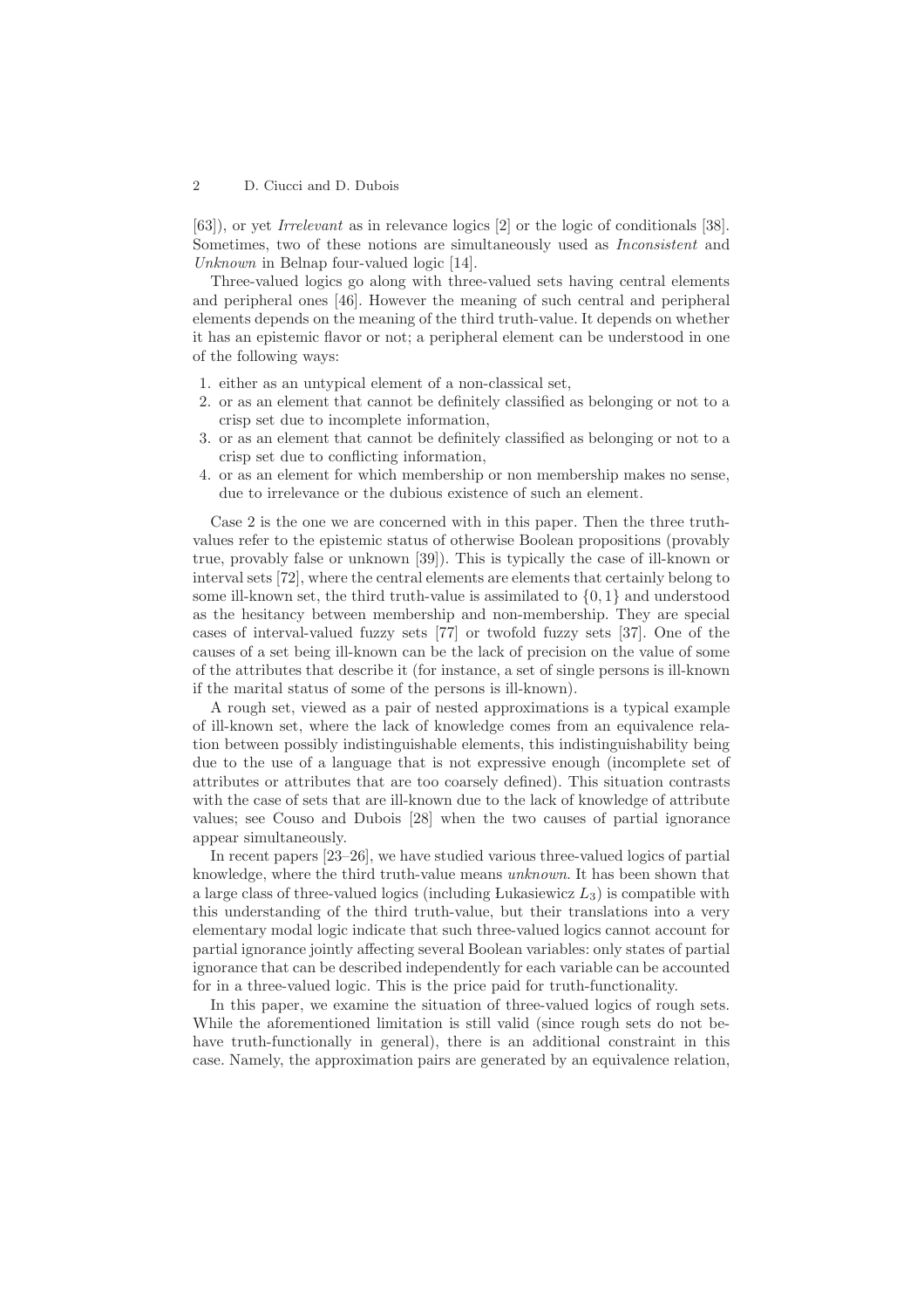which creates additional interpretive difficulties for truth-functional definitions of conjunction and disjunction [22]. In this paper, we consider the situation of more general three-valued connectives in connection with rough sets.

In the following, we review some results on three-valued logics, in particular we give a list of reasonable connectives on three values that can apply to ill-known sets. Then, these connectives are translated into the language of nested pairs or orthopairs of sets, showing that, from a formal point of view, this translation is correct. On the other hand, some considerations from the interpretation standpoint are put forward casting some doubts on this truth-functional approach to ill-known sets and rough sets. Especially, in the case of rough sets, it seems impossible to interpret combinations of rough sets in terms of pure combinations of the underlying ill-known sets (approximated via an equivalence relation). Finally, we discuss some modal and three-valued logics of rough sets in connection with a recent translation of three-valued logics into a fragment of the KD logic.

## 2 Aggregation Functions on Three Valued Logics

We denote by 3 the set  $\{0, \frac{1}{2}, 1\}$  with the usual order:  $0 < \frac{1}{2} < 1$ . Due to the total order assumption, we can define the idempotent and commutative Kleene conjunction and disjunction, that is, the minimum, denoted by  $\Box$  and the maximum denoted by  $\sqcup: x \sqcap y = y \sqcap x = x$  if and only if  $x \leq y$  if and only if  $x \sqcup y = y \sqcup x = y$ . Moreover, Gödel implication is definable by residuation:

 $x \sqcap y \leq z$  if and only if  $x \leq y \rightarrow_G z$ .

It is such that  $y \rightarrow_G z = 1$  if  $y \leq z$  and z otherwise. Finally, the intuitionistic negation is obtainable by Gödel implication as  $\sim x = x \rightarrow_G 0$ . We now report some results [25] about three-valued logics: a list of possible connectives, the logical systems they generate and the links among them.

#### 2.1 Connectives

A maximal family of sensible conjunctions and implications on 3 is now recalled, based on some intuitive properties, in the scope of modeling incomplete information. Then, negation and disjunction can be derived respectively as  $a \rightarrow 0$ and by De Morgan properties.

**Definition 2.1.** A conjunction on 3 is a binary mapping  $\ast: 3 \times 3 \mapsto 3$  that is monotonically increasing in the wide sense, and extends the connective AND in Boolean logic:

(C1) If  $x \leq y$  then  $x * z \leq y * z$ ; (C2) If  $x \leq y$  then  $z * x \leq z * y$ ;  $(C3)$   $0 * 0 = 0 * 1 = 1 * 0 = 0$  and  $1 * 1 = 1$ .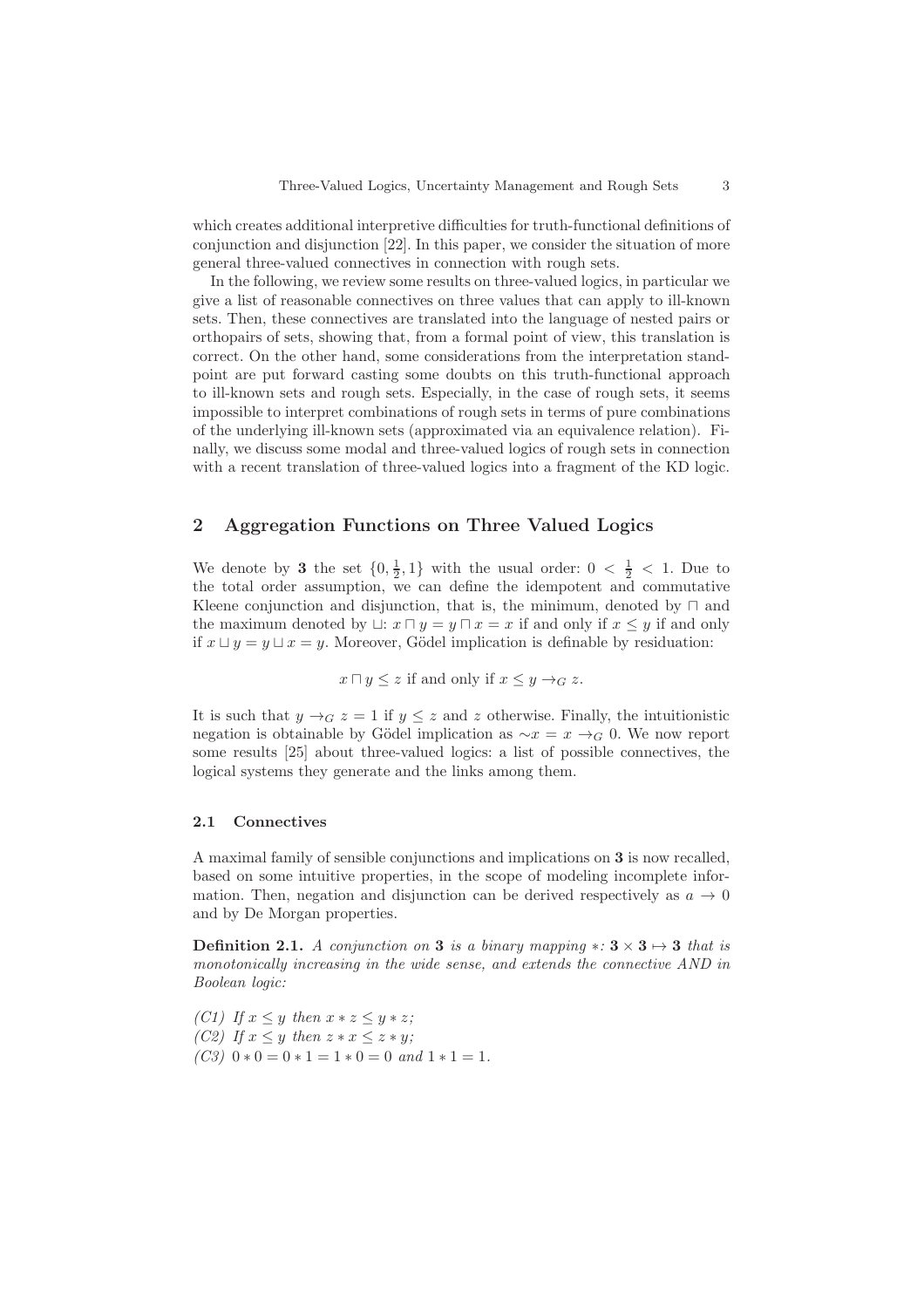Bearing in mind our focus on the epistemic understanding of the third truthvalue as unknown, condition C3 is clearly natural if we notice that, in consequence to this interpretive assumption, 1 must mean "certainly true" and 0 "certainly false", which justifies this requirement of coincidence with Boolean conjunction for truth-values different from 1/2.

Due to (C3), the monotonicity properties (C1-C2) imply  $\frac{1}{2} * 0 = 0 * \frac{1}{2} = 0$ . It goes along with the fact that a conjunction is false whenever one of the conjuncts is false, regardless of whether the truth-value of the other conjunct is known or not. If we consider all the possible cases, there are 14 conjunctions satisfying Definition 2.1. Among them, only six are commutative and only five associative. These five conjunctions are already known in the literature and precisely, they have been studied in the following logics: Sette  $[65]$ , Sobocinski  $[68]$ , Lukasiewicz [17], Kleene [52], Bochvar [15]. The complete list is given in Table 1.

Table 1. All conjunctions on 3 according to Definition 2.1

|                                                    |                | $n.\left \frac{1}{2}*\frac{1}{2}\right 1*\frac{1}{2}\left \frac{1}{2}*1\right $ |                    |                |                                 |
|----------------------------------------------------|----------------|---------------------------------------------------------------------------------|--------------------|----------------|---------------------------------|
|                                                    | 1              | 1                                                                               | 1                  |                | Sette                           |
|                                                    | $\overline{2}$ | $\overline{2}$                                                                  |                    |                | quasi conjunction/Sobociński    |
|                                                    | 3              | $\overline{2}$                                                                  | 1                  | $\frac{1}{2}$  |                                 |
|                                                    | $\overline{4}$ | $\overline{2}$                                                                  | $\overline{2}$     |                |                                 |
| $\frac{1}{2}$<br>1<br>$\overline{0}$<br>$\ast$     | 5              | $\overline{2}$                                                                  | $\overline{\circ}$ | $\frac{1}{2}$  | min/interval conjunction/Kleene |
| $\theta$<br>$\overline{0}$<br>$\theta$<br>$\theta$ | 6              | $\Omega$                                                                        | $\Omega$           |                |                                 |
| $rac{1}{2}$<br>$\theta$                            | 7              | $\Omega$                                                                        | $\Omega$           | $\overline{2}$ |                                 |
| 1<br>1<br>$\theta$                                 | 8              | 0                                                                               | 0                  | $\Omega$       | Bochvar external                |
|                                                    | 9              | $\Omega$                                                                        | 층                  | $\Omega$       |                                 |
|                                                    | 10             | $\theta$                                                                        | $\overline{2}$     | 1              |                                 |
|                                                    | 11             | $\overline{0}$                                                                  | $\overline{\circ}$ | $\overline{2}$ | Lukasiewicz                     |
|                                                    | 12             | $\Omega$                                                                        |                    | $\Omega$       |                                 |
|                                                    | 13             | $\Omega$                                                                        | 1                  | $\frac{1}{2}$  |                                 |
|                                                    | 14             | $\Omega$                                                                        | 1                  | 1              |                                 |

Besides Definition 2.1 other possible definitions of conjunction can be found in the literature:

– conjunction of conditional events due to Walker [71]. The required properties are the coincidence with Boolean conjunction on Boolean values  $\{0, 1\}$ , idempotence and commutativity. Only nine conjunctions satisfy these axioms, among them Sobociński's (it is also Adams quasi-conjunction of conditionals [1]) and the two Kleene ones. The other six are all non-monotonic and only one is associative. Moreover, three of them are such that  $\frac{1}{2} * 0 = 1$ . All these facts cast some doubts on the interpretability of these six conjunctions on 3 outside the setting of conditional events.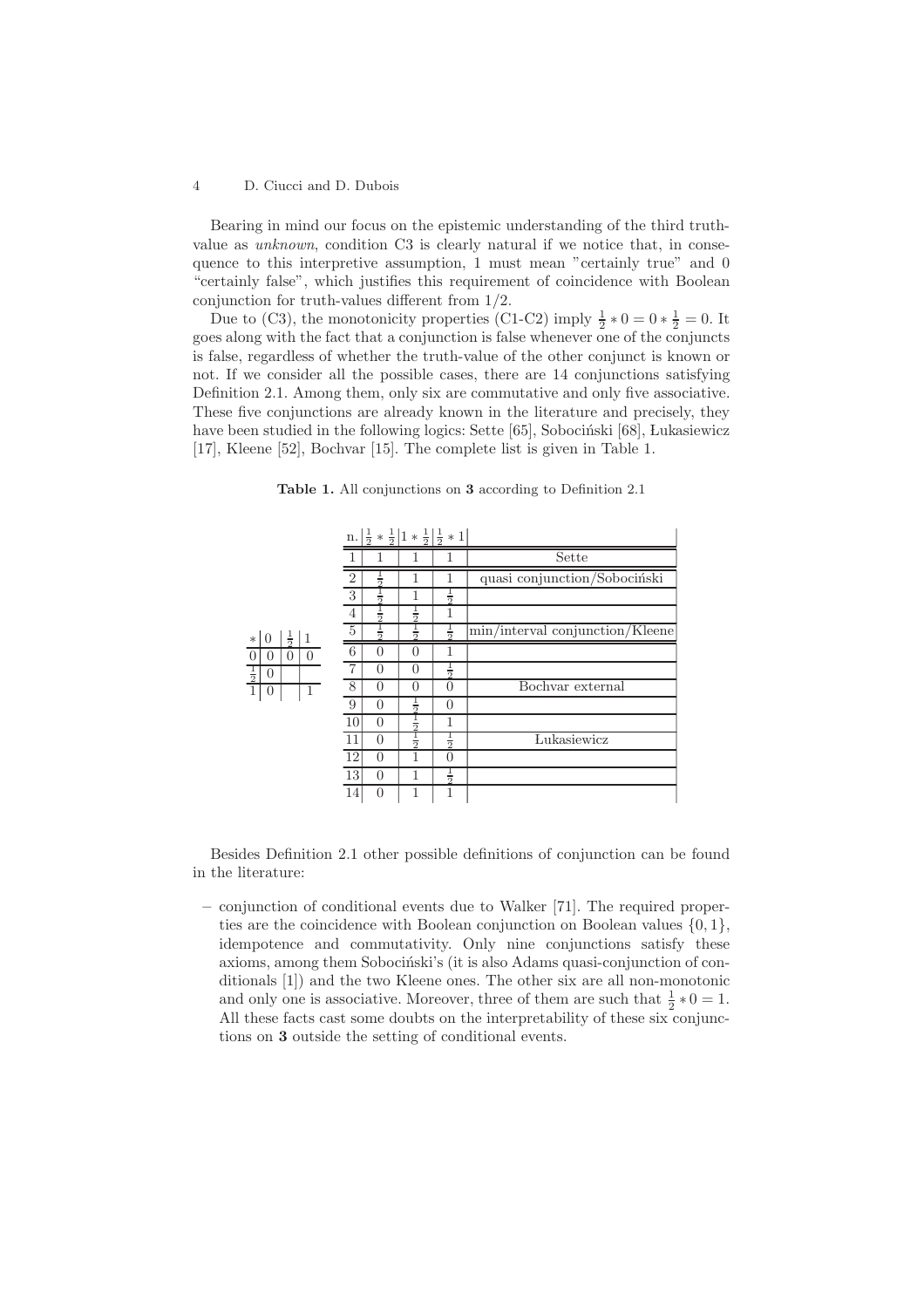- $-$  t-norms, uninorms [54, 29]. A uninorm is a binary operator which is associative, commutative, non-decreasing in each component and with a neutral element  $e : \forall x, e \cdot x = x$ . A t-norm is a uninorm such that  $e = 1$ . Among conjunctions on 3 we have only two t-norms: Gödel and Lukasiewicz and only one more uninorm: Sobociński. They already appear in the above Table 1.
- $-$  t-operators [54]: an associative, commutative binary operators such that  $0 *$  $0 = 0, 1*1 = 1$  and satisfying 1-smoothness:  $x_i * x_{j-1} \leq x_i * x_j$  and if  $x_i * x_j =$  $x_k$  then  $\{x_{i-1} * x_j, x_i * x_{j-1}\} \subseteq \{x_k, x_{k-1}\}.$  Besides Kleene and Lukasiewicz conjunctions and disjunctions, on three values we get one more operator: the median  $med(x, y, \frac{1}{2})$ , which, however, does not generalize Boolean logic.

In the case of implication, we can give a general definition, which extends Boolean logic and supposes monotonicity (decreasing in the first argument, increasing in the second).

**Definition 2.2.** An implication on 3 is a binary mapping  $\rightarrow$ :  $3 \times 3 \rightarrow 3$  such that:

(I1) If  $x \leq y$  then  $y \to z \leq x \to z$ ; (I2) If  $x \leq y$  then  $z \to x \leq z \to y$ ; (I3)  $0 \to 0 = 1 \to 1 = 1$  and  $1 \to 0 = 0$ .

From the above definition we derive  $x \to 1 = 1, 0 \to 1 = 1$  and  $\frac{1}{2} \to \frac{1}{2} \ge$  $\{1 \to \frac{1}{2}, \frac{1}{2} \to 0\}$ . There are 14 implications satisfying this definition, listed in Table 2.

Table 2. All implications according to Definition 2.2

|                                      | n.             | $\frac{1}{2}$    |                | $\frac{1}{2}$  |                  |
|--------------------------------------|----------------|------------------|----------------|----------------|------------------|
|                                      | $\mathbf{1}$   | $\left( \right)$ | $\Omega$       | 0              |                  |
|                                      | $\sqrt{2}$     |                  | $\Omega$       | $\Omega$       | Sobociński       |
|                                      | 3              | $\overline{2}$   | 0              | $\frac{1}{2}$  |                  |
|                                      | $\overline{4}$ | $\overline{2}$   | $\bar{2}$      | $\Omega$       | Jaśkowski        |
| $\overline{0}$<br>1<br>$\frac{1}{2}$ | $\bf 5$        | 5                | $\frac{1}{2}$  | $\bar{2}$      | (strong) Kleene  |
| $\overline{0}$<br>1<br>1<br>1        | $\!6\,$        | 1                | 1              | $\Omega$       | Sette            |
| $\frac{1}{2}$<br>1                   | 7              |                  | 1              | $\overline{2}$ |                  |
| 1<br>1<br>0                          | 8              |                  | 1              | 1              |                  |
|                                      | 9              | 1                | $\frac{1}{2}$  | 1              | Nelson           |
|                                      | 10             | 1                | $\frac{1}{2}$  | $\Omega$       | Gödel            |
|                                      | 11             | 1                | $\frac{1}{2}$  | $\frac{1}{2}$  | Lukasiewicz      |
|                                      | 12             | 1                | 0              | 1              | Bochvar external |
|                                      | 13             |                  | $\Omega$       | $\bar{2}$      |                  |
|                                      | 14             |                  | $\overline{0}$ | $\Omega$       | Gaines-Rescher   |

Nine of them are known and have been studied. Besides those implications named after the five logics mentioned above, there are also those named after Jaskowski [50], Gödel [47], Nelson [55], Gaines-Rescher [44].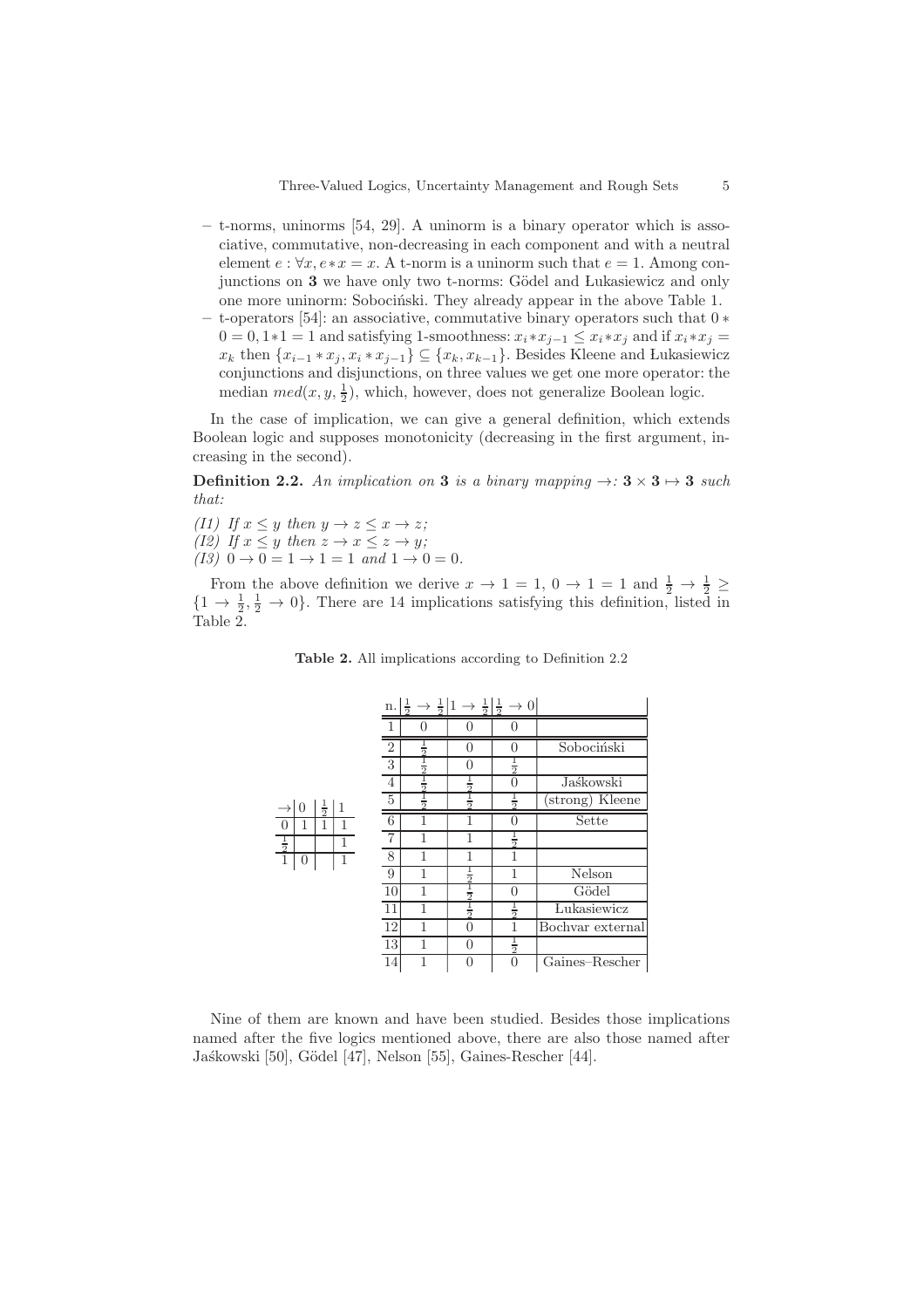Finally, there are only three possible negations that extend the Boolean negation, namely, if  $0' = 1$  and  $1' = 0$ :

- 1.  $\sim \frac{1}{2} = 0$ . It corresponds to an intuitionistic negation, since it satisfies the law of contradiction, and not the excluded middle. It is of the form  $a \rightarrow_i 0$  for implications 1, 2, 4, 6, 10, 14.
- 2.  $\neg \frac{1}{2} = \frac{1}{2}$ . It is an involutive negation. It is of the form  $a \rightarrow_i 0$  for implications 3, 5, 7, 11, 13.
- 3.  $-\frac{1}{2} = 1$ . It is called a paraconsistent negation, since it satisfies the law of excluded middle, and not the one of contradiction. It is of the form  $a \rightarrow i 0$ for implications 8, 9, 12.

## 2.2 Logical Systems

As mentioned, some of these connectives have already been studied and they are at the basis of known logical formalisms. Here is a (possibly not exhaustive) list:

- Lukasiewicz logic  $(\rightarrow_{11}, \ast_{11}, \rightarrow)$ , where the disjunction  $+\_1$  definable by de Morgan properties as  $a +_{11} b := \neg(\neg a *_{11} \neg b)$  is the truncated sum. We also recall that the interpretation given by Lukasiewicz for the third value is possible whereas, nowadays, Lukasiewicz logic is mainly used in many valued logics where the third value has a gradual truth meaning.
- Sobociński logic ( $\rightarrow_2, *_2, +_2, \rightarrow$ ) where  $+_2$  can be defined as  $a+_2b := \neg a \rightarrow_2 b$ and designated values are  $1, \frac{1}{2}$ . In this case, the third value means *irrelevant* and it has been used in the context of relevance logics [2] and conditional events [38]. We recall that conjunction  $*_2$  is a discrete uninorm with  $\frac{1}{2}$  as neutral element and implication  $\rightarrow_2$  its residuum [7].
- Gödel (intuitionistic) logic (→<sub>10</sub>, ∗<sub>5</sub>(min), max, ∼) on three values, also known as logic of here-and-there in logic programming [62].
- Jaskowski logic ( $\rightarrow_4$ , \*5(min), max,  $\neg$ ) has been studied by several authors in the field of paraconsistent logic [32, 2, 4]. The designated values are  $\frac{1}{2}$  and 1 and the interpretation of the third value means inconsistent, paradoxical, that is, both true and false.
- Bochvar logic  $(\rightarrow_{12}, *_{8}, +_{8}, b)$  where  $x +_{8} y$  is 1 if at least one of a and b is equal to 1 and 0 in all other cases. Third value  $\frac{1}{2}$  stands for *meaningless*.
- Sette paraconsistent logic (→6,  $*_1$ , –) where  $x +_1 y$  takes the value 0 if  $x =$  $y = 0$  and 1 otherwise and designated values are  $\frac{1}{2}$  and 1. We note that Sette conjunction (n.1) and implication (n.6) correspond to the collapse of the truth-values 1 and  $\frac{1}{2}$ . The author does not give a clear semantic to the third value and he introduces the logic as a "not absolutely inconsistent" formal system.
- Nelson logic  $(\rightarrow_9, *_5, \text{max}, \neg, -)$  where is a paraconsistent negation and  $\rightarrow$ 9 Nelson implication. It is the logic of *constructible falsity*, and in this sense it is dual to intuitionistic logic. On five values it is also known as equilibrium logic in the context of logic programming [62].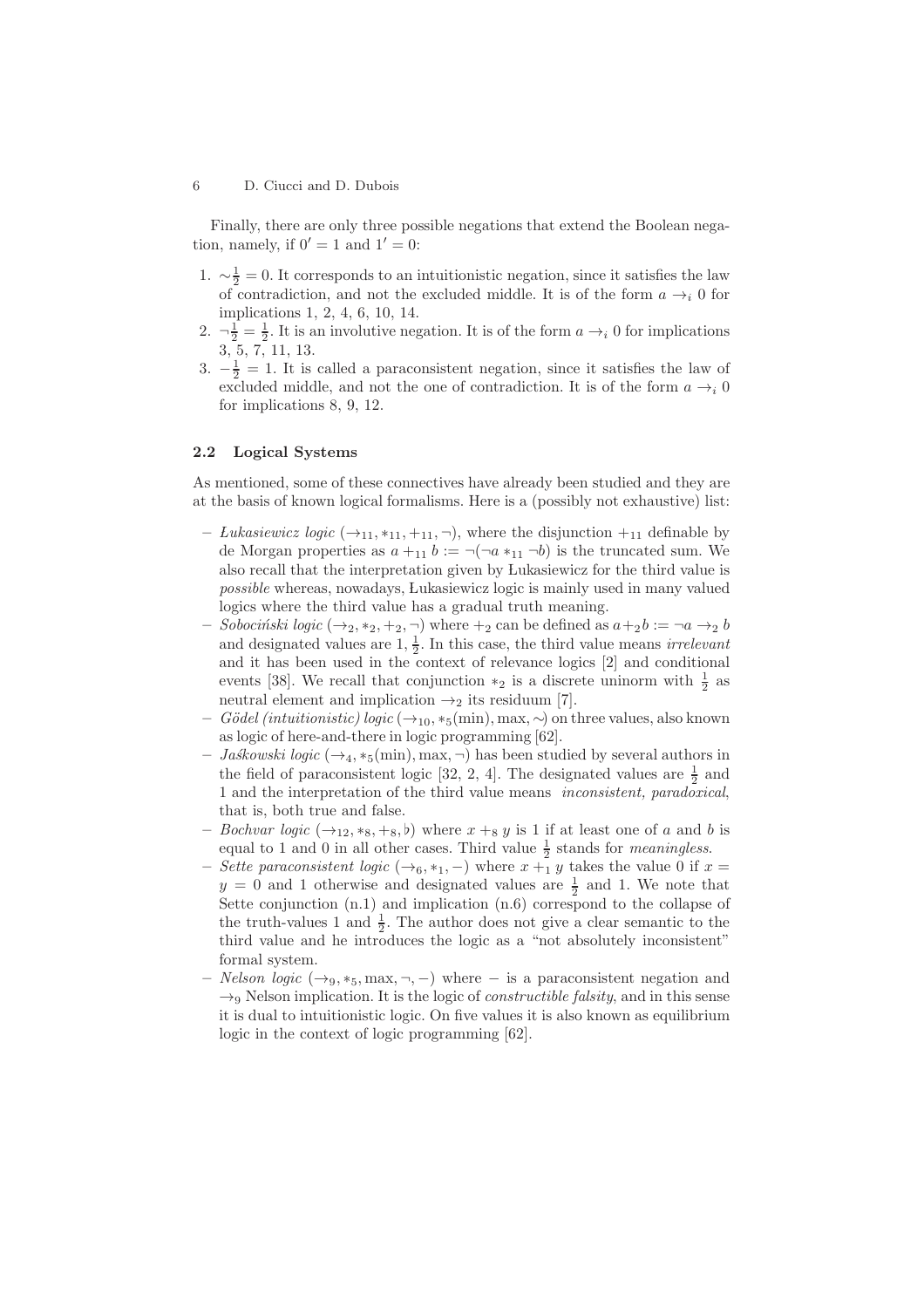The reader is referred to the work of Avron [5] for a reconstruction of some of the above three-valued logics (said to be "natural") where the third truth-value is understood as unknown or contradictory, based on the inferential standpoint.



Fig. 1. Outline of all the relations among connectives

## 2.3 Connections among Logics

Some relations among the above systems are known. For instance, Sette logic has been obtained in [32] from Lukasiewicz logic in order to demonstrate a relationship between many-valued and paraconsistent logics; likewise, it can be proved that Jaskowski and Sobociński logics are equivalent [5]. However, other connections can be put forward by a systematic study. As a result we can prove that all these systems and more generally, all the 14 conjunctions and implications are inter-definable. More precisely, we consider the following transformations of a binary operator  $\odot$  on **3** [35, 36]:

| $a[\mathcal{A}(\bigcirc)]b = b \bigcirc a$                                                                                                                                |                                 | $(exchange)$ $(1a)$         |  |
|---------------------------------------------------------------------------------------------------------------------------------------------------------------------------|---------------------------------|-----------------------------|--|
| $a[\mathcal{V}(\odot)]b = \neg b \odot \neg a$                                                                                                                            |                                 | $(contraposition)$ (1b)     |  |
| $a[S(\odot)]b = \neg(a \odot \neg b)$                                                                                                                                     |                                 | (material implication) (1c) |  |
| $a[\mathcal{I}(\odot)]b = \begin{cases} 0 & \text{ps, } u \circlearrowright \circ \_ \circlearrowleft . \\ \sup\{s : a \odot s \leq b\}, & \text{otherwise.} \end{cases}$ | $\nexists s, a \odot s \leq b;$ | $(residuation)$ $(1d)$      |  |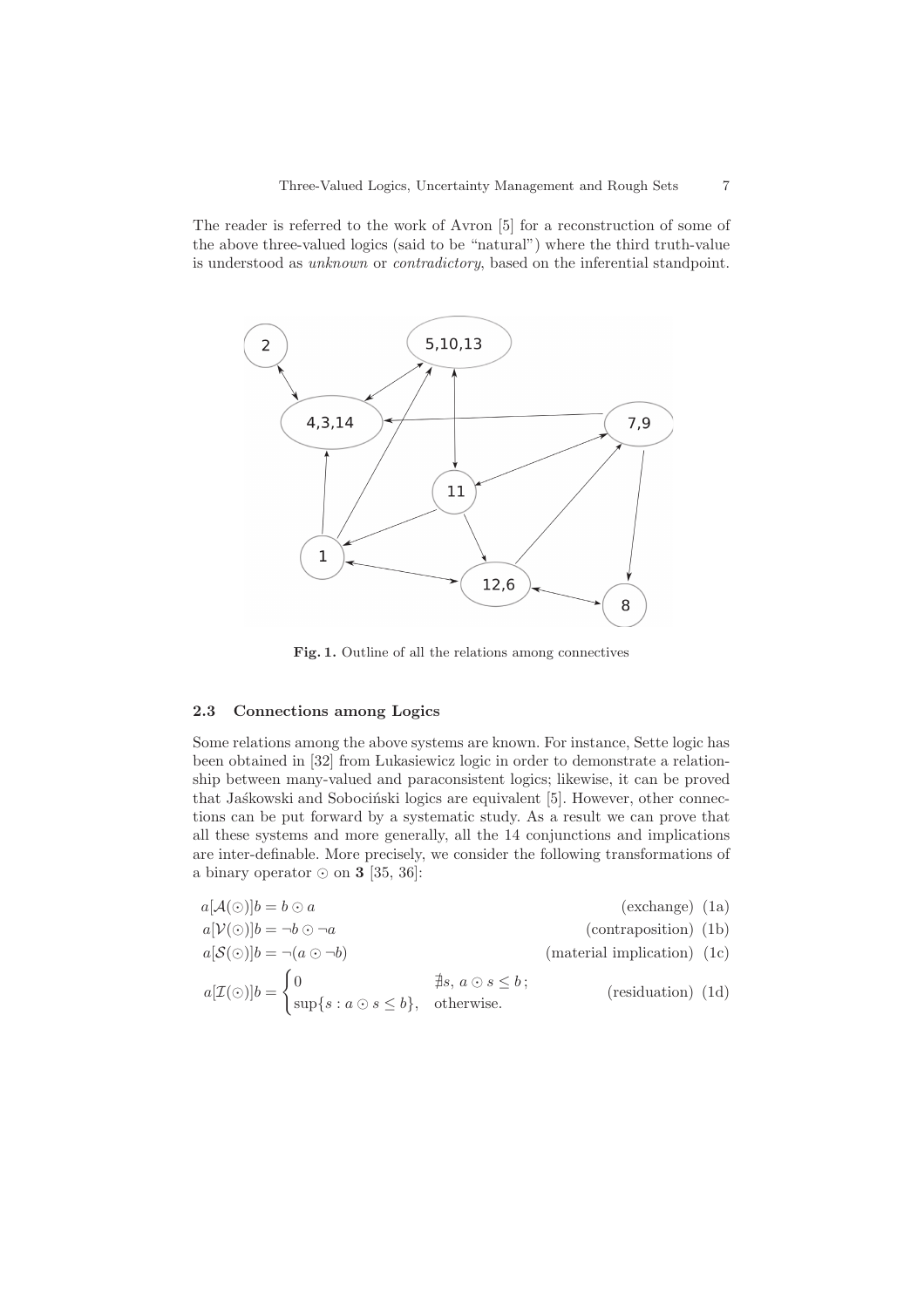We also define relations among implications through some formulae which are tautologies in Boolean logic:

$$
a \to_{new} b = (a \to b) \land (\neg b \to \neg a); \tag{2a}
$$

$$
a \to_{new} b = b \lor (a \to b); \tag{2b}
$$

 $a \rightarrow_{new} b = a \rightarrow (a \rightarrow b);$  (2c)

$$
a \to_{new} b = (a \to b) \lor (\neg b \to \neg a); \tag{2d}
$$

$$
a \to_{new} b = \neg a \lor (a \to b) \tag{2e}
$$

In the graph of Figure 1, a representation of all these relationships is given: every circle represents a group of conjunctions/implications related via transformations defined in equations (1), whereas groups are linked by transformations defined in equations (2). These transformations are instrumental to get the following results [23, 25]:

**Proposition 2.1.** Let 3 be the three-element set with the usual order  $0 < \frac{1}{2} < 1$ or equivalently,  $\mathbf{3} = (\overline{3}, \wedge, \vee)$ , with  $\overline{3}$  the set of three elements without the order structure. All the 14 conjunctions and implications can be defined in any of the following systems:

$$
- (3, \neg, \rightarrow_{10}) = (\overline{3}, \wedge, \neg, \rightarrow_{10})
$$
 (Gödel implication plus the involutive negation);  

$$
- (3, \rightarrow_{i}) = (\overline{3}, \wedge, \vee, \rightarrow_{i})
$$
 where  $i \in I = \{3, 5, 7, 11, 13\}$ , allowing residuation.

Further, we can also consider a set with three elements without a predefined order (and so without min, max and residuation) and obtain the following proposition.

**Proposition 2.2.** We denote by  $\overline{3}$  the set of three elements without any structure. All the 14 conjunctions and implications can be defined in any of the following systems:

- $(\overline{3}, \rightarrow_{11}, 0)$  where  $\rightarrow_{11}$  is Lukasiewicz implication;
- $(\overline{3}, \rightarrow_9, \neg)$  where  $\rightarrow_9$  is Nelson implication;
- (3, →5, ∼, 0) where →<sup>5</sup> is Kleene implication and ∼ the intuitionistic negation.
- $-$  (3, →5, –, 0) where →5 is Kleene implication and the paraconsistent negation.

In the two arrays of Table 3 we report how to obtain all the conjunctions and implications starting from the Lukasiewicz implication  $\rightarrow_L=\rightarrow_{11}$  and 0; of course  $\neg a = a \rightarrow_L 0$ . We denote by  $\odot$  Lukasiewicz conjunction; moreover,  $\nabla a$  is an abbreviation for  $\neg a \rightarrow_L a$ ,  $\Delta(a)$  stands for  $a \odot a = \neg (a \rightarrow_L \neg a)$ , and finally  $J(a)$  is short for  $\neg a *_1 \neg(\neg a *_1 a) = \nabla(\neg a \wedge \neg \nabla(\neg a \wedge a))$ . Clearly  $\sim a = \neg \nabla a$ and  $-a = \neg \Delta a$ .

So, the differences among three-valued logics are just apparent. All of them can be interpreted as a fragment of the same logic, such as Lukasiewicz logic, or sometimes a variant thereof with the same expressive power (like Nelson's logic). According to the purpose and to the desired interpretation, we can then choose the proper fragment and connectives.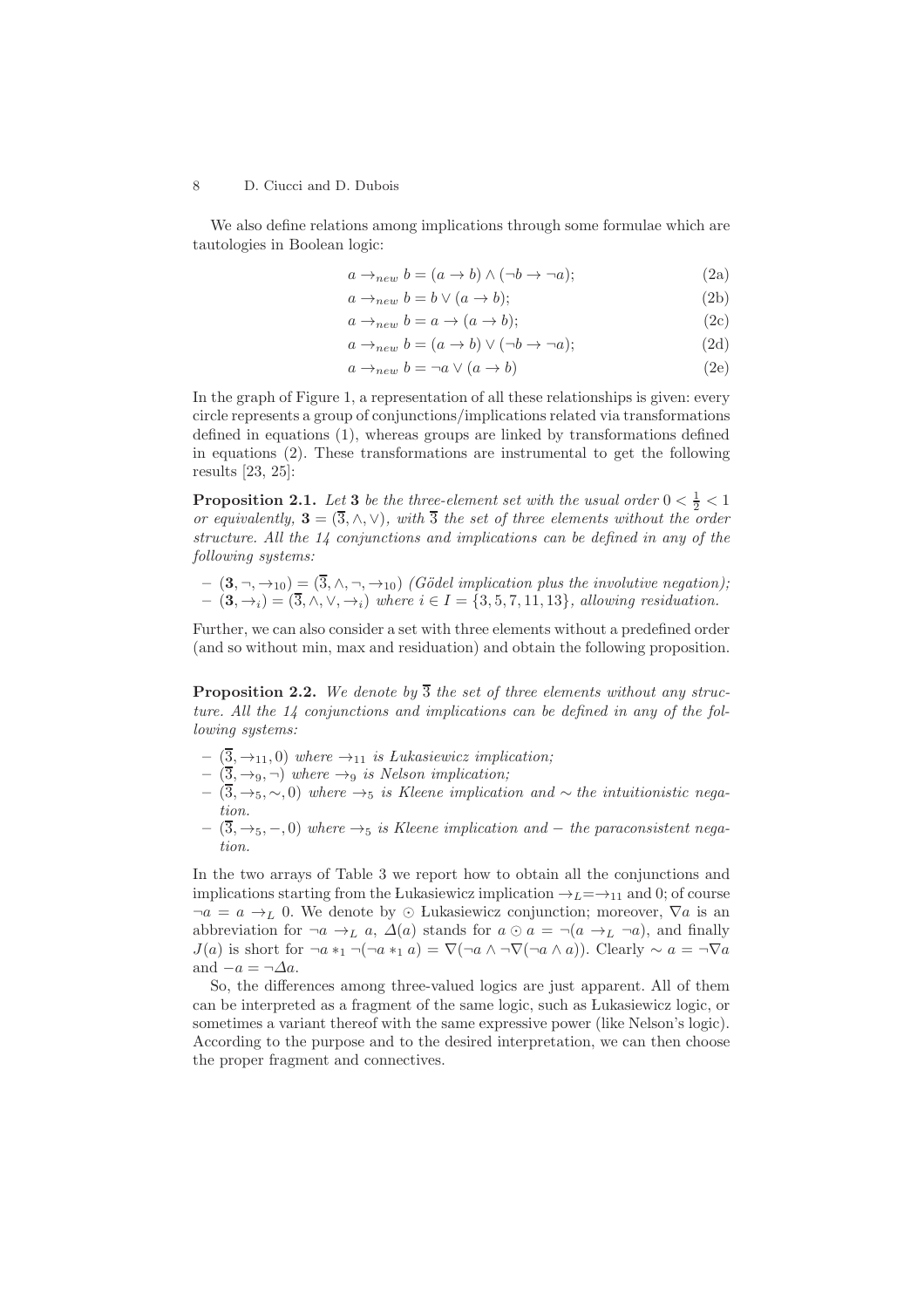| $\it n$          | $a *_{n} b$                                                                                                                                                 |                  |
|------------------|-------------------------------------------------------------------------------------------------------------------------------------------------------------|------------------|
| 1                | $\nabla(a\wedge b)$                                                                                                                                         |                  |
| $\overline{2}$   | $\nabla(a\wedge b)\wedge(a\vee b)$                                                                                                                          | Sobociński       |
| $\overline{3}$   | $\nabla(a\wedge b)\wedge a$                                                                                                                                 |                  |
| $\overline{4}$   | $\nabla(a\wedge b)\wedge b$                                                                                                                                 |                  |
| $\overline{5}$   | $a \wedge b$                                                                                                                                                | (strong) Kleene  |
| $\overline{6}$   | $\overline{\neg J(a)} \odot J(\neg b)$                                                                                                                      |                  |
| $\overline{7}$   | $\overline{\neg b \odot (\neg b \odot a)}$                                                                                                                  |                  |
| $\overline{8}$   | $\lceil \neg b \odot (\neg b \odot a) \rceil \wedge \lceil \neg a \odot (\neg a \odot \neg b) \rceil$                                                       | Bochvar external |
| $\overline{9}$   | $a \odot (a \odot \neg b)$                                                                                                                                  |                  |
| 10               | $b \wedge [(\neg J(a) \odot \overline{J(\neg b)}) \vee (\overline{J}(\neg a) \odot \neg J(b))]$                                                             |                  |
| $\overline{11}$  | $a \odot b = \neg(\neg a \rightarrow_L b)$                                                                                                                  |                  |
|                  | 12<br>$J(\neg a) \odot \neg J(b)$                                                                                                                           |                  |
|                  | $13[a \wedge [(\neg J(a) \odot J(\neg b)) \vee (J(\neg a) \odot \neg J(b))]$                                                                                |                  |
|                  | $\overline{(\neg J(a)\odot J(\neg b))\vee(J(\neg a)\odot\neg J(b))}$<br>14                                                                                  |                  |
|                  |                                                                                                                                                             |                  |
|                  |                                                                                                                                                             |                  |
| $\boldsymbol{n}$ | $a \rightarrow_n b$                                                                                                                                         |                  |
| $\overline{1}$   | $\overline{\Delta(\neg a) \vee \Delta(b)}$                                                                                                                  |                  |
| $\overline{2}$   | $(b \vee (a \rightarrow_1 b)) \wedge (\neg a \vee (\neg b \rightarrow_1 \neg a))$                                                                           | Sobociński       |
| $\overline{3}$   | $\neg a \vee [(b \vee \overline{(a \rightarrow_1 b)}) \wedge (\neg a \vee (\neg b \rightarrow_1 \neg a))]$                                                  |                  |
| $\overline{4}$   | $b \vee (\Delta(\neg a) \vee \Delta(b))$                                                                                                                    | Jaśkowski        |
| $\overline{5}$   | $\neg a \vee (\triangle(\neg a) \vee \triangle(b))$                                                                                                         | (strong) Kleene  |
| $\overline{6}$   | $J(b) \rightarrow_L J(a)$                                                                                                                                   | Sette            |
| $\overline{7}$   | $\neg b \rightarrow_L (\neg b \rightarrow_L \neg a)$                                                                                                        |                  |
| 8                | $(a \rightarrow_L (a \rightarrow_L b)) \vee (\neg b \rightarrow_L (\neg b \rightarrow_L \neg a))$                                                           |                  |
| $\overline{9}$   | $a \rightarrow_L (a \rightarrow_L b)$                                                                                                                       | Nelson           |
| 10               | $\neg \Delta((\alpha \rightarrow_L \beta) \rightarrow_L \beta))$                                                                                            | Gödel            |
| 12               | $\overline{J(\neg a) \to_L} J(\neg b)$                                                                                                                      | Bochvar external |
| 13               | $\lnot a \vee [(J(\lnot a) \rightarrow_L J(\lnot b)) \wedge (J(b) \rightarrow_L J(a))]$<br>$\overline{(J(\neg a) \to_L J(\neg b)) \land (J(b) \to_L J(a))}$ | Gaines-Rescher   |

Table 3. All connectives expressed using Lukasiewicz logic operators

## 2.4 Connectives on Nested Pairs and Orthopairs of Sets

Let  $f: X \mapsto 3$  be a three-valued function that may be viewed as a special kind of fuzzy set. Then, from each  $f$ , we can induce three (Boolean) subsets forming a partition of the universe  $X$ :

| $A_1 := \{x : f(x) = 1\}$            | The truth domain;   |
|--------------------------------------|---------------------|
| $A_0 := \{x : f(x) = 0\}$            | The falsity domain; |
| $A_1 := \{x : f(x) = \frac{1}{2}\}\$ | The neutral domain. |

Formally, we can see any three-valued set f as a pair  $(A_1, A_0)$  of classical sets satisfying the property  $A_1 \cap A_0 = \emptyset$ , i.e.,  $A_1$  and  $A_0$  are disjoint sets and  $(A_1, A_0)$  is called an *orthopair* [21]. Conversely, given a pair of disjoint sets, we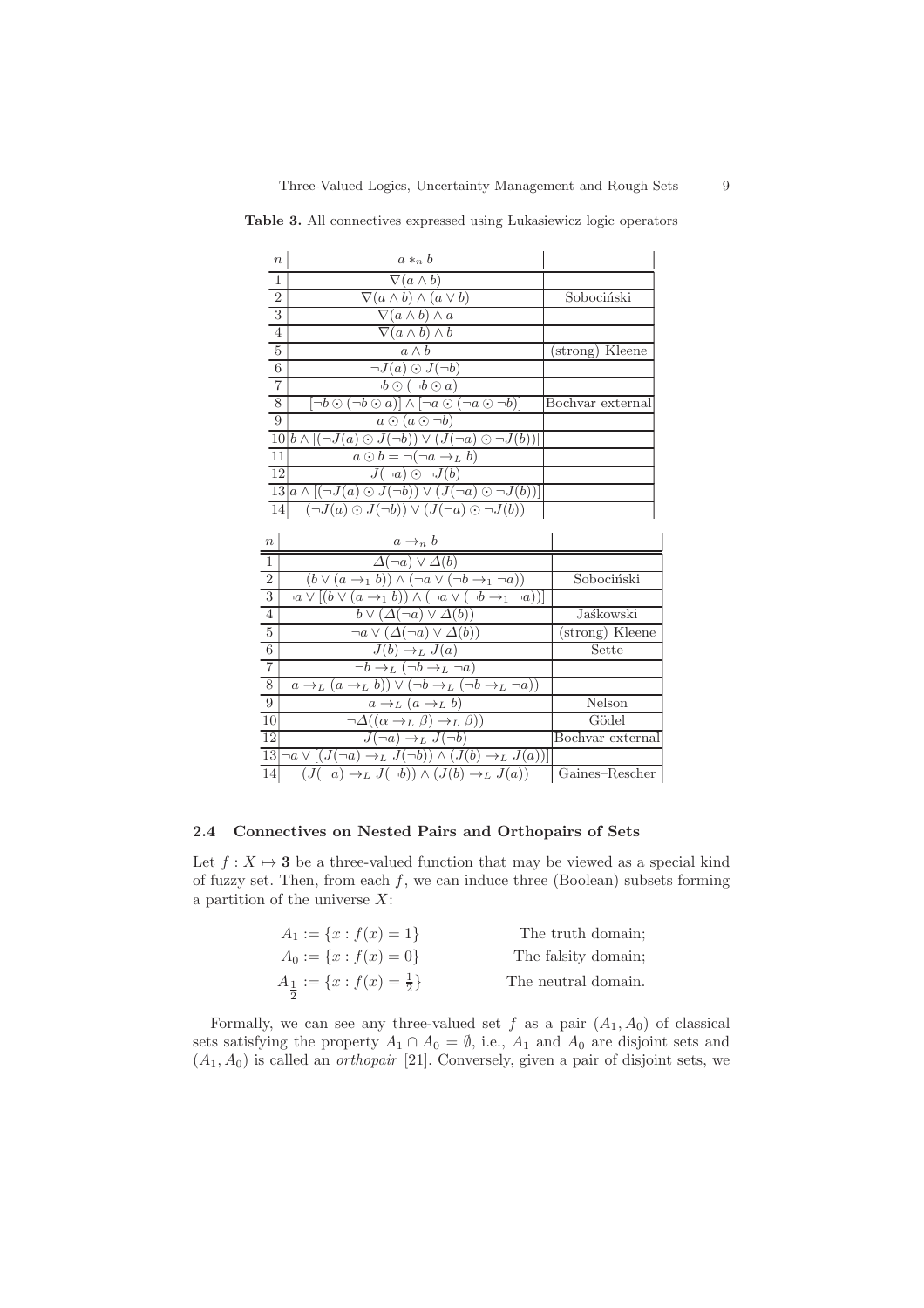| $\mathbf n$     | $(A_1, A_0) * (B_1, B_0)$                                                         |
|-----------------|-----------------------------------------------------------------------------------|
| 1               | $(A_0^c \cap B_0^c, A_0 \cup B_0)$                                                |
| $\overline{2}$  | $((A_1 \cup B_1) \cap A_0^c \cap B_0^c, A_0 \cup B_0)$                            |
| $\overline{3}$  | $(A_1 \cap B_0^c, A_0 \cup B_0)$                                                  |
| $\overline{4}$  | $(A_0^c \cap B_1, A_0 \cup B_0)$                                                  |
| $\overline{5}$  | $(A_1 \cap B_1, A_0 \cup B_0)$                                                    |
| 6               | $(A_0^c \cap B_1, A_0 \cup B_1^c)$                                                |
| $\overline{7}$  | $(A_1 \cap B_1, A_0 \cup B_1^c)$                                                  |
| 8               | $(A_1 \cap B_1, A_1^c \cup B_1^c)$                                                |
| 9               | $(A_1 \cap B_1, A_1^c \cup B_0)$                                                  |
| 10              | $(A_0^c \cap B_1, (A_1^c \cap \overline{B_1^c}) \cup A_0 \cup B_0)$               |
| $\overline{11}$ | $(A_1 \cap B_1, (A_1^c \cap B_1^c) \cup A_0 \cup B_0)$                            |
| 12              | $(A_1 \cap B_0^c, A_1^c \cup B_0)$                                                |
| $\overline{13}$ | $(A_1 \cap B_0^c, (A_1^c \cap \overline{B_1^c}) \cup A_0 \cup B_0)$               |
|                 | $14((A_1 \cup B_1) \cap A_0^c \cap B_0^c, (A_1^c \cap B_1^c) \cup A_0 \cup B_0))$ |

Table 4. Conjunctions on orthopairs

can define a three-valued sets in an obvious way:  $f(x) = 1$  if  $x \in A_1$ ;  $f(x) = 0$  if  $x \in A_0$  and  $f(x) = \frac{1}{2}$  otherwise. So, we have a bijection between the collection of three-valued sets  $\mathcal{F}_{\mathbf{1}}(X) := \{f | f : X \mapsto \mathbf{3}\}\$ and the collection of orthopairs of  $X, \mathcal{O}(X) := \{(A_1, \stackrel{2}{A_0}) | A_1, A_0 \in X; A_1 \cap A_0 = \emptyset\}.$ 

We note that from  $(A_1, A_0)$ , another subset  $A^* := A_0^c$  of the universe can be defined as the negation of the falsity domain. In other words, renaming  $A_1$  as A∗, an alternative representation of three-valued sets is obtained by means of pairs of nested subsets  $(A_*, A^*)$  of X, where  $A_* \subseteq A^*$ , which can be viewed as upper and lower approximations of some unknown set. We denote by  $\mathcal{N}(X)$  the collection of nested pairs of subsets of X.

These constructions are known in the fuzzy set field: orthopairs can be viewed as special cases of so-called "intuitionistic fuzzy sets"<sup>1</sup> of Atanassov [3], and the nested version can be generalized to interval-valued fuzzy sets. They can be equipped with isomorphic structures [31].

Due to the bijection outlined above, we are able to translate all the operations from  $\mathcal{F}(X)$  to  $\mathcal{O}(X)$ , and in particular all the 14 implications and conjunctions defined above. They are listed in Tables 4 and 6. Note that the operations are often easier to understand using nested pairs as seen on Tables 5 and 7.

The three negations, respectively the involutive, intuitionistic and paraconsistent ones, take the following forms:

$$
\neg(A_1, A_0) = (A_0, A_1);
$$
  
\n
$$
\sim(A_1, A_0) = (A_0, A_0^c);
$$
  
\n
$$
-(A_1, A_0) = (A_1^c, A_1).
$$

<sup>&</sup>lt;sup>1</sup> Where the word *intuitionistic* does not have the usual meaning [34].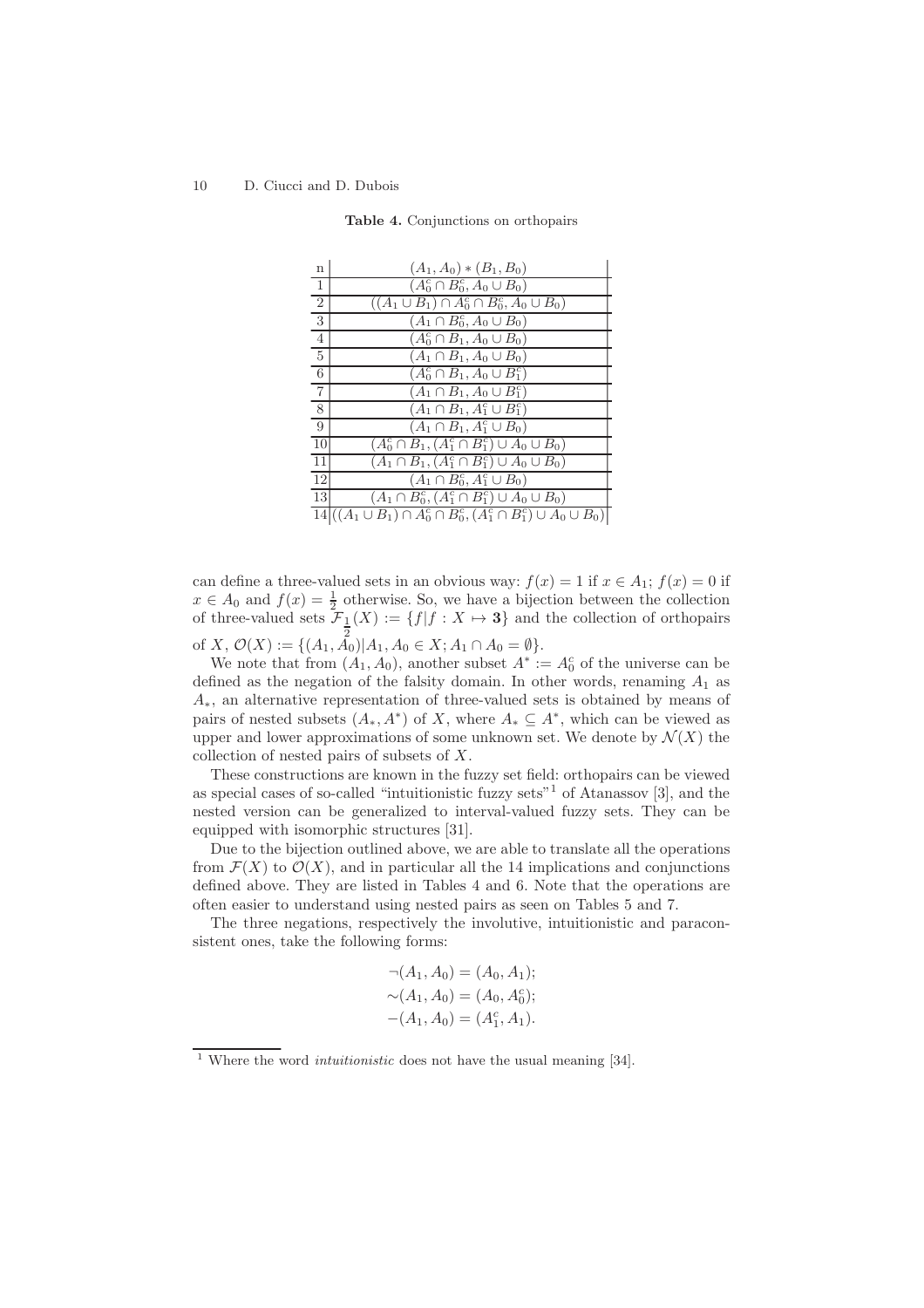| $\mathbf n$     | $(A_*, A^*) * (B_*, B^*)$                                                |
|-----------------|--------------------------------------------------------------------------|
| 1               | $(A^*\cap B^*, A^*\cap B^*)$                                             |
| $\overline{2}$  | $((A_* \cup B_*) \cap A^* \cap B^*, A^* \cap B^*)$                       |
| $\overline{3}$  | $(A_* \cap B^*, A^* \cap B^*)$                                           |
| $\overline{4}$  | $(A^*\cap B_*,A^*\cap B^*)$                                              |
| $\overline{5}$  | $(A_* \cap B_*, A^* \cap B^*)$                                           |
| 6               | $(A^* \cap B_*, A^* \cap B_*)$                                           |
| $\overline{7}$  | $(A_* \cap B_*, A^* \cap \overline{B_*})$                                |
| $\overline{8}$  | $(A_* \cap B_*, A_* \cap B_*)$                                           |
| $\overline{9}$  | $(A_* \cap B_*, A_* \cap B^*)$                                           |
| 10              | $(A^* \cap B_*, (A_* \cup B_*) \cap A^* \cap B^*)$                       |
| $\overline{11}$ | $(A_* \cap B_*, (A_* \cup B_*) \cap A^* \cap B^*)$                       |
| 12              | $(A_* \cap B^*, A_* \cap B^*)$                                           |
| 13              | $(A_* \cap B^*, (A_* \cup B_*) \cap A^* \cap B^*)$                       |
|                 | $14((A_* \cup B_*) \cap A^* \cap B^*, (A_* \cup B_*) \cap A^* \cap B^*)$ |

Table 5. Conjunctions on nested pairs

So, in the case of orthopairs, the definition of connectives is just a matter of translation from Tables 1 and 2. However, if these orthopairs are viewed as illknown sets some difficulties with truth-functionality occur. In the case of rough sets, we encounter even more difficulties, as we are going to explain.

### 3 Three-Valued Connectives on Ill-Known Sets

Ill-known sets are sets whose boundaries are ill-known, namely it is not known whether some elements belong to them or not. The neutral region is then an uncertainty region. A typical situation where ill-known sets are obtained is as follows [37, 28]. Consider  $X$  as a set of objects and  $f$  a feature (or attribute) mapping :  $X \to V$  where V is the domain of the corresponding attribute. So,  $\forall x \in X$ ,  $f(x)$  is the attribute value of object x.

Suppose we want to describe the set of objects that satisfy a property represented by a subset  $C \subset V$  of values. For instance X is a set of persons, f is the height, and  $C$  means *taller than* 1.70  $m$ . The set of persons that satisfy the criterion C is defined by  $f^{-1}(C) \subset X$ .

Suppose for some reason  $f(x)$  is not always known precisely. Let a one-to-many mapping  $F: X \to \varphi(V)$  represent an imprecise observation of the attribute f. Namely, for each object  $x \in X$ , all that is known about the attribute value  $f(x)$ is that it belongs to the non-empty set  $F(x) \subseteq V$ . For instance, the heights of some persons  $x$  are ill-known, and are described by the sets  $F(x)$  of (mutually exclusive) heights. Because of the incompleteness of the information, the subset  $A = f^{-1}(C) \subseteq X$  of objects that satisfy the criterion C is an "ill-known set" [37]. Let us first recall the following definition:

**Definition 3.1.** ([30]) Let X and V be two arbitrary sets and let  $F: X \to \varphi(V)$ be a multi-valued mapping with non-empty images. Let  $C \subseteq V$  be an arbitrary subset of V. The upper inverse of C is defined as  $F^*(C) = \{x \in X : F(x) \cap C \neq \emptyset\}$  $\emptyset$ . The lower inverse of C is defined as  $F_*(C) = \{x \in X : F(x) \subseteq C\}.$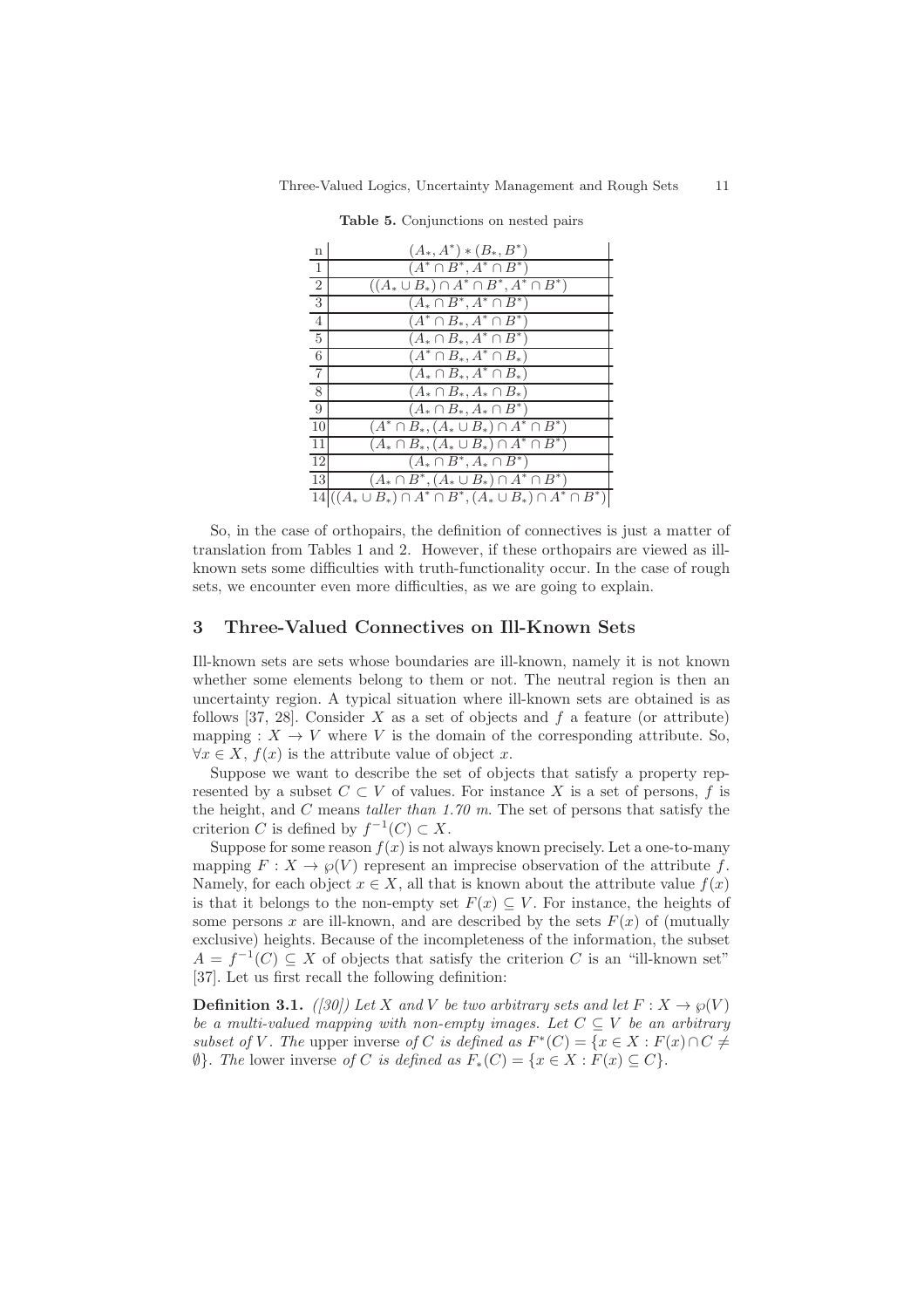| $\mathbf n$     | $(A_1, A_0) \Rightarrow (B_1, B_0)$                                                                                                  |             |
|-----------------|--------------------------------------------------------------------------------------------------------------------------------------|-------------|
| -1              | $(A_0^c \rightarrow B_1, (A_0^c \rightarrow B_1)^c)$                                                                                 | Sette       |
| 2               | $(A_0^c \to B_1, [(A_1 \to B_1) \cap (A_0^c \to B_0^c)]^c)$                                                                          | Sobociński  |
| $\overline{3}$  | $(A_0^c \to B_1, (A_1 \to B_1)^c)$                                                                                                   |             |
| $\overline{4}$  | $(A_0^c \to B_1, (A_0^c \to B_0^c)^c)$                                                                                               | Jaśkowski   |
| $\overline{5}$  | $(A_0^c \rightarrow B_1, (A_1 \rightarrow B_0^c)^c)$                                                                                 | Kleene      |
| 6               | $(A_0^c \rightarrow B_0^c, (A_0^c \rightarrow B_0^c)^c)$                                                                             |             |
| $\overline{7}$  | $(A_0^c \rightarrow \overline{B_0^c, (A_1 \rightarrow B_0^c)^c})$                                                                    |             |
| 8               | $(A_1 \rightarrow B_0^c, (A_1 \rightarrow \overline{B_0^c})^c)$                                                                      | Bochvar     |
| $\overline{9}$  | $(A_1 \rightarrow B_1, (A_1 \rightarrow B_0^c)^c)$                                                                                   | Nelson      |
| $\overline{10}$ | $\overline{((A_1 \rightarrow B_1) \cap (A_0^c \rightarrow B_0^c), (A_0^c \rightarrow B_0^c)^c)}$                                     | Gödel       |
| $\overline{11}$ | $\overline{((A_1 \rightarrow B_1) \cap (A_0^c \rightarrow B_0^c), (A_1 \rightarrow B_0^c)^c)}$                                       | Lukasiewicz |
| 12              | $(A_1 \to B_1, (A_1 \to B_1)^c)$                                                                                                     |             |
| 13              | $((A_1 \to B_1) \cap (A_0^c \to B_0^c), (A_1 \to B_1)^c)$                                                                            |             |
|                 | $14(((A_1 \rightarrow B_1) \cap (A_0^c \rightarrow B_0^c), [(A_1 \rightarrow B_1) \cap (A_0^c \rightarrow B_0^c)]^c)$ Gaines-Rescher |             |

**Table 6.** Implications on orthopairs, where  $A \rightarrow B = A^c \cup B$ 

According to this definition,  $A = f^{-1}(C)$  can be approximated from above and from below, respectively, by upper and lower inverses of  $C$  via  $F$ :

 $- A^* = F^*(C)$  is the set of objects that possibly belong to  $A = f^{-1}(C)$ .  $- A_* = F_*(C)$  is the set of objects that surely belong to  $A = f^{-1}(C)$ .

The interval  $[A_*, A^*] = \{B, A_* \subseteq B \subseteq A^*\}$  in the Boolean algebra, called an interval set by Yao  $[73]$ , contains the ill-known set  $A$ . Alternatively, we can consider orthopairs  $(A_1, A_0)$  such that  $[A_*, A^*] = \{B : A_1 \subseteq B, A_0 \cap B = \emptyset\}.$ 

If pairs of sets represent constraints on ill-known sets, we would like to compute the knowledge we may have on the result of combining two ill-known sets A and B by means of a three-valued connective merging their approximations  $(A_1, A_0)$  and  $(B_1, B_0)$ . What is aimed at is, for any Boolean connective c, to find the orthopair  $(c(A, B)_1, c(A, B)_0)$  representing our knowledge about  $c(A, B)$  in the form  $c_3((A_1, A_0), (B_1, B_0))$  where  $c_3$  is a three-valued extension of c.

Consider  $\frac{1}{2}$  as the set  $\{0,1\}$  (understood as an interval such that  $0 < 1$ ), the other "intervals" being the singletons  $\{0\}$  and  $\{1\}$ . We can define connectives on ill-known sets by extending the Boolean connectives to such three-valued sets understood as interval-valued sets. Indeed this comes down to the following computations [33, 53]:

- For conjunction : {0} ∧ {0, 1} = {0 ∧ 0, 0 ∧ 1} = {0};
- $\{1\} \wedge \{0,1\} = \{1 \wedge 0, 1 \wedge 1\} = \{0,1\},$  etc.
- For disjunction : {0} ∨ {0, 1} = {0 ∨ 0, 0 ∨ 1} = {0, 1};
- ${1} \vee {0,1} = {1 \vee 0, 1 \vee 1} = {1}$ , etc. – For negation:  $\neg \{0, 1\} = \{\neg 0, \neg 1\} = \{0, 1\}.$

The set 3 of non-empty intervals on  $\{0, 1\}$ , equipped with the interval extension of classical connectives is isomorphic to a three-valued Kleene algebra.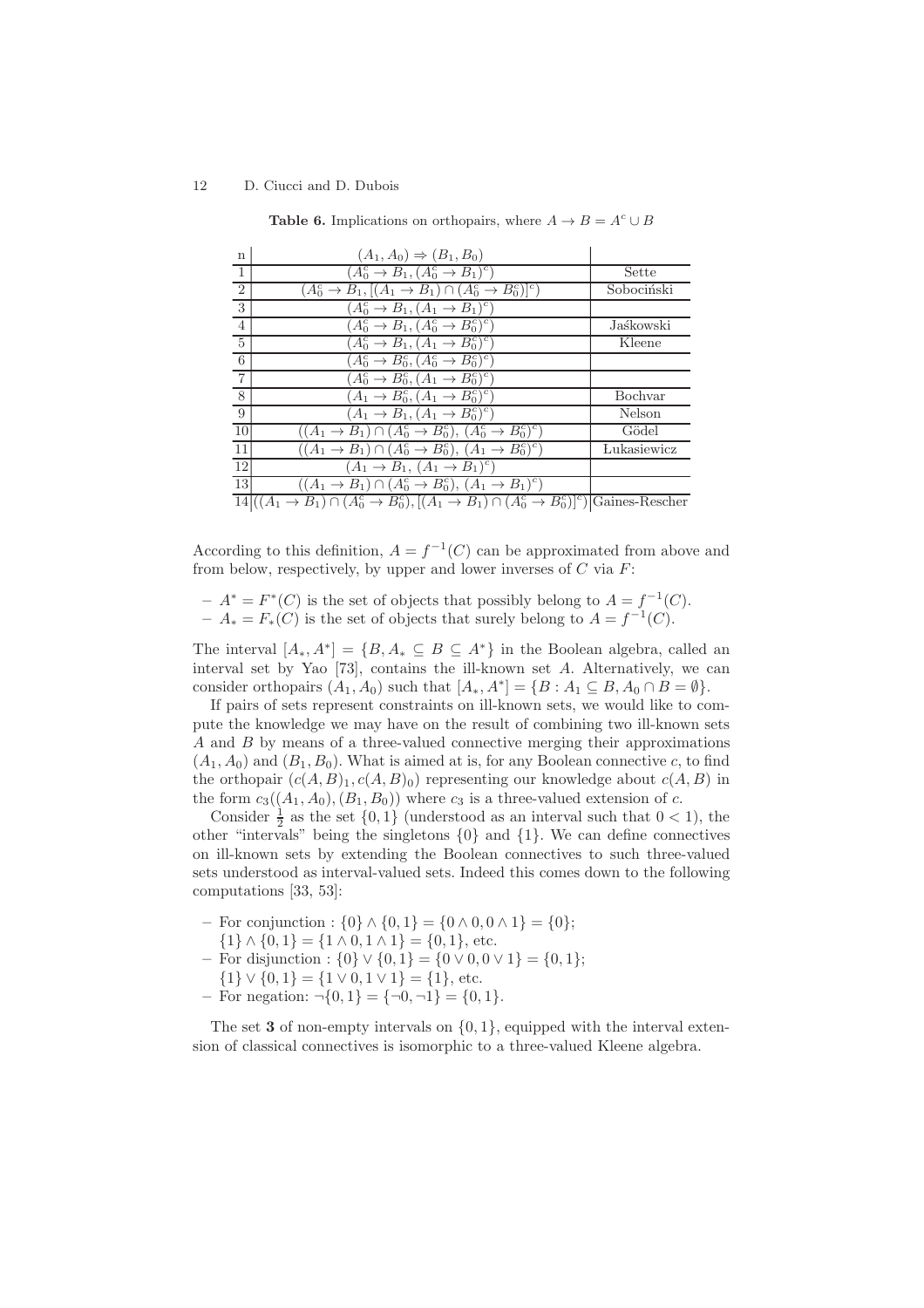|                 | $(A_*,A^*) \Rightarrow (B_*,B^*)$                                                                                         |             |
|-----------------|---------------------------------------------------------------------------------------------------------------------------|-------------|
| $\mathbf n$     |                                                                                                                           |             |
| $\overline{1}$  | $(A^* \rightarrow B_*, A^* \rightarrow B_*)$                                                                              | Sette       |
| $\overline{2}$  | $(A^* \to B_*, (A_* \to B_*) \cap (A^* \to B^*))$                                                                         | Sobociński  |
| $\overline{3}$  | $(A^* \rightarrow B_*, A_* \rightarrow B_*)$                                                                              |             |
| $\overline{4}$  | $(A^* \rightarrow B_*, A^* \rightarrow B^*)$                                                                              | Jaśkowski   |
| -5              | $(A^* \rightarrow B_*, A_* \rightarrow B^*)$                                                                              | Kleene      |
| -6              | $(A^* \rightarrow B^*, A^* \rightarrow B^*)$                                                                              |             |
| $\overline{7}$  | $(A^* \rightarrow B^*, A_* \rightarrow B^*)$                                                                              |             |
| 8               | $(A_* \rightarrow B^*, A_* \rightarrow B^*)$                                                                              | Bochvar     |
| 9               | $(A_* \rightarrow B_*, A_* \rightarrow B^*)$                                                                              | Nelson      |
| 10              | $((A_* \rightarrow B_*) \cap (A^* \rightarrow B^*), A^* \rightarrow B^*)$                                                 | Gödel       |
| $\overline{11}$ | $\overline{((A_* \rightarrow B_*) \cap (A^* \rightarrow B^*)}, A_* \rightarrow B^*)$                                      | Lukasiewicz |
| 12              | $(A_* \rightarrow B_*, A_* \rightarrow B_*)$                                                                              |             |
| 13              | $((A_* \rightarrow B_*) \cap (A^* \rightarrow B^*), A_* \rightarrow B_*)$                                                 |             |
|                 | $14 ((A_* \rightarrow B_*) \cap (A^* \rightarrow B^*), (A_* \rightarrow B_*) \cap (A^* \rightarrow B^*)) $ Gaines-Rescher |             |

**Table 7.** Implications on nested pairs, where  $A \to B = A^c \cup B$ 

However, using such connectives of Kleene logic to compute a combination of ill-known sets only captures an approximation of the actual result. For instance, even if A is ill-known,  $A \cap A^c = \emptyset$  (( $\emptyset, X$ ) in terms of orthopairs). However, if  $(A_1, A_0)$  are constraints on some unknown set A, the orthopair approximation of  $A^c$  is  $(A_0, A_1)$ , but, applying the Kleene conjunction  $(A_1, A_0) \cap_5 (A_0, A_1) =$  $(A_1 \cap A_0, A_1 \cup A_0)$  is an imperfect approximation of the expected result  $(\emptyset, X)$ since the former is equal to  $(\emptyset, A_1 \cup A_0)$ .

So we should get  $(A_1, A_0) \cap (A_0, A_1) = (\emptyset, X)$  using an appropriate conjunction. This result can be obtained using conjunctions  $\cap_i, i > 5$  by checking Table 4 (or Table 5 in terms of nested pairs). But then note that while one expects  $(A_1, A_0) \cap (A_1, A_0) = (A_1, A_0)$  this is what is obtained on Table 4 (or Table 5) in terms of nested pairs) only for  $\cap_i$ ,  $i = 2, 3, 4, 5$ . So none of the 14 reasonable conjunctions can provide the expected results.

In conclusion, the use of three-valued connectives to reason about ill-known sets looks hopeless: it is not the same to reason truth-functionally on objects made of pairs of sets, and to exploit pairs of sets viewed as constraints on a illknown set  $A \in \{B : A_1 \subseteq B, A_0 \cap B = \emptyset\}$ : the former is a coarse approximation of the latter. Note that the same kind of critique applies to interval-valued fuzzy sets where it is often proposed interval extensions of basic connectives [33, 40] to handle uncertainty about gradual membership.

## 4 Three-Valued Connectives on Rough Sets

A rough set clearly defines a three-valued set, since it can be viewed as an upper and a lower approximation of a set. It was tempting to search for an algebra of rough sets from the three-valued logic literature. The problem of defining a three-valued logic (and especially an implication) for rough sets has been addressed by several authors. Lukasiewicz and Gödel implications have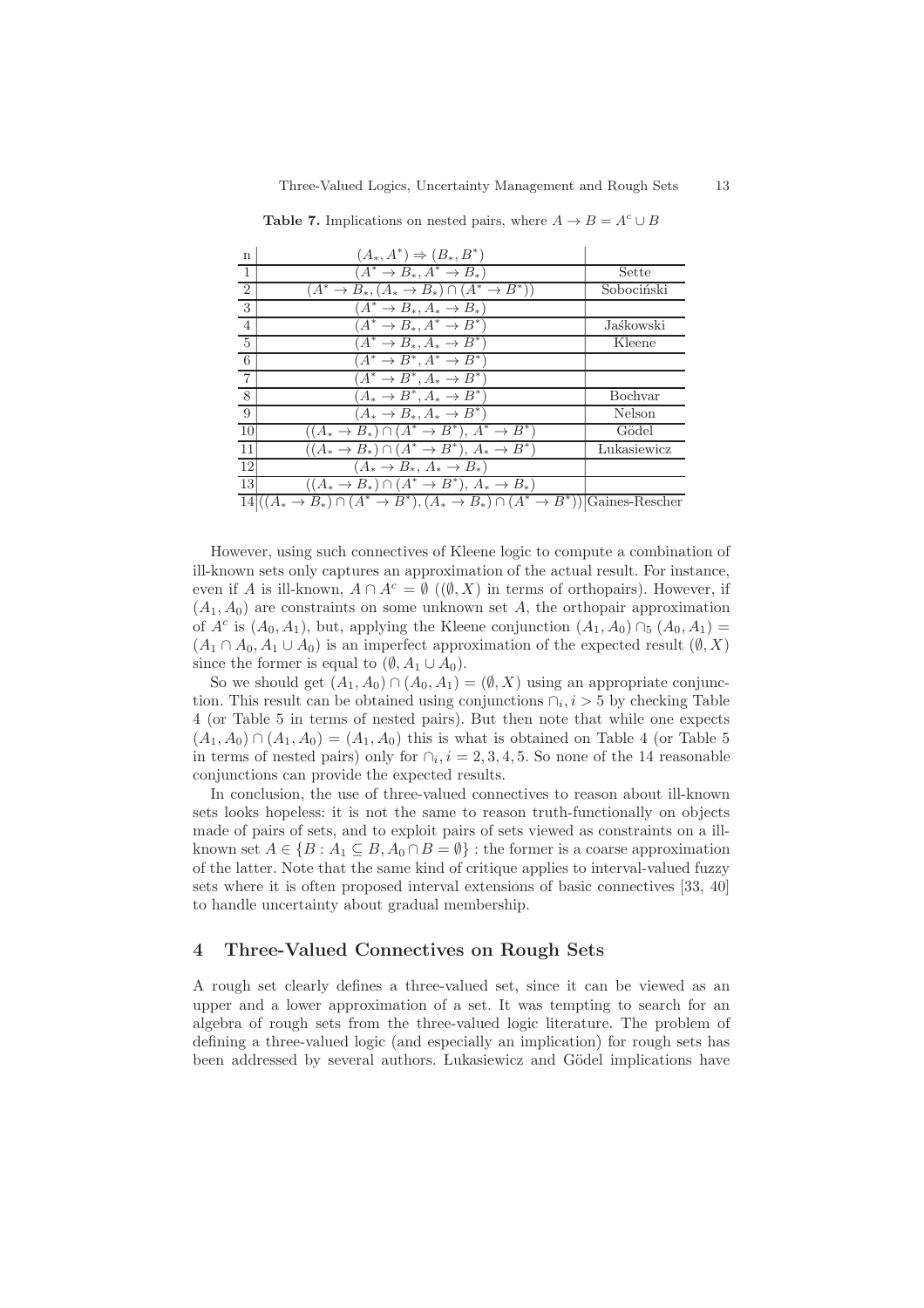been introduced in rough sets by Pagliani [59] and for abstract versions of rough approximations in [18]. Pagliani also studied rough sets from the standpoint of Nelson algebras [58] and used Nelson implication. Lukasiewicz logic was also considered as the proper setting for rough sets by Banerjee [9] and Iturrioz [49]. On the other hand, the Gaines-Rescher implication is the one adopted in [11] and Kleene implication in  $[22]$ . I. Düntsch in  $[41]$  introduced a propositional logic for rough set whose algebraic counterpart are double Stone algebras. The objects of this logic are nested pairs of the form  $(A_*, A^*)$  and the implication considered is the Gödel one. For a general overview of algebraic structures related to rough sets we refer to [10].

A different and new approach is presented in [6], where the non-deterministic behaviour of rough sets is brought directly into a logical calculus. Indeed, the semantics of the implication is given by the non-deterministic matrix of Table 8.

| Table 8. Non-deterministic implication |  |  |
|----------------------------------------|--|--|
|----------------------------------------|--|--|

|   | Π | ≂              |  |
|---|---|----------------|--|
|   |   |                |  |
| ÷ |   |                |  |
|   |   | $\overline{2}$ |  |

Clearly, as the authors point out, the two "determinazations" of this situation correspond to Kleene and Lukasiewicz implication. Of course, the problem of non-determinism still remains, it is just shifted on a different level. And while this approach may look "less truth-functional" than the usual ones, its completeness with respect to the calculus of rough sets is unclear.

In this section we study the compatibility between the calculus of rough sets and three-valued connectives. We show that formally, it is possible to express three-valued logic connectives in terms of combinations of rough sets. But our results make it clear that the practical significance of these mathematical results is questionable.

#### 4.1 Some Basics of Rough Sets

In constrast with the scenario for ill-known sets, the starting point of rough sets is usually a set of data about some objects gathered in a so-called Information Table (see for instance [61]).

**Definition 4.1.** An Information Table is a structure  $\mathcal{K}(X) = \langle X, \mathcal{A}, val, f \rangle$ where:

- the universe  $X$  is a non empty set of objects;
- $-$  A is a non empty set of attributes;
- $-$  val is the set of all possible values that can be observed for all attributes;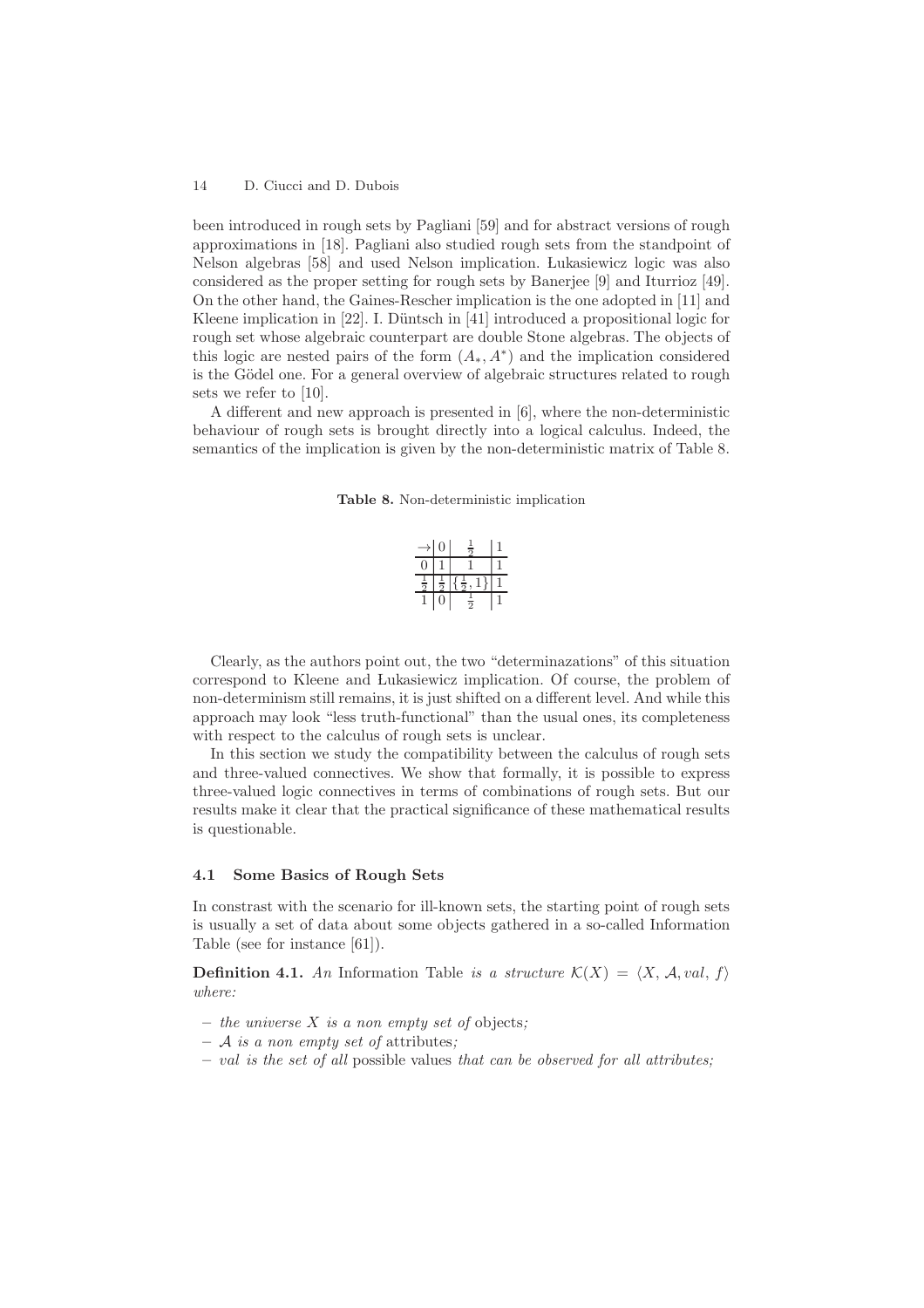$- f$  (called the information map) is a mapping  $X \times A \rightarrow \text{val}$  which associates to any pair object  $x \in X$  and attribute  $a \in A$ , the value  $f(x, a) \in val$  assumed by a for the object  $x$ .

On an Information Table, we define an Indiscernibility relation among objects as

$$
xRy
$$
 iff  $\forall a \in A$   $f(x,a) = f(y,a)$ 

The indiscernibility relation is an equivalence relation (reflexive, symmetric, transitive) that partitions the universe into equivalence classes:

$$
[x]_R = \{y : xRy\}
$$

In the following, we abstract from the notion of Information Table and suppose that an (equivalence) relation is available on a set of objects.

**Definition 4.2.** An approximation space is a pair  $(X, R)$  with X a set of objects and R an equivalence relation on X.

On any approximation space, it is possible to define the lower and upper approximation of a given set.

**Definition 4.3.** Let  $(X, R)$  be an approximation space. The lower approximation of  $A \subseteq X$  is

$$
l_R(A) := \{ x \in X | [x]_R \subseteq A \}
$$

and the upper approximation of A is

$$
u_R(A) := \{ x \in X | [x]_R \cap A \neq \emptyset \} \supseteq l_R(A)
$$

A rough set is the lower-upper pair  $r(A) := (l_R(A), u_R(A))$  or equivalently the lower-exterior pair  $r_e(A) := (l_R(A), e_R(A)) := (l_R(A), u_R^c(A)).$ 

A set A is said to be *exact* iff  $l_R(A) = A$  or equivalently  $A = u_R(A)$ . We denote by  $RS(X)$  the collection of all lower-upper approximations on X and by  $RS_e(X)$ the set of lower-exterior approximations. The lower and upper approximations satisfy some interesting and useful properties. We list here some of them which will be useful later on.

**Lemma 4.1.** Let  $(X, R)$  be an approximation space, and  $A, B \subseteq X$ . Then, the following properties hold.

- 1.  $l_R(A \cap B) = l_R(A) \cap l_R(B); l_R(A \cup B) \supseteq l_R(A) \cup l_R(B)$
- 2.  $u_R(A \cup B) = u_R(A) \cup u_R(B);$   $u_R(A \cap B) \subseteq u_R(A) \cap u_R(B)$
- 3. If one of A, B is exact then  $l_R(A) \cup l_R(B) = l_R(A \cup B)$  and  $u_R(A \cap B) =$  $u_B(A) \cap u_B(B);$
- 4.  $l_R(A) \subseteq A \subseteq u_R(A);$
- 5.  $l_R(l_R(A)) = l_R(A), u_R(u_R(A)) = u_R(A);$
- 6.  $l_R A = u_R^c(A^c)$ .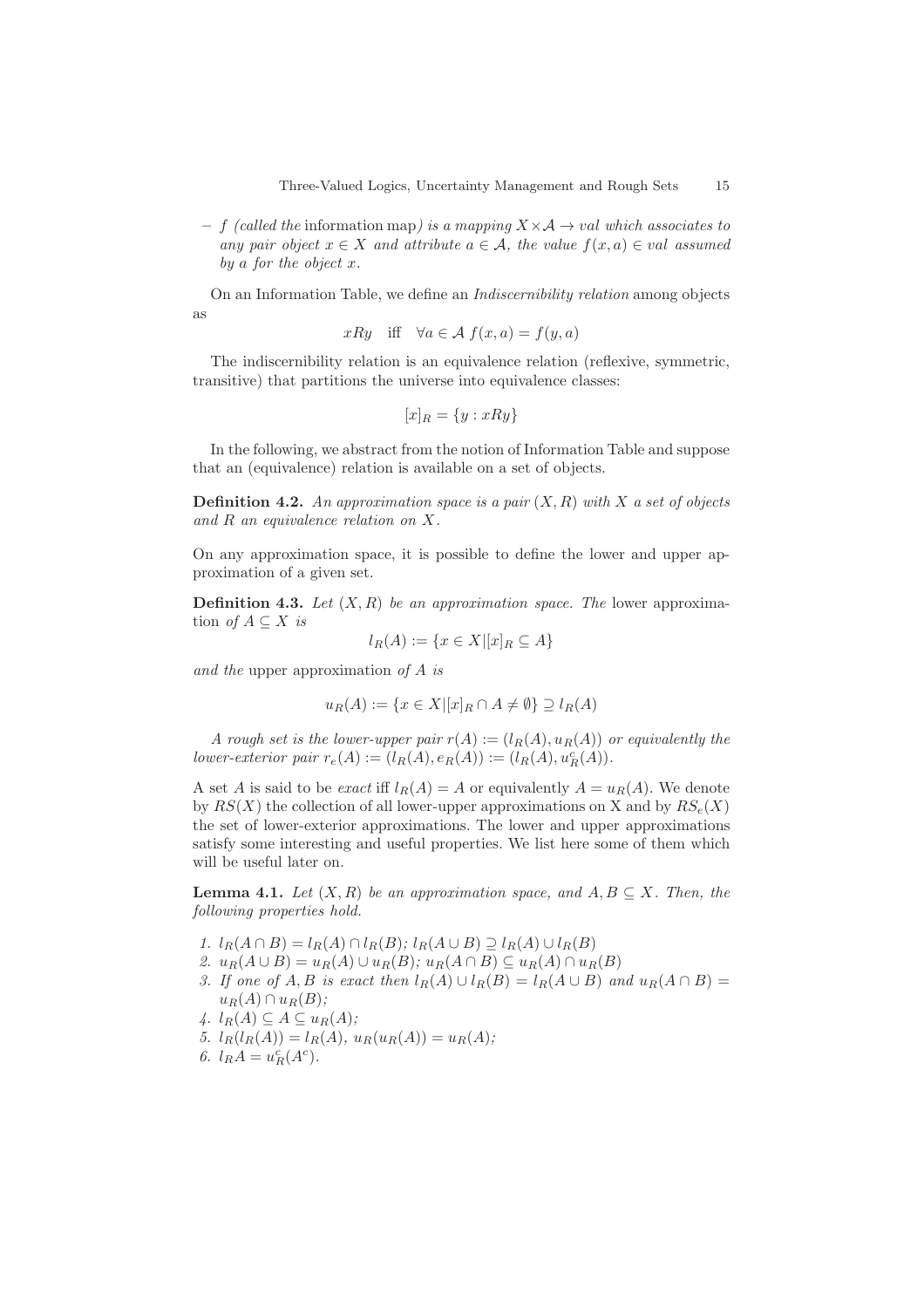Property 3 does not hold for two non-exact sets, that is  $l_R(A) \cup l_R(B) \neq l_R(A \cup B)$ and  $u_R(A \cap B) \neq u_R(A) \cap u_R(B)$  in this case. Otherwise stated, l, u are not truthfunctional operators [74]; we can say we miss truth-functionality at the "internal level".

On the other hand, what we can try to do is to define truth-functional operators on rough sets viewed as upper-lower pairs  $(A_*, A^*) \in RS(X)$ , irrespective of the original underlying set. Then we say we have truth-functionality at the "external level". As we will see, this is feasible. Indeed, the lower-upper pair is clearly a nested pair and thus we can carry to this subcase the considerations on operations of the previous section. However, rough sets form a proper subset of nested pairs in the sense that every rough set induces a nested pair of sets in X, generated by a subset H of X through operators  $l_R, u_R$ , as  $(l_R(H), u_R(H)) \in RS(X)$ but not vice versa [16]. Noticeably, no singleton  $\{x\}$  can appear as an equivalence class in the boundary of a rough set, since either  $x \in H$  and  $\{x\}_R \subset l_R(H)$  or  $x \notin H$  and  $\{x\}_R \subset u_R(H)^c$ .

So a truth-functional operation on orthopairs cannot be simply applied to rough sets. It must be shown that the operation is meaningful, that is:

- closed on the collection of all rough sets  $RS(X)$  (or equivalently  $RS_e(X)$ )
- related to a well-defined combination of the underlying (Boolean) approximated sets.

As we will see, in this process, some interpretability problems of the connectives arise.

#### 4.2 Rough Sets and External Truth-Functionality

Since  $RS(X) \subset \mathcal{N}(X)$ , the question is whether, once we restrict to  $RS(X)$ , the implications definable on  $\mathcal{N}(X)$  are closed on  $RS(X)$ . In other words:

If  $\odot$  is a three-valued binary operation on pairs  $(A_*, A^*), (B_*, B^*) \in RS(X)$ , and  $A_* = l_R(A), A^* = u_R(A), B_* = l_R(B), B^* = u_R(B)$  for some  $A, B \subset X$ , does there exist an operation  $\cdot$  on  $2^X$  such that  $(l_R(A \cdot B), u_R(A \cdot B)) = (A_*, A^*) \odot (B_*, B^*)$ ?

The answer is not straightforward, since first of all not all nested pairs  $(A, B)$  can be generated by a subset H of the universe as  $(l_R(H), u_R(H))$ , as pointed out before. Moreover it must be clear that the relation  $R$ , used to build the partition and then to compute the approximation, is fixed in the above statement.

Let us start from already known results for basic operations [22]. First of all the negation of a set. This case is simple, indeed we have in terms of orthopairs:

$$
r(A^c) = (l_R(A^c), u_R(A^c)) = (u_R^c(A), l_R^c(A)) = r^c(A)
$$

Thus, the approximation of  $A^c$  can be obtained by the approximation of A in a truth-functional way.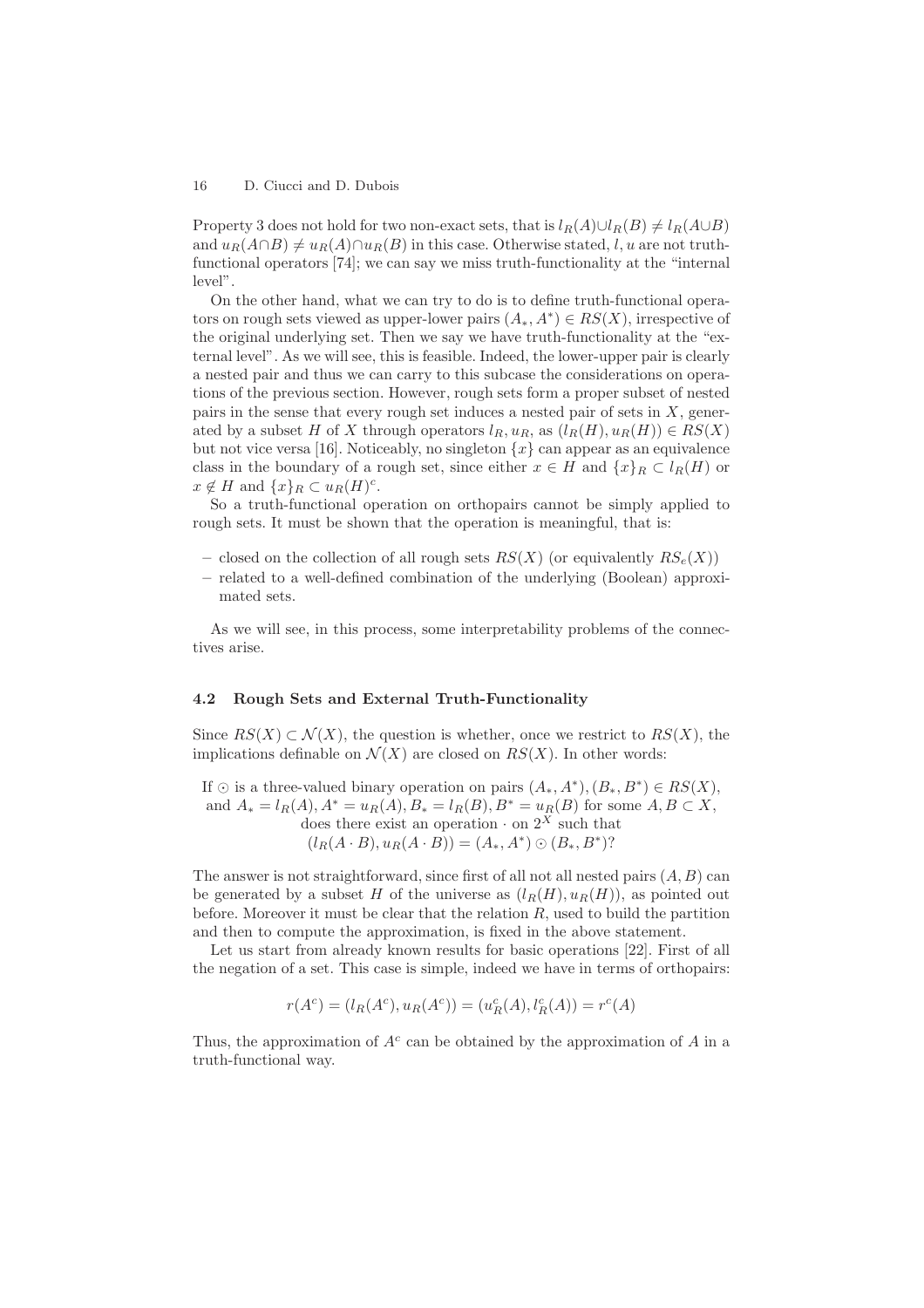In case of intersection  $r(A\cap B)$  and union  $r(A\cup B)$ , corresponding to the min conjunction 5 in Table 4 and the dual disjunction, consider Kleene conjunction and disjunction. Namely, we ask if there exist two sets  $C, D \subseteq X$  such that

$$
r(C) = r(A) \sqcap r(B) := (l_R(A) \cap l_R(B), u_R(A) \cap u_R(B))
$$
 (3a)

$$
r(D) = r(A) \sqcup r(B) := (l_R(A) \cup l_R(B), u_R(A) \cup u_R(B))
$$
 (3b)

At least three solutions were proposed in the literature. Bonikowski in [16] showed that the set  $C$  can be built according to the following procedure:

- 1. If  $u_R(A) \cap u_R(B) = \emptyset$  then  $C = \emptyset$ , else  $u_R(A) \cap u_R(B)$  is of the form  $[x_1] \cup \ldots \cup [x_k]$ , where  $[x_i]$  are equivalence classes of R.
- 2. Choose  $y_i \in [x_i]$  for all i such that  $[x_i] \not\subseteq l_R(A) \cap l_R(B)$  (in the boundary) and build  $Y = \{y_i : y_i \in [x_i] \not\subseteq l_R(A) \cap l_R(B)\}\$
- 3. Finally,  $C = [l_R(A) \cap l_R(B)] \cup Y$  (disjoint union).

Note that  $l_R(C) = l_R(A \cap B)$ , since no equivalence class  $[x_i]$  in the boundary can be a singleton  $\{y_i\}$ , any  $y_i \in Y$  is an element of a larger equivalence class, and so,  $l_R(Y) = \emptyset$ . The set D for disjunction in (3) is computed with the same procedure applied to  $A^c$  and  $B^c$ .

In [45] we can find another definition of internal intersection and union

$$
A \cap_1 B = A \cap [l_R(B) \cup (B \cap u_R(A)^c) \cup (u_R(B) \cap l_R(A)^c \cap A) \cup (l_R(A) \cap B)]
$$
  

$$
A \cup_1 B = A \cup [l_R(B) \cup (B \cap u_R(A)^c) \cup (u_R(B) \cap l_R(A)^c \cap A) \cup (l_R(A) \cap B)]
$$

and again,  $r(A \cap_1 B) = r(A) \cap r(B)$ ,  $r(A \cup_1 B) = r(A) \sqcup r(B)$ . Finally, in [11], the following alternative solution has been proposed.

$$
A \cap_2 B = (A \cap B) \cup ((A \cap u_R(B)) \cap (u_R(A \cap B)^c))
$$
  

$$
A \cup_2 B = (A \cup B) \cap ((A \cup l_R(B)) \cup (l_R(A \cup B)^c))
$$

Note that  $A \cap_1 B$  and  $A \cap_2 B$  can be written as  $[l_R(A) \cap l_R(B)] \cup Y'$ , where Y' is the union of proper subsets  $Y_i$  of equivalence classes  $[x_i]$  not in the intersection of the lower images. So, they are very close to one of the possible solutions of Bonikowski's procedure. Moreover, any solution has this form.

Proposition 4.1. Any set C whose upper and lower approximations are respectively the intersections of the upper and of the lower approximation of A and B is of the form  $[l_R(A) \cap l_R(B)] \cup Y'$ , where  $Y' = \bigcup_{i=1}^n Y_i$  and  $\emptyset \neq Y_i \subset [x_i], \forall i =$  $1, \ldots, n$ .

Proof. Indeed, if Y' does not contain at least one element of each equivalence class outside the intersection of the lower approximations and inside the intersection of their upper approximations, then the upper approximation of  $C$  is not the intersection of the upper approximations of  $A$  and  $B$ . If  $Y'$  contains one equivalence class outside the intersection of lower approximations and inside their union, then its lower approximation is larger than the intersection of lower approximations of A and B.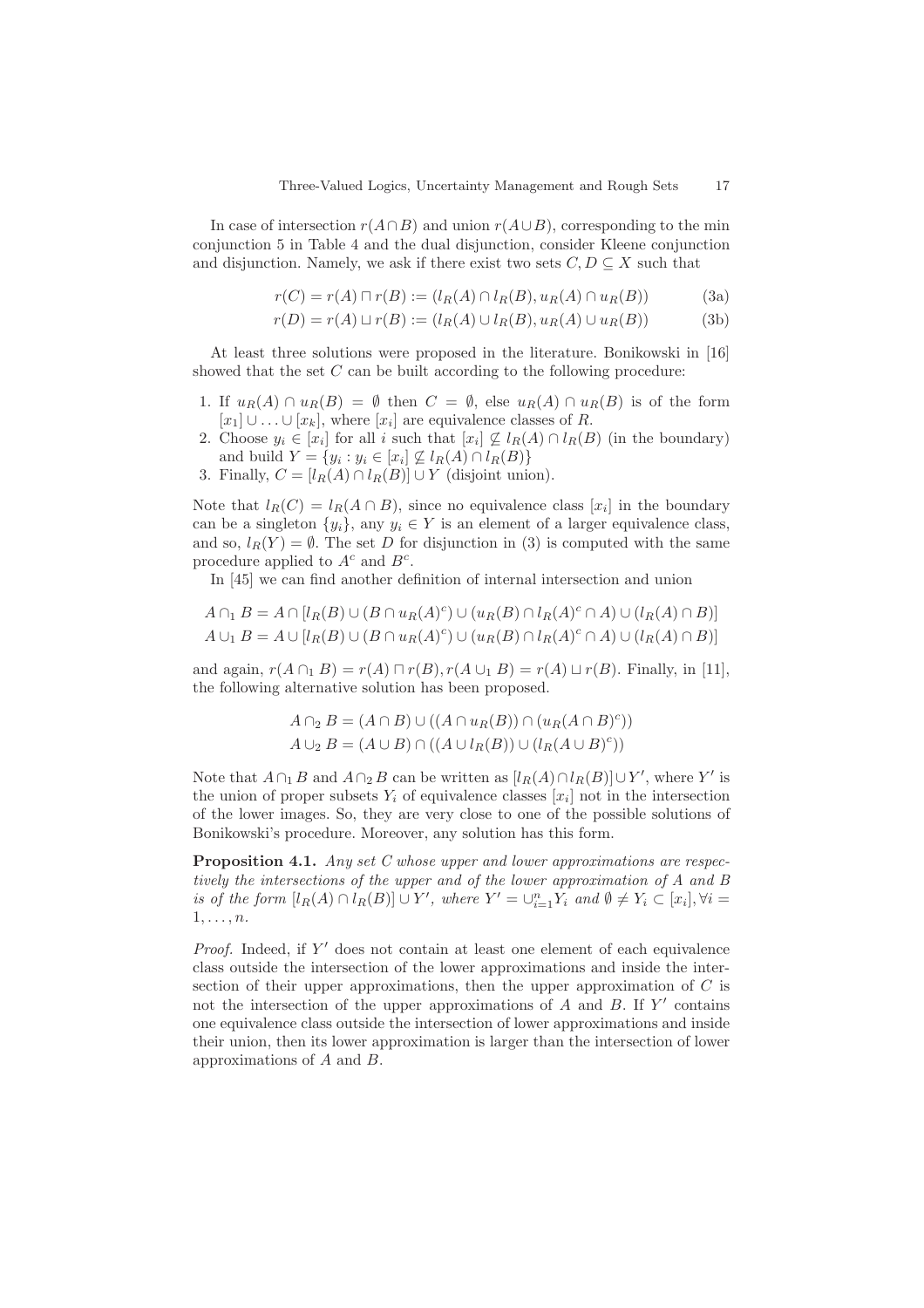Now, we want to extend these definability results to all other three-valued operations introduced in the previous Section 2. Let us start from the negations whose proof is straightforward.

#### Proposition 4.2

$$
\neg (l_R(A), u_R(A)) = (u_R^c(A), l_R^c(A)) = r(A^c);
$$
  
\n
$$
\sim (l_R(A), u_R(A)) = (u_R^c(A), u_R^c(A)) = r(l_R(A^c));
$$
  
\n
$$
-(l_R(A), u_R(A)) = (u_R(A^c), u_R(A^c)) = r(u_R(A^c)).
$$

Now, as far as implications are concerned, some of them have already been studied in literature and it has been shown that they are closed on rough sets. These results are summarized in the following proposition.

#### Proposition 4.3

$$
r(A) \Rightarrow_{5} r(B) = r((A \rightarrow B) \cap ((A \rightarrow l_{R}(B)) \cup (l_{R}(A \rightarrow B)^{c})))
$$
\n
$$
r(A) \Rightarrow_{9} r(B) = r(l_{R}(A) \rightarrow B);
$$
\n
$$
r(A) \Rightarrow_{10} r(B) = r((u_{R}(A) \rightarrow B) \cup [l_{R}(A) \rightarrow u_{R}^{c}(B)]^{c});
$$
\n
$$
r(A) \Rightarrow_{11} r(B) = r((l_{R}(A) \rightarrow B) \cap (A \rightarrow u_{R}(B)));
$$
\n
$$
r(A) \Rightarrow_{14} r(B) = r(((u_{R}(A) \rightarrow u_{R}(B)) \cap (l_{R}(A) \rightarrow l_{R}(B))).
$$

Proof. The cases 5,10,11, respectively Kleene, Gödel and Lukasiewicz implications, are proved in [22]. The Nelson (case 9) implication immediately follows by its definition (and see also [59]). Finally, the Gaines-Rescher implication 14 has been studied in [11], where it is defined as

$$
r(A) \Rightarrow r(B) = (\neg \Box r(A) \cup \Box r(B)) \cap (\neg \Diamond r(A) \cup \Diamond r(B)), \tag{4}
$$

with  $\Box r(H) = (l_R(H), l_R(H))$  and  $\Diamond r(H) = (u_R(H), u_R(H))$ . So, first of all, let us note that equation 4 is equivalent to the one in Table 7, as can be easily proven. Then, from the definition in [11], we have  $r(A) \Rightarrow_{14} r(B) = [r(l_R^c(A)) \sqcup$  $r(l_R(B))] \sqcap [r(u_R^c(A)) \sqcup r(u_R(B))]$  from which we arrive at the thesis.

In order to study the other implications and conjunctions, the following result concerning the application of the transformations (1) can be given.

**Proposition 4.4.** Let  $\odot$  be a closed operation on  $\mathcal{R}(X)$ . Then, also a[ $\mathcal{A}(\odot)|b$ ,  $a[V(\odot)]b, a[S(\odot)]b$  are closed on  $\mathcal{R}(X)$ .

*Proof.* The case of  $\mathcal{A}(\odot)$  is trivial since it is the same operation as  $\odot$  with different arguments. Operations  $\mathcal{V}(\odot)$  and  $\mathcal{S}(\odot)$  are a composition of  $\odot$  and involutive negation  $\neg$  which is closed by proposition 4.2. So, we will have that  $r(X)[\mathcal{V}(\odot)]r(Y) = r(Y^c) \odot r(X^c)$  and  $r(X)[\mathcal{S}(\odot)]r(Y) = \neg[r(X) \odot r(Y^c)].$ 

By the above propositions, we immediately get that also other implications and conjunctions are well defined, since as shown in [23, 25] they can be obtained by equation system (1) from the above implications in Proposition 4.3.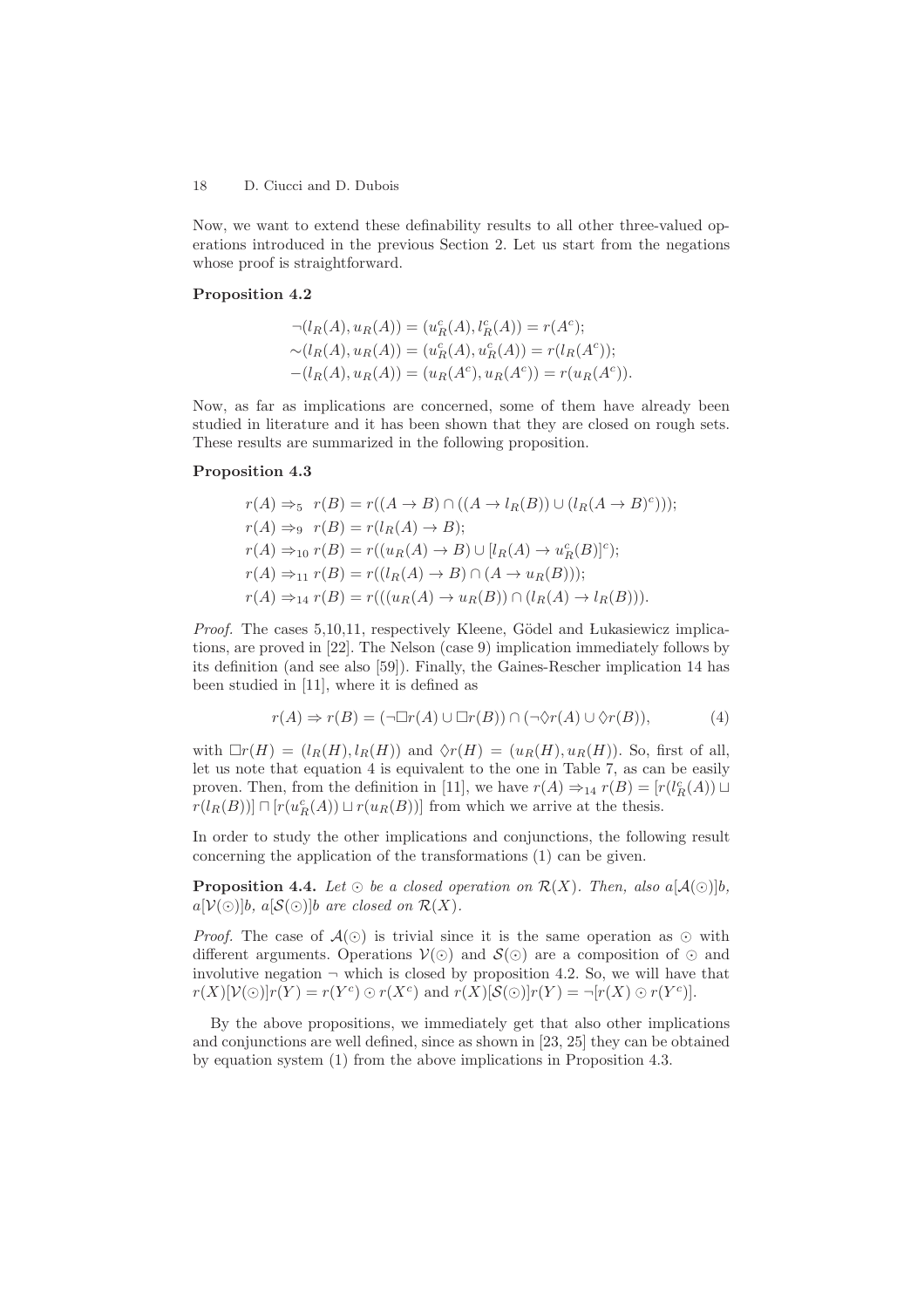Corollary 4.1. Conjunctions 7, 9, 10, 11, 13, 14 are closed on  $\mathcal{R}(X)$  and the following hold:

$$
r(A) *_{7} r(B) = r(A \cap l_{R}(B));
$$
  
\n
$$
r(A) *_{9} r(B) = r(l_{R}(A) \cap B);
$$
  
\n
$$
r(A) *_{10} r(B) = r([l_{R}(A) \cup l_{R}(B)] \cap u_{R}(A) \cap B);
$$
  
\n
$$
r(A) *_{11} r(B) = r([l_{R}(A) \cup l_{R}(B)] \cap A \cap B);
$$
  
\n
$$
r(A) *_{13} r(B) = r([l_{R}(A) \cup l_{R}(B)] \cap A \cap u_{R}(B));
$$
  
\n
$$
r(A) *_{14} r(B) = r((l_{R}(A) \cup l_{R}(B)) \cap u_{R}(A) \cap u_{R}(B)).
$$

Further, implications 7,13 are closed on  $\mathcal{R}(X)$  and we have:

$$
r(A) \Rightarrow_7 r(B) = r(A \to u_R(B));
$$
  

$$
r(A) \Rightarrow_{13} r(B) = r(A \to l_R(B) \cup [l_R^c(A) \to u_R^c(B)]^c).
$$

We now prove that all the remaining implications and conjunctions are closed on  $\mathcal{RS}(X)$ .

## Proposition 4.5

$$
r(A) \Rightarrow_1 r(B) = r(u_R(A) \to l_R(B));
$$
  
\n
$$
r(A) \Rightarrow_2 r(B) = r([A \to l_R(B)] \cap [u_R(A) \to B]);
$$
  
\n
$$
r(A) \Rightarrow_3 r(B) = r(A \to l_R(B));
$$
  
\n
$$
r(A) \Rightarrow_6 r(B) = r(u_R(A) \to u_R(B));
$$
  
\n
$$
r(A) \Rightarrow_8 r(B) = r(l_R(A) \to u_R(B)).
$$

*Proof.* Only  $\Rightarrow_2$  deserves some explanation, the others being trivial. By Table 6, we get  $(l_R(A), u_R(A)) \Rightarrow_2 (l_R(B), u_R(B)) = (u_R^c(A) \cup l_R(B), (u_R(B) \cup$  $u_R^c(A) \cap (l_R^c(A) \cup l_R(B))$ , which can be re-written as  $((u_R^c(A) \cup l_R(B)) \cap (u_R^c(A) \cup$  $l_R(B), (u_R(B) \cup u_R^c(A)) \cap (l_R^c(A) \cup l_R(B))$ . Applying equations (3), we obtain  $[r(A<sup>c</sup>) \sqcup r(l<sub>R</sub>(B))] \sqcap [r(l<sub>R</sub>(A<sup>c</sup>)) \sqcup r(B)]$  and by Lemma 4.1 we have the thesis.

Based on the implications in Proposition 4.5, it is possible to construct other conjunctions and implications (see [23, 25]). So, due to Proposition 4.4 the following corollary holds.

Corollary 4.2. Conjunctions 1, 2, 3, 4, 6, 8, 12 are closed on  $\mathcal{R}(X)$  and the following hold:

$$
r(A) *_{1} r(B) = r(u_{R}(A) \cap u_{R}(B));
$$
  
\n
$$
r(A) *_{2} r(B) = r([A \cap u_{R}(B)] \cup [u_{R}(A) \cap B]);
$$
  
\n
$$
r(A) *_{3} r(B) = r(A \cap u_{R}(B));
$$
  
\n
$$
r(A) *_{4} r(B) = r(u_{R}(A) \cap B);
$$
  
\n
$$
r(A) *_{6} r(B) = r(u_{R}(A) \cap l_{R}(B));
$$
  
\n
$$
r(A) *_{8} r(B) = r(l_{R}(A) \cap l_{R}(B));
$$
  
\n
$$
r(A) *_{12} r(B) = r(l_{R}(A) \cap u_{R}(B)).
$$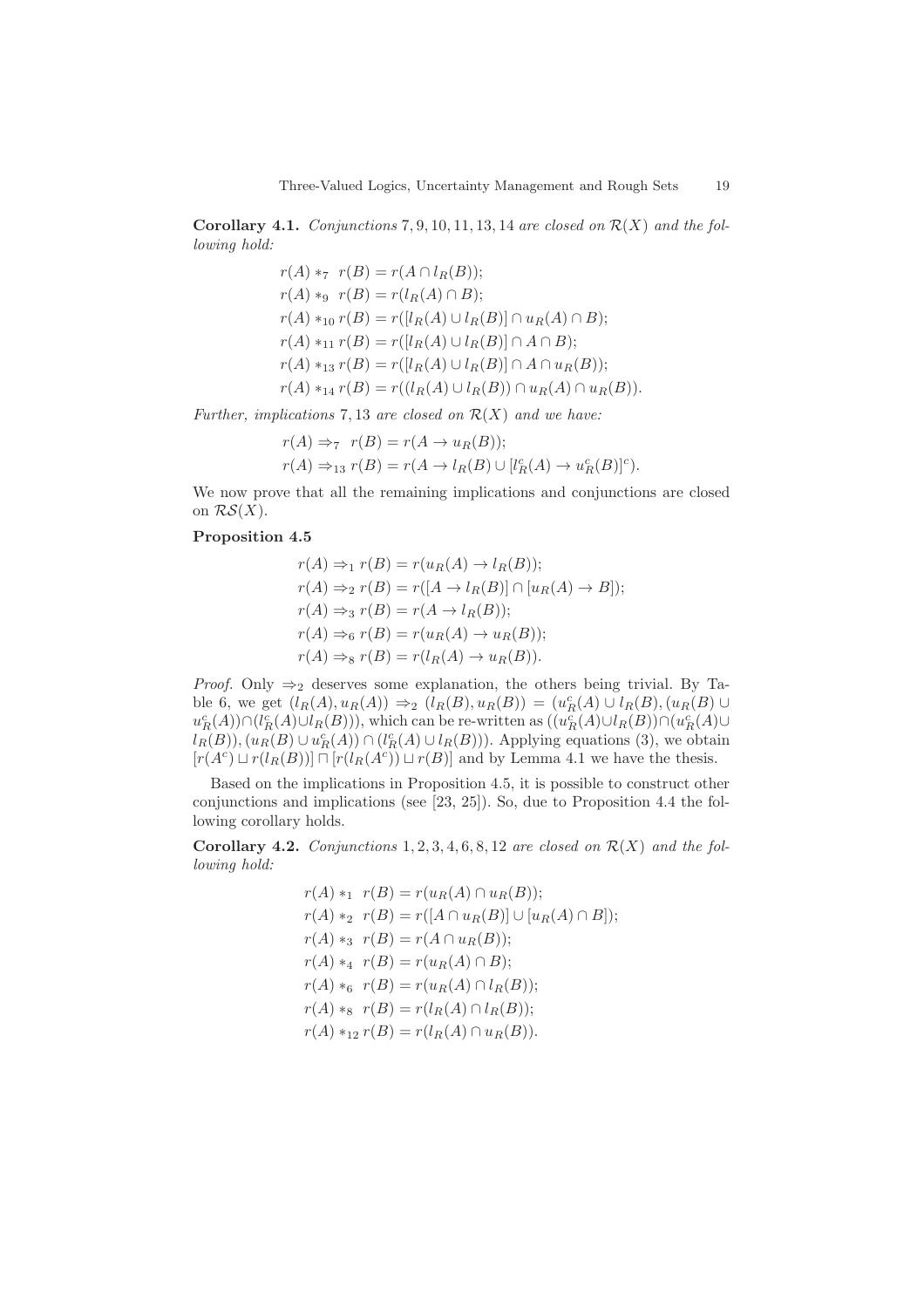Implications 4, 12 are closed on  $\mathcal{R}(X)$  and the following hold:

$$
r(A) \Rightarrow_4 r(B) = r(u_R(A) \to B);
$$
  

$$
r(A) \Rightarrow_{12} r(B) = r(l_R(A) \to l_R(B)).
$$

The above results show that the original question of finding subsets of  $X$  that underlie all 14 three-valued conjunctions and implications applied to upper and lower approximations of sets in the sense of rough sets can be answered in the affirmative. However the reader may observe that the definition of such subsets, the approximations of which are constructed by such connectives, always involve lower and/or upper approximations of the two underlying sets to be combined.

## 4.3 The Interpretability of External Truth-Functional Operations on Rough Sets

In [22], we started an investigation on the significance of existing truth-functional three-valued logics of ill-known sets described by pairs of disjoint (or pairs of nested) subsets. This work strongly suggested that while, from a mathematical standpoint, such three-valued logics are consistent with a rough set view, their interpretation with respect to reasoning about the original data tables is questionable. The operators analyzed in that work were Kleene conjunction and disjunction (min/max) on three values and three different implications: Lukasiewicz, Gödel and Kleene. However, the concerns already raised for these known connectives seem to carry over to all the 28 three-valued connectives recalled in this paper, as the results obtained here in the previous section indicate.

Let us consider two sets of items  $A, B$  defined in extension, the approximations  $r(A)$  and  $r(B)$  of which we want to aggregate with one of the three-valued connectives laid bare in this paper, say ⊙. Concerning the existence of a set C such that  $r(C) = r(A) \odot r(B)$ , we have seen that such an underlying set C always exists. However,  $C$  does not depend exclusively on  $A$  and  $B$  but strongly depends on the partition chosen (that is on the equivalence relation  $R$  of the approximation space and finally on the set of attributes of an Information Table) because it depends on the lower and/or upper approximations of  $A$  and  $B$  as well. Moreover, even inside the same partition, several choices of  $C$  are possible.

This difficulty is due, in some sense, to the presence of two languages: the fine-grained one needed to distinguish elements of  $X$  and the (more restricted) one based on the attributes of the information table, that only allows to describe approximations of any subset of such elements. Combining approximations of illknown sets  $A$  and  $B$  truth-functionally yields well-behaved pairs of nested sets, but the corresponding internal combination of  $A$  and  $B$  that makes the external truth-functional combination meaningful is problematic.

Indeed, in the setting of rough sets,  $A$  and  $B$  are known in extension (they are in some sense the actual entities referred to) whereas, using the coarser attribute language instrumental to describe them, their intensions are available only through their approximations. So, the intension depends on the coarse language: the more (less) numerous the attributes, the finer (coarser) the description. Results in the previous section show that the set  $C = A \cdot B$  displayed in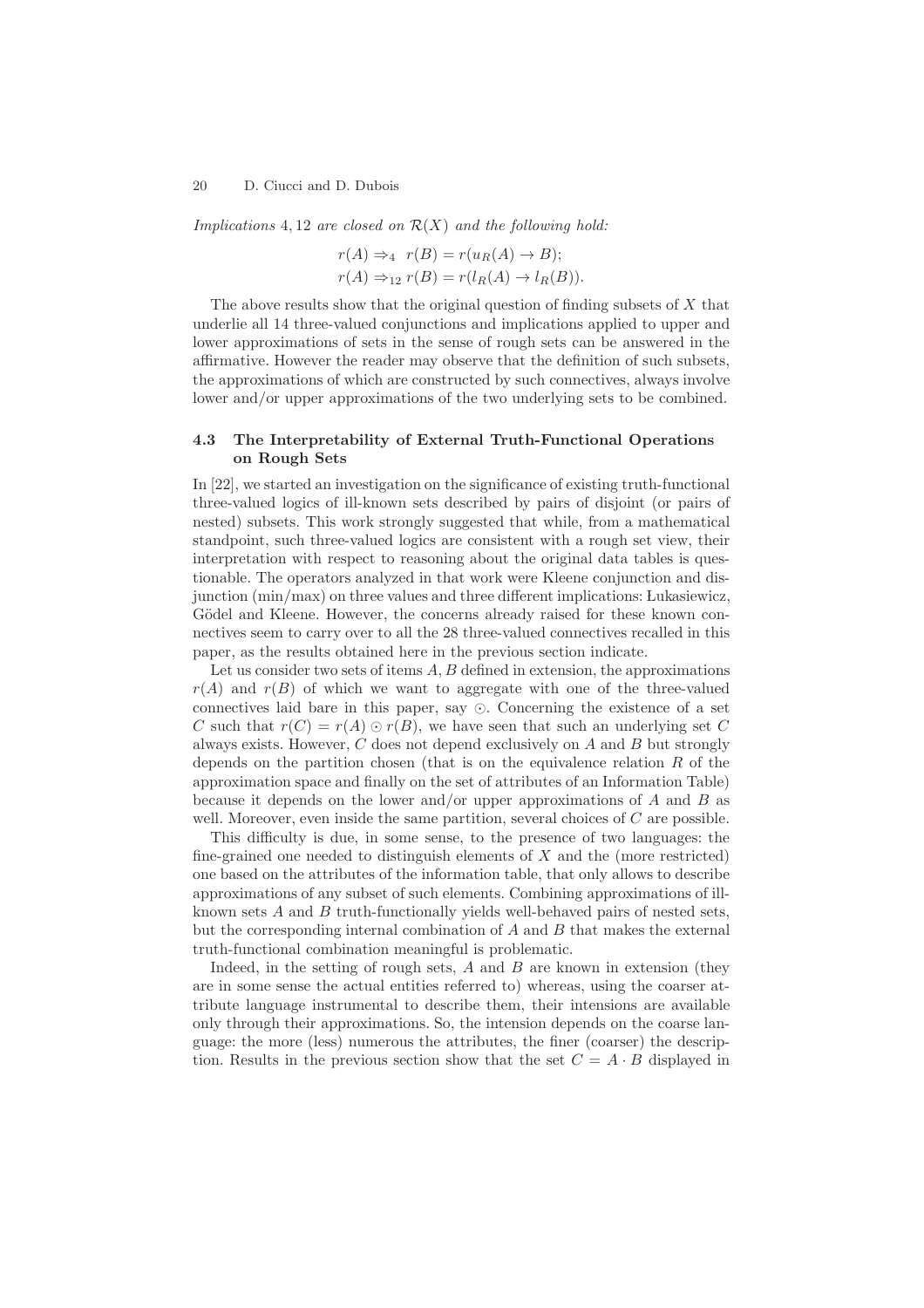the previous section for the 14 conjunctions and the 14 implications such that  $r(A) \odot r(B) = r(A \cdot B)$  laid bare in this paper always depends on the partition induced by  $R$  and so on the attributes defining the coarser language. Changing the coarser language (i.e., attributes in the Information Table) will alter the set  $A \cdot B$  but not  $A, B$ . So, while we can interpret the external truth-functionality of operations on approximation pairs as providing approximation pairs of definable combinations of subsets of  $X$ , these subsets are definable only if the coarser language is fixed (in fact they need both languages, since  $A \cdot B$  is potentially a Boolean set-theoretic combination of  $A, B, l_R(A), l_R(B), u_R(A), u_R(B)$ . As a consequence, we lose the interpretability of the results since these inner combinations are not intrinsic to  $A$  and  $B$ , and depend on the indistinguishability relation.

## 5 Rough Sets: From Modal Logic to Three-Valued Logics

Apart from many-valued logics, a natural logical rendering of rough sets is through modal logics. This possibility has been addressed by several authors taking into account different variants of rough sets [57, 42, 69, 70, 11, 75, 76, 8, 51]. This section provides some hints toward relating the three-valued and the modal logic views of rough sets, in connection with recent works translating three-valued logics into fragments of the modal logic KD.

## 5.1 The Standard Modal Approach to Rough Sets

We now recall a modal logic for handling approximations of sets generated by an equivalence relation [56].

Its language  $\mathcal{L}_M$  is the usual one of propositional logic plus necessity  $\Box$  and possibility  $\Diamond$ . That is, we have a set of propositional variables  $\mathcal{V} = \{a, b, c, \dots\}$ and the connectives  $\wedge', \Box$ . As usual, disjunction  $\alpha \vee \beta$  stands for  $(\alpha' \wedge \beta')',$ implication  $\alpha \to \beta$  stands for  $\alpha' \lor \beta$ , tautology  $\top$  for  $\alpha \lor \alpha'$  and  $\Diamond \alpha = (\Box \alpha')'.$ Well formed formulae are built in the standard way.

The axioms are those of propositional logic plus the axioms to characterize the modal connectives.

1.  $\phi \rightarrow (\psi \rightarrow \phi)$ 2.  $(\psi \rightarrow (\phi \rightarrow \mu)) \rightarrow ((\psi \rightarrow \phi) \rightarrow (\psi \rightarrow \mu))$ 3.  $(\phi' \rightarrow \psi') \rightarrow (\psi \rightarrow \phi)$  $(K) \square(\alpha \rightarrow \beta) \rightarrow (\square \alpha \rightarrow \square \beta)$  $(T) \Box \alpha \rightarrow \alpha$  $(5) \Diamond \alpha \rightarrow \Box \Diamond \alpha$ 

Finally, rules are modus ponens and necessitation: If  $\vdash \alpha$  then  $\vdash \Box \alpha$ . The above system is called S5, and its semantics is in terms of equivalence relations [20]. It is thus the natural logical setting for rough sets [56].

The semantics is given through a model  $M = (X, R, v)$ , where  $(X, R)$  is an approximation space and v is a mapping from formulae to  $2^X$ . In standard modal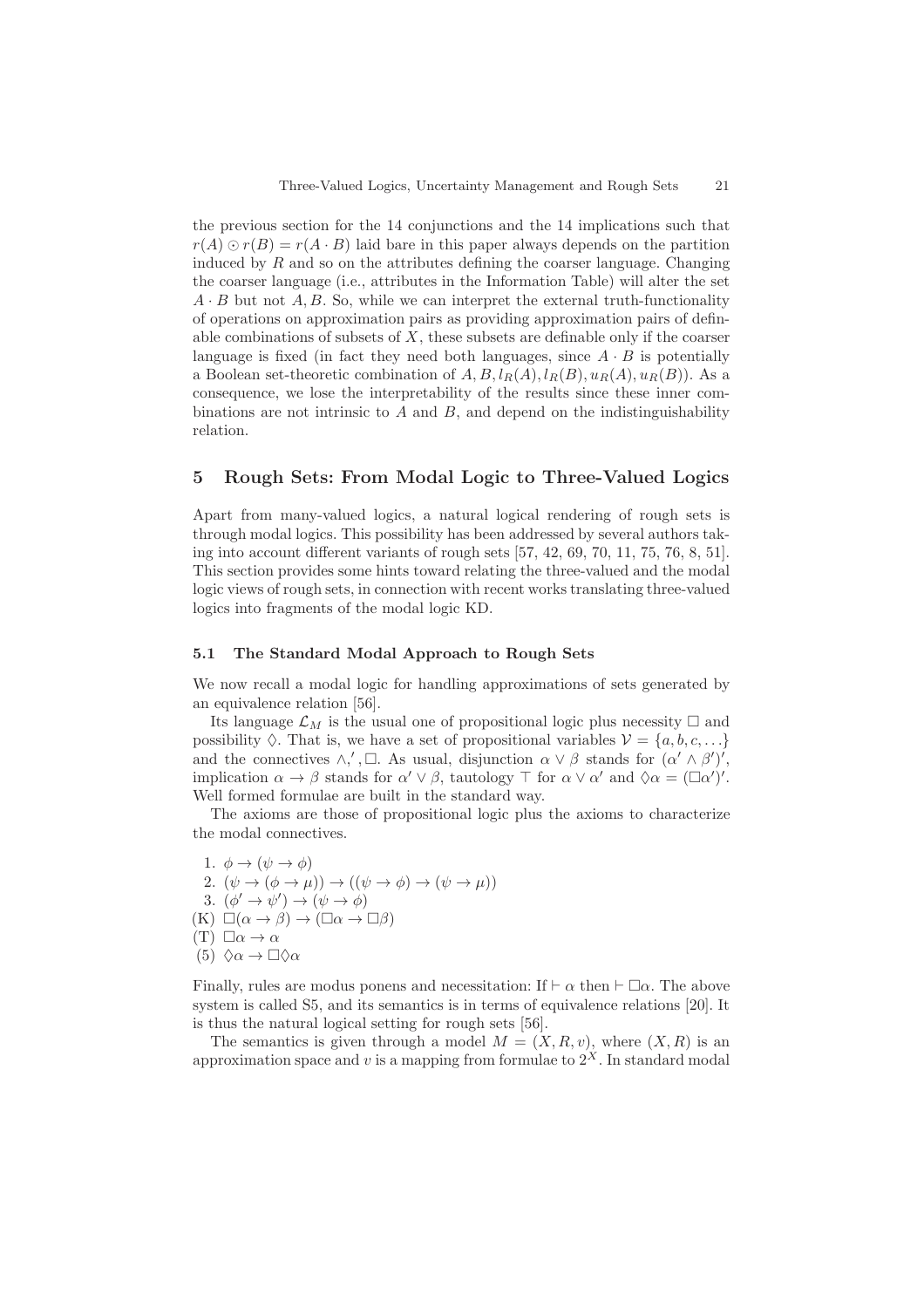logic terminology,  $X$  is the set of possible worlds,  $R$  the accessibility relation and  $v(\alpha)$  represents the set of possible worlds where  $\alpha$  holds. The interpretation v is recursively defined on propositional connectives as usual as:

$$
v(\alpha') = v(\alpha)^c
$$

$$
v(\alpha_1 \wedge \alpha_2) = v(\alpha_1) \cap v(\alpha_2)
$$

$$
v(\alpha_1 \vee \alpha_2) = v(\alpha_1) \cup v(\alpha_2)
$$

and modal operators are mapped to lower and upper approximations:

$$
v(\Box \alpha) = L_R(v(\alpha)) = \{x \in X : [x]_R \subseteq v(\alpha)\} = \{x \in X : \forall w, xRw, w \in v(\alpha)\}
$$
  

$$
v(\Diamond \alpha) = U_R(v(\alpha)) = \{x \in X : [x]_R \cap v(\alpha) \neq \emptyset\} = \{x \in X : \exists w, xRw, w \in v(\alpha)\}
$$

Note that, in the S5 approach, one can represent sets ("objective" formulae  $\alpha$ ) and their lower  $(\Box \alpha)$  and upper  $(\Diamond \alpha)$  approximations.

This approach can easily be extended to rough set models based on a relation that is not necessarily an equivalence one [75, 76]. Indeed, it is well known in modal logic  $[20]$  that, once fixed the basic axioms 1-3 and  $(K)$ , then to any additional modal axiom according to Table 9 corresponds a specific property of the accessibility relation.

Table 9. Correspondence between modal axioms and relation properties

| Name   | Axiom                                                | Property   |
|--------|------------------------------------------------------|------------|
| Έ      | $\alpha \rightarrow \alpha$                          | Reflexive  |
| 4      | $\Box \alpha \rightarrow \Box \Box (\alpha)$         | Transitive |
| 5      | $\Diamond \alpha \rightarrow \Box(\Diamond(\alpha))$ | Euclidean  |
| $\Box$ | $\Box \alpha \rightarrow \Diamond \alpha$            | Serial     |
| В      | $\alpha \to \Box \Diamond \alpha$                    | Symmetric  |

Another extension of the basic approach is the logic DAL [42], meant to deal with approximation spaces with more than one equivalence relation  $(X, R_i)$ . Each relation represents a different attribute, for instance "having the same number of circles", "having the same number of crosses".

#### 5.2 The Three-Valued Modal Approach

A different approach is given by the so-called Pre-Rough Logic (PRL) and its corresponding algebra called pre-rough algebra [11], which is based on a 3-valued logic. Atoms of the logic are three-valued entities, which represent nested approximation pairs. They can be obtained from the S5 logic of the previous section by considering a weaker notion of logical equivalence in S5. Namely, Banerjee and Chakraborty speak of rough equivalence of two propositional formulae  $\alpha$  and  $\beta$ whenever  $\Box \alpha$  is semantically equivalent to  $\Box \beta$  and  $\Diamond \alpha$  is semantically equivalent to  $\Diamond \beta$ . They consider the result of quotienting the language with the rough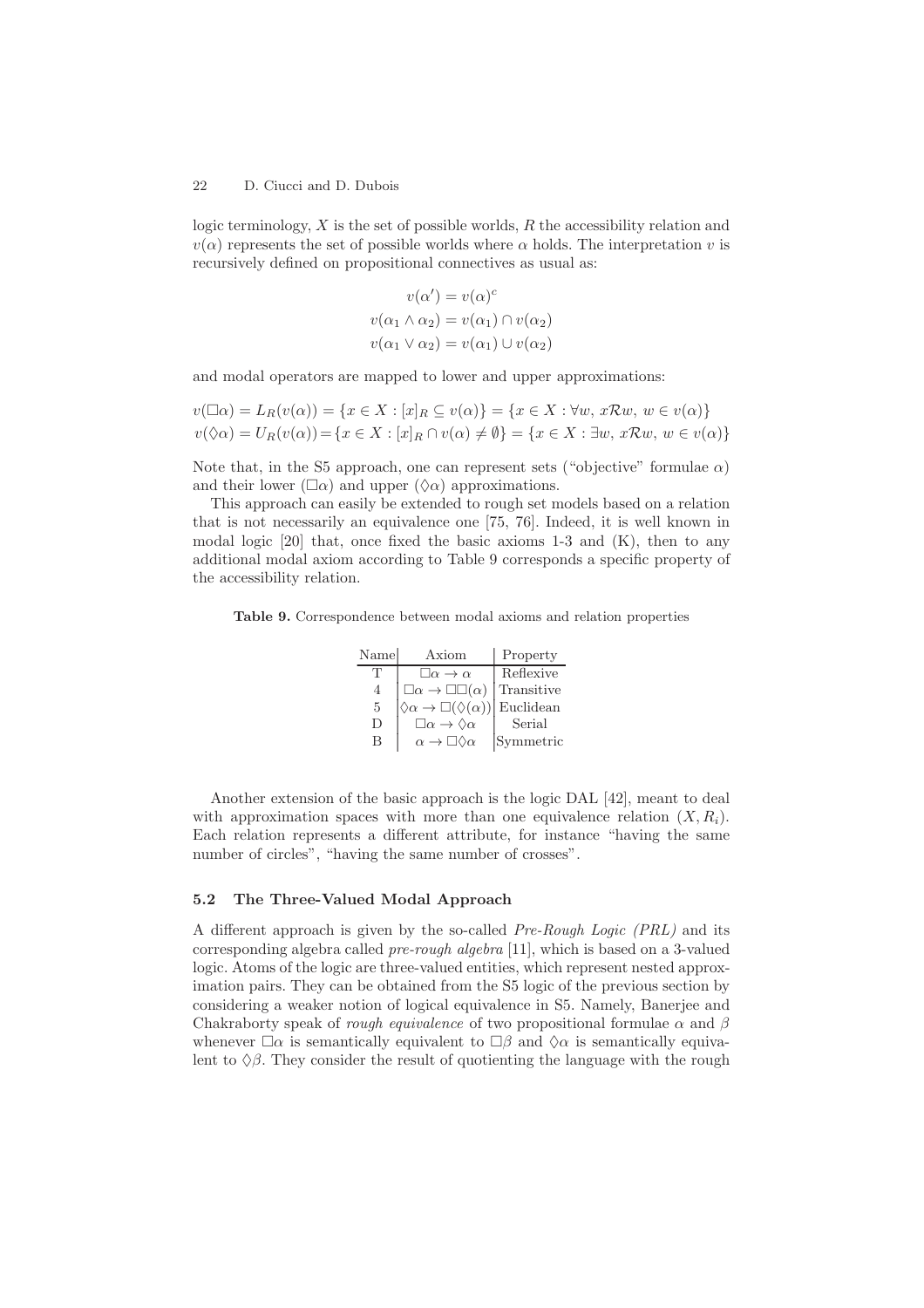equivalence relation, and each equivalence class corresponds to an approximation pair, which becomes a formula of the pre-rough logic PRL. Note that by doing so, the underlying set, the approximations of which are given by modal formulae, is lost: we can no longer distinguish between propositional formulae that are roughly equivalent.

For the sake of clarity, we denote by  $\mu$ ,  $\nu$ ,  $\rho$  the formulae of PRL. Primitive connectives of the logic are negation, intersection and necessity, respectively denoted by  $\neg, \wedge, \blacksquare$ , from which we derive the disjunction  $\vee$  through de Morgan properties, the dual modality  $\oint \mu = \neg \blacksquare \neg \mu$  and the implication as  $\mu \rightarrow \nu =$  $(\neg \blacksquare \mu \lor \blacksquare \nu) \land (\neg \blacklozenge \mu \lor \blacklozenge \nu)$ . The axioms of the logic are:

RL1  $\mu \rightarrow \mu$ RL2  $\neg\neg\mu \leftrightarrow \mu$ RL3  $\mu \wedge \nu \rightarrow \mu$ RL4  $\mu \wedge \nu \rightarrow \nu \wedge \mu$ RL5  $\mu \wedge (\nu \vee \rho) \leftrightarrow (\mu \wedge \nu) \vee (\mu \wedge \rho)$ RL6  $\Box \mu \rightarrow \mu$ RL7  $\blacksquare(\mu \wedge \nu) \leftrightarrow \blacksquare \mu \wedge \blacksquare \nu$ RL8  $\blacksquare \mu \to \blacksquare \blacksquare \mu$ RL9  $\blacklozenge \blacksquare \mu \to \blacksquare \mu$ RL10  $\blacksquare(\mu \vee \nu) \leftrightarrow \blacksquare \mu \vee \blacksquare \nu$ 

A sequent calculus for this logic is provided by Sen and Chakraborty [64].

The semantics is three-valued, and some connectives are based on Kleene logic, using ternary valuations  $t$  such that  $[11]$ 

$$
t(\neg \mu) = \neg t(\mu) \text{ (Kleene negation)}
$$
\n<sup>(5)</sup>

$$
t(\mu \wedge \nu) = t(\mu) \sqcap t(\nu)
$$
 (Kleene conjunction) \t\t(6)

$$
t(\blacksquare \mu) = \neg - t(\mu) \text{ (using the paraconsistent negation -)} \tag{7}
$$

$$
t(\mu \to \nu) = (t(\neg \blacksquare \mu) \cup t(\blacksquare \nu)) \cap (t(\neg \blacklozenge \mu) \cup t(\blacklozenge \nu))
$$
\n(8)

In connection with the S5-based rough set logic of the previous section, a nonmodal formula  $\mu$  in PRL corresponds to an approximation pair  $(A(\mu)_*, A(\mu)^*)$ over possible worlds in X (Boolean interpretations), both  $A(\mu)_*$  and  $A(\mu)^*$  being exact sets of such valuations (formulae  $\alpha$  such that  $v(\Box \alpha) = v(\Diamond \alpha)$ , whenever  $v(\alpha) = A(\mu)_*$  or  $A(\mu)^*$ ). The operator **c** corresponds to extracting the core  $A(\mu)_*$  of the three-valued set over X induced by  $\mu$ . In terms of fuzzy sets,  $\blacksquare \mu$ corresponds to the core of  $\mu$  and  $\blacklozenge \mu$  correspond to its support. It can thus be easily seen that

- $t($  $\blacksquare$  $\mu$ ) is two-valued and  $\blacksquare$  $\mu$  corresponds to the (exact) approximation pair  $(A(\mu)_*, A(\mu)_*);$
- $t(\blacklozenge \mu)$  is two-valued and  $\blacklozenge \mu$  corresponds to the (exact) approximation pair  $(A(\mu)^*, A(\mu)^*)$
- $-t(\mu \rightarrow \nu)$  is two-valued: it is Gaines-Rescher implication expressing the double inclusion of upper and lower approximations  $A(\mu)_* \subseteq B(\nu)_*$  and  $A(\mu)^* \subseteq B(\nu)^*.$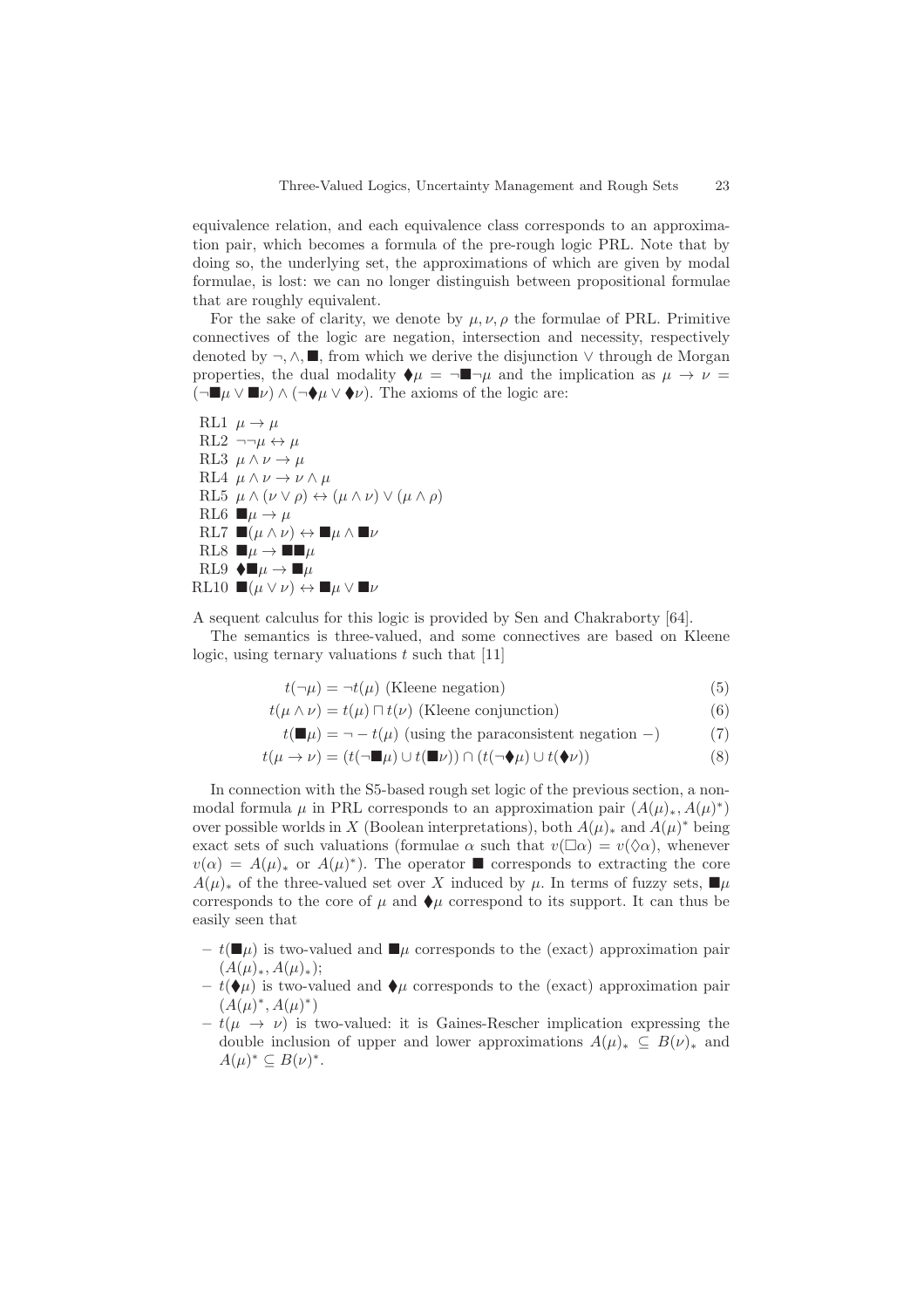In view of the above semantical considerations, RL6-RL10 are expected. RL6 and RL9 correspond to S5 axioms T, and 5 respectively, while RL7 and RL8 are valid in S5. However, due to RL10,  $\blacksquare$  and  $\blacklozenge$  are deviant modalities, that are not trivial because the logic is 3-valued [19].

The connection between S5 and PRL is maintained by noticing that an approximation pair  $(A(\mu)_*, A(\mu)^*)$  underlies a crisp set A of X that is approximated by this pair. In order to maintain this view throughout all the formulae in PRL, Banerjee and Chakraborty make it clear what is the set approximated by for instance  $(C(\mu \wedge \nu)_*, C(\mu \wedge \nu)^*)$  when A and B are the sets approximated by  $(A(\mu)_*, A(\mu)^*)$  and  $(B(\nu)_*, B(\nu)^*)$ . They do it by introducing the intersection  $A \cap_2 B$  already discussed in Subsection 4.2, and that does not depend solely on A and B.

The fact that in the PRL syntax, we no longer explicitly refer to the approximated set and maintain truth-functionality for evaluating formulae expressing approximation pairs is thus paid by the fact that it is no longer possible to intrinsically define the approximated set referred to by a compound PRL formula in terms of the approximated sets of its elementary sub-formulae. On the other hand, while the S5 setting avoids this pitfall, one may find it unrealistic to represent at the same time the approximated pairs with the approximated set in the language, as the point made by rough set theory is that sets are only described in intension through the available attributes, while their precise extension is out of reach. In this sense, while S5 seems to precisely capture the formal setting of rough sets, the PRL logic looks more faithful to the way rough sets can be used in practice, that is, it refers to the situation where we know the approximations, but neither the underlying set nor the equivalence relation. Unfortunately, the PRL rendering of rough set theory, and logical combinations of upper and lower approximations, in terms of a three-valued logic looks like an approximation as well.

Interestingly, connections between PRL and major three-valued logics have been laid bare:

- In [11] it is shown that the algebra of PRL (a bounded lattice structure  $(L, 0, 1)$  equipped with Kleene connectives  $(\sqcup, \neg, \sqcap)$  the modality  $\blacksquare$  and Gaines-Rescher implication  $\rightarrow_{14}$ , is equivalent to semi-simple Nelson algebras, that is, a bounded lattice structure  $(L, 0, 1)$  equipped with Kleene connectives, the paraconsistent negation  $-$  and Nelson implication  $\rightarrow_9$ . Indeed they notice that  $-\mu = \neg \blacksquare \mu$  and  $\mu \rightarrow_9 \nu = \neg \blacksquare \mu \sqcup \nu$ . Conversely,  $\blacksquare \mu = \neg - \mu$ and  $\mu \rightarrow_{14} \nu = \neg - (\mu \rightarrow_{9} \nu)$ .
- It has been proved in [9], that PRL is equivalent to three-valued Lukasiewicz logic. Especially, Banerjee points out that the Lukasiewicz implication can be written as  $(\biglozenge \neg \mu \sqcup \nu) \sqcap (\neg \mu \sqcup \biglozenge \nu)$ . Conversely, PRL connectives  $\land, \lor, \Diamond$ are defined as usual  $\mu \sqcup \nu = ((\mu \rightarrow_{11} \nu) \rightarrow_{11} \nu), \mu \sqcap \nu = \neg(\neg \mu \sqcup \neg \nu)$  and  $\blacklozenge \mu = \neg(\mu \rightarrow_{11} \neg \mu).$

But these findings are not surprising at all given the results in [25] whereby from Kleene connectives plus paraconsistent negation, one can reconstruct all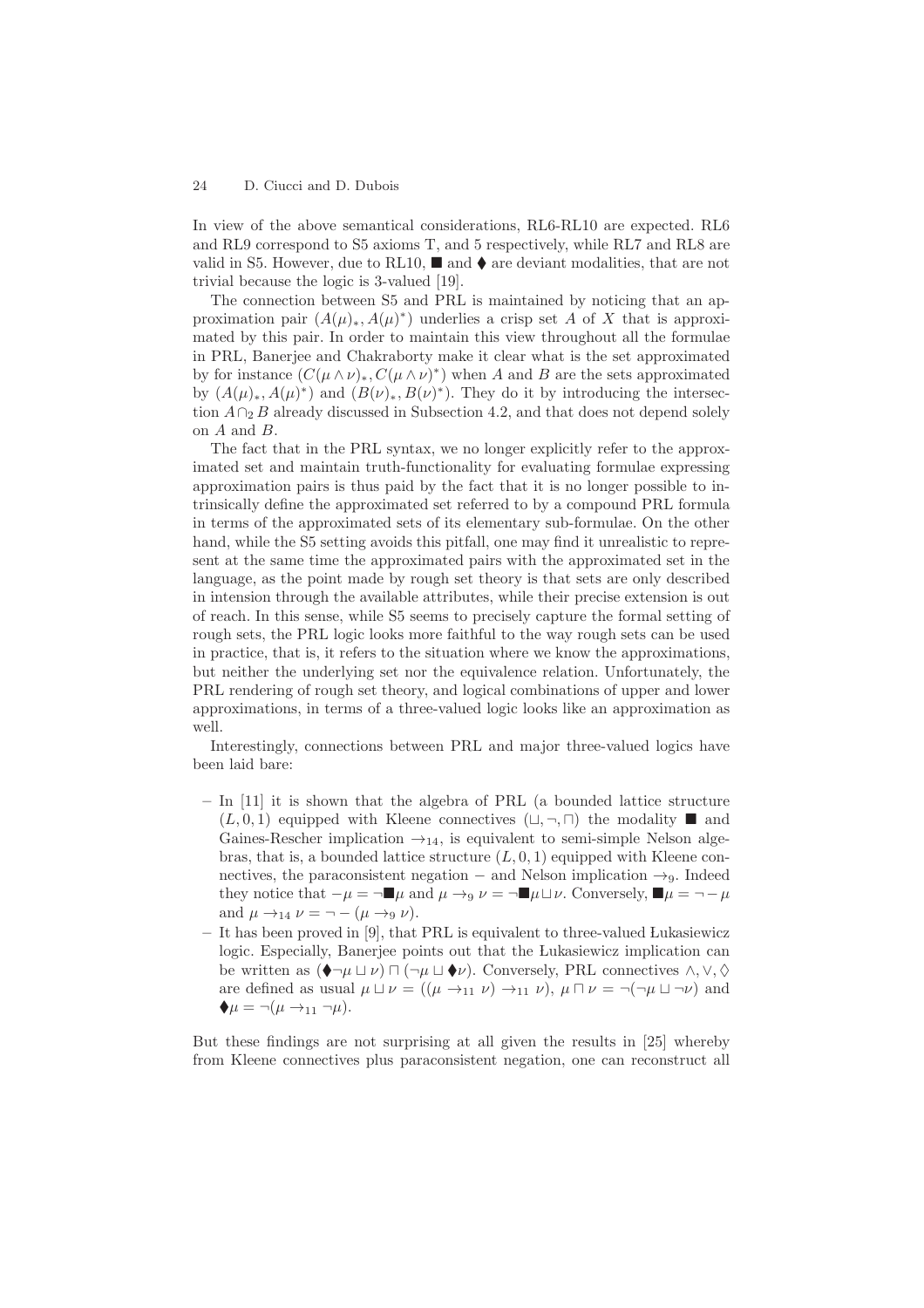28 monotonic three-valued conjunctions and implications that extend Boolean ones (as per the last item of Proposition 2.2).

#### 5.3 From Three-Valued Rough Set Logic to Modal Logic

We have seen two different modal approaches concerning rough sets: a Boolean one based on S5 and a many-valued one, the PRL logic, the latter being based on a clustering of roughly equivalent formulae of the former. Conversely, Banerjee [9] proves that PRL is embeddable in S5 in the sense that PRL formulae can be expressed as S5 formulae via a translation operation  $(\cdot)^{\tau}$  such that  $\vdash_{PRL} \mu$  iff  $\vdash_{S5} \mu^{\tau}$ .

Namely, the PRL negation ¬ becomes the classical negation  $'$ , the PRL necessity operator  $\blacksquare$  becomes the classical one  $\square$ , and

$$
(\mu \sqcap \nu)^{\tau} = (\mu^{\tau} \wedge \nu^{\tau}) \vee (\mu^{\tau} \wedge \Diamond \nu^{\tau} \wedge (\Diamond (\mu^{\tau} \wedge \nu^{\tau})). \tag{9}
$$

The latter encodes the set supposedly upper and lower approximated by the intersection of upper and lower approximations of two sets, already met in previous sections as  $\cap_2$ . This translation can only yield a fragment of S5.

There is another way of capturing the semantics of three-valued logics in a modal setting, whenever the third truth-value stands for unknown [24, 26]. It is enough to use a fragment of KD (or of S5) called MEL [12]. In particular, we can translate three-valued Lukasiewicz logic L3 into MEL, while preserving L3 theorems. Since PRL is equivalent to L3, it is interesting to translate PRL into MEL as well.

The language MEL [12, 13] is a very limited fragment of the modal logic S5. It uses a sublanguage  $\mathcal{L}_{\Box}$  of S5 defined by encapsulating propositional formulae from a modality-free propositional language  $\mathcal L$  (using the same notations as in Subsection 5.1):

$$
\mathcal{L}_{\Box} = \Box \alpha : \alpha \in \mathcal{L} | \neg \phi | \phi \land \psi | \phi \lor \psi | \phi \to \psi.
$$

Note that  $\mathcal{L}_{\Box} \cap \mathcal{L} = \emptyset$  and  $\mathcal{L}_{\Box} \subset \mathcal{L}_M$  (the set of all modal formulae, including nested ones). MEL is equipped with the following axioms:

1.  $\phi \rightarrow (\psi \rightarrow \phi)$ . 2.  $(\psi \rightarrow (\phi \rightarrow \mu)) \rightarrow ((\psi \rightarrow \phi) \rightarrow (\psi \rightarrow \mu)).$ 3.  $(\phi' \rightarrow \psi') \rightarrow (\psi \rightarrow \phi)$  $(K) \Box (p \rightarrow q) \rightarrow (\Box p \rightarrow \Box q).$ (D)  $\Box \alpha \rightarrow \Diamond \alpha$ . (N) if  $\vdash_{PL} \alpha$  then  $\square \alpha$ .

and the inference rule is modus ponens. As usual, the *possible* modality  $\Diamond$  is defined as  $\Diamond \alpha \equiv (\Box \alpha')'$ . The first three axioms are those of PL and the other those of modal logic KD. Axiom (N) is inspired from the necessitation rule that cannot be written in MEL. The following axioms (M) and (C) are implied by the above system:

$$
(M)\Box(\alpha \wedge \beta) \rightarrow (\Box \alpha \wedge \Box \beta);
$$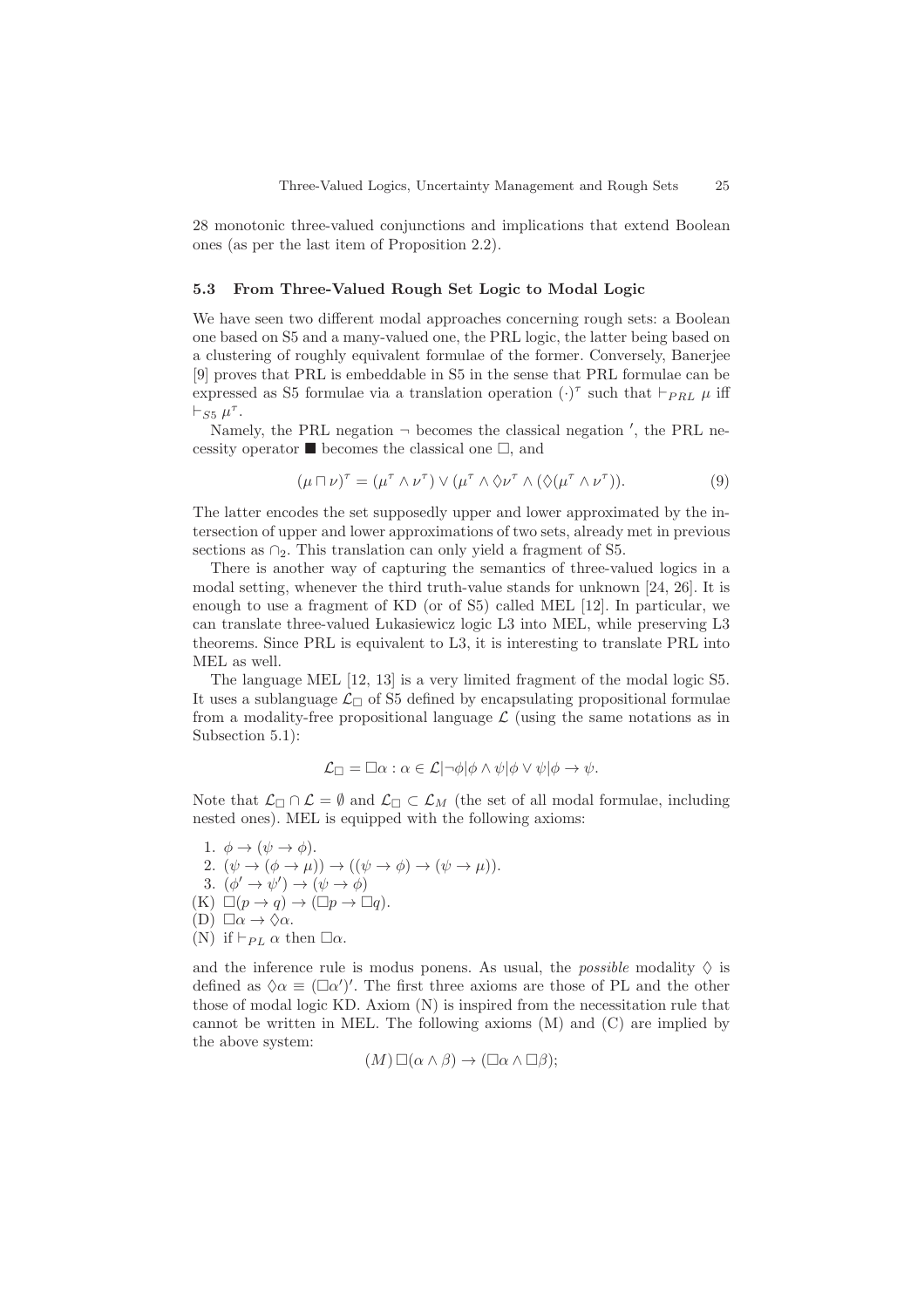$$
(C) (\Box \alpha \land \Box \beta) \to \Box (\alpha \land \beta).
$$

MEL is the subjective fragment of KD (or S5) without modality nesting.

The MEL semantics is very simple [12]. Let  $\Omega$  be the set of  $\mathcal L$  interpretations:  ${\omega : \mathcal{V} \to \{0,1\}}$ . The set of models of  $\alpha$  is  $[\alpha] = {\omega : \omega \models \alpha}$ . A (meta)interpretation of  $\mathcal{L}_{\Box}$  is a non-empty set  $E \subseteq \Omega$  of interpretations of  $\mathcal L$  interpreted as an epistemic state. We define satisfiability as follows:

- $-E \models \Box \alpha$  if  $E \subseteq [\alpha]$  ( $\alpha$  is certainly true in the epistemic state E)
- $-E \models \phi \land \psi$  if  $E \models \phi$  and  $E \models \psi$ ;
- $E \models \phi' \text{ if } E \models \phi \text{ is false.}$

MEL is sound and complete with respect to this semantics [13].

We remark that in this framework, uncertainty modeling is Boolean but possibilistic. The satisfiability  $E \models \Box \alpha$  can be written as  $N([\alpha]) = 1$  in the sense of a necessity measure computed with the possibility distribution given by the characteristic function of E. Axioms  $(M)$  and  $(C)$  lay bare the connection with possibility theory [39], as they state the equivalence between  $(\Box \alpha \land \Box \beta)$  and  $\square(\alpha \wedge \beta).$ 

We can justify the choice of this minimal modal formalism. It is the most simple logic to reason on incomplete propositional information. We only need to express that a proposition in PL is certainly true, certainly false or unknown as well as all the logical combinations of these assertions.

In [24, 26] we have proposed to translate three-valued logics of incomplete information into MEL, provided that the third truth-value refers to the idea of unknown Boolean truth-value. Let  $a$  be a Boolean variable and  $t(a)$  indicate the knowledge we have about  $a$ , that is:

- $-1$  certainly true, the Boolean value of a is 1;
- $-$  0 certainly false, the Boolean value of a is 0;
- $-\frac{1}{2}$  unknown, the Boolean value of a is 0 or 1.

For the sake of clarity, we have used different symbols  $0, 1, \frac{1}{2}$  for epistemic truthvalues with respect to ontic ones 0, 1. Under this understanding of the three epistemic truth-values, we can naturally translate three-valued truth-assigments to atomic propositions as follows:

$$
\mathcal{T}(t(a) = 1) = \Box a
$$
  
\n
$$
\mathcal{T}(t(a) = 0) = \Box a'
$$
  
\n
$$
\mathcal{T}(t(a) = \frac{1}{2}) = \Diamond a \land \Diamond a
$$
  
\n
$$
\mathcal{T}(t(a) \ge \frac{1}{2}) = \Diamond a
$$
  
\n
$$
\mathcal{T}(t(a) \le \frac{1}{2}) = \Diamond a'
$$

′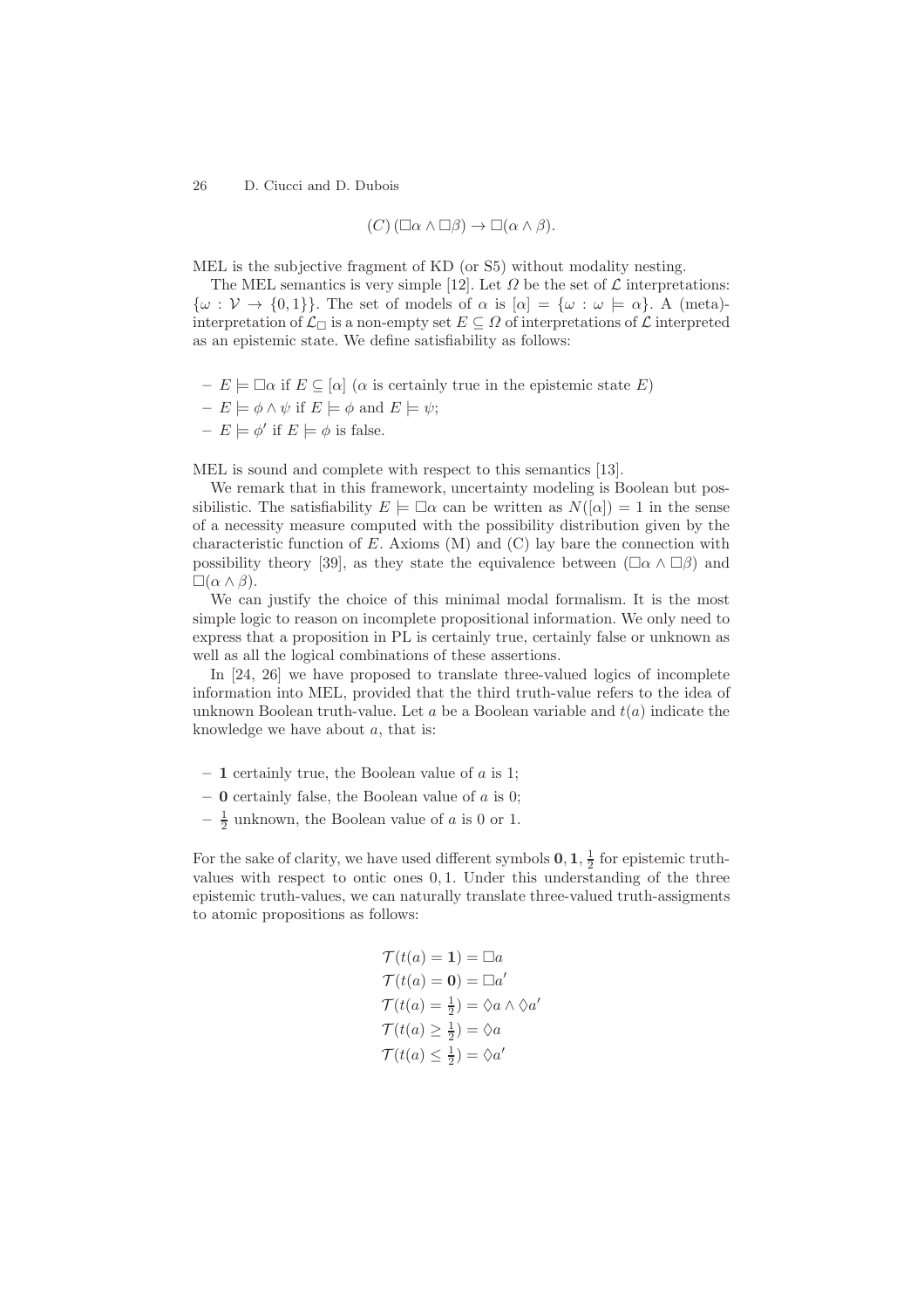Now, we want to map three-valued formulae to MEL formulae. Compound formulae are managed recursively. In the case of Lukasiewicz logic, we have:

$$
\mathcal{T}(t(\alpha \cap \beta) \geq i) = \mathcal{T}(t(\alpha) \geq i) \land \mathcal{T}(t(\beta) \geq i), i \geq \frac{1}{2}
$$
  

$$
\mathcal{T}(t(\alpha \cup \beta) \geq i) = \mathcal{T}(t(\alpha) \geq i) \lor \mathcal{T}(t(\beta) \geq i), i \geq \frac{1}{2}
$$
  

$$
\mathcal{T}(t(\neg \alpha) = 1) = \mathcal{T}(t(\alpha) = 0) = (\mathcal{T}(t(\alpha) \geq \frac{1}{2}))'
$$
  

$$
\mathcal{T}(t(\neg \alpha) \geq \frac{1}{2}) = \mathcal{T}(t(\alpha) \leq \frac{1}{2}) = (\mathcal{T}(t(\alpha) = 1))'
$$
  

$$
\mathcal{T}(t(\alpha \to_L \beta) = 1) = [\mathcal{T}(t(\alpha) = 1) \to \mathcal{T}(t(\beta) = 1)]
$$
  

$$
\land [\mathcal{T}(t(\alpha) \geq \frac{1}{2}) \to \mathcal{T}(t(\beta) \geq \frac{1}{2})]
$$
  

$$
\mathcal{T}(t(\alpha \to_L \beta) \geq \frac{1}{2}) = \mathcal{T}(t(\alpha) = 1) \to \mathcal{T}(t(\beta) \geq \frac{1}{2})
$$

Note that even if we use the same symbols for connectives in L3 and MEL, we are moving from three-valued variables (formulae) to Boolean ones. In particular, in the case of atoms, we have

$$
\mathcal{T}(t(a \to_L b) \ge \frac{1}{2}) = (\Box a)' \lor \Diamond b = \Box a \to \Diamond b
$$

and

$$
\mathcal{T}(t(a \to_L b) = 1) = ((\Box a)' \lor \Box b) \land ((\Diamond a)' \lor \Diamond b) = \Box a' \lor \Box b \lor ((\Box a)' \land \Diamond b))
$$
  
= (\Box a \to \Box b) \land (\Diamond a \to \Diamond b).

It can be easily shown that by this translation, only a fragment of MEL can be captured by Lukasiewicz logic. Namely,  $\mathcal{L}_{\Box}^{\mathcal{L}} = \Box a |\Box a'|\phi'|\phi \vee \psi|\phi \wedge \psi$ . That is, we can only have modalities in front of literals.

Finally, we note that this translation makes sense; that is tautologies are preserved by the translation and we can reason in three-valued logic inside MEL. More formally, the following two theorems hold [24, 26]:

**Theorem 5.1.** If  $\alpha$  is an axiom of Lukasiewicz (but also, Gödel, Nelson) logic, then  $\mathcal{T}(t(\alpha))$  is a tautology in MEL.

**Theorem 5.2.** Let  $\alpha$  be a formula in Lukasiewicz (but also, Nelson) logic  $L_3$ and  $B_L$  a knowledge base in this logic. Then,  $B_L \vdash \alpha$  in  $L_3$  iff  $\mathcal{T}(B_L) \vdash \mathcal{T}(t(\alpha) =$ 1) in MEL.

Due to the equivalence between L3 and PRL, we can also translate PRL into MEL. Let us start from the connectives:  $\vee, \wedge, \neg$  are the same as in Lukasiewicz logic, the only difference is the necessity which is not a primitive operator in L3 but can be derived as follows:

$$
\mathcal{T}(t(\blacksquare \mu)) = 1) = \mathcal{T}(t(\blacksquare \mu) \ge \frac{1}{2})) = \mathcal{T}(t(\neg(\mu \to_L \neg \mu)) = 1) = \mathcal{T}(t(\mu) = 1)
$$

which on atoms corresponds to  $\mathcal{T}(t(\blacksquare a) = 1)) = \mathcal{T}(t(\blacksquare a)) \ge \frac{1}{2}) = \square a$ . Consequently, PRL implication (i.e., Gaines-Rescher  $\rightarrow_{14}$ ) becomes in MEL:

$$
\mathcal{T}(t(\mu \to_{14} \nu) = 1) = \mathcal{T}(t(\mu \to_{14} \nu) \ge \frac{1}{2}) = (\square \mu \to \square \nu) \land (\lozenge \mu \to \lozenge \nu)
$$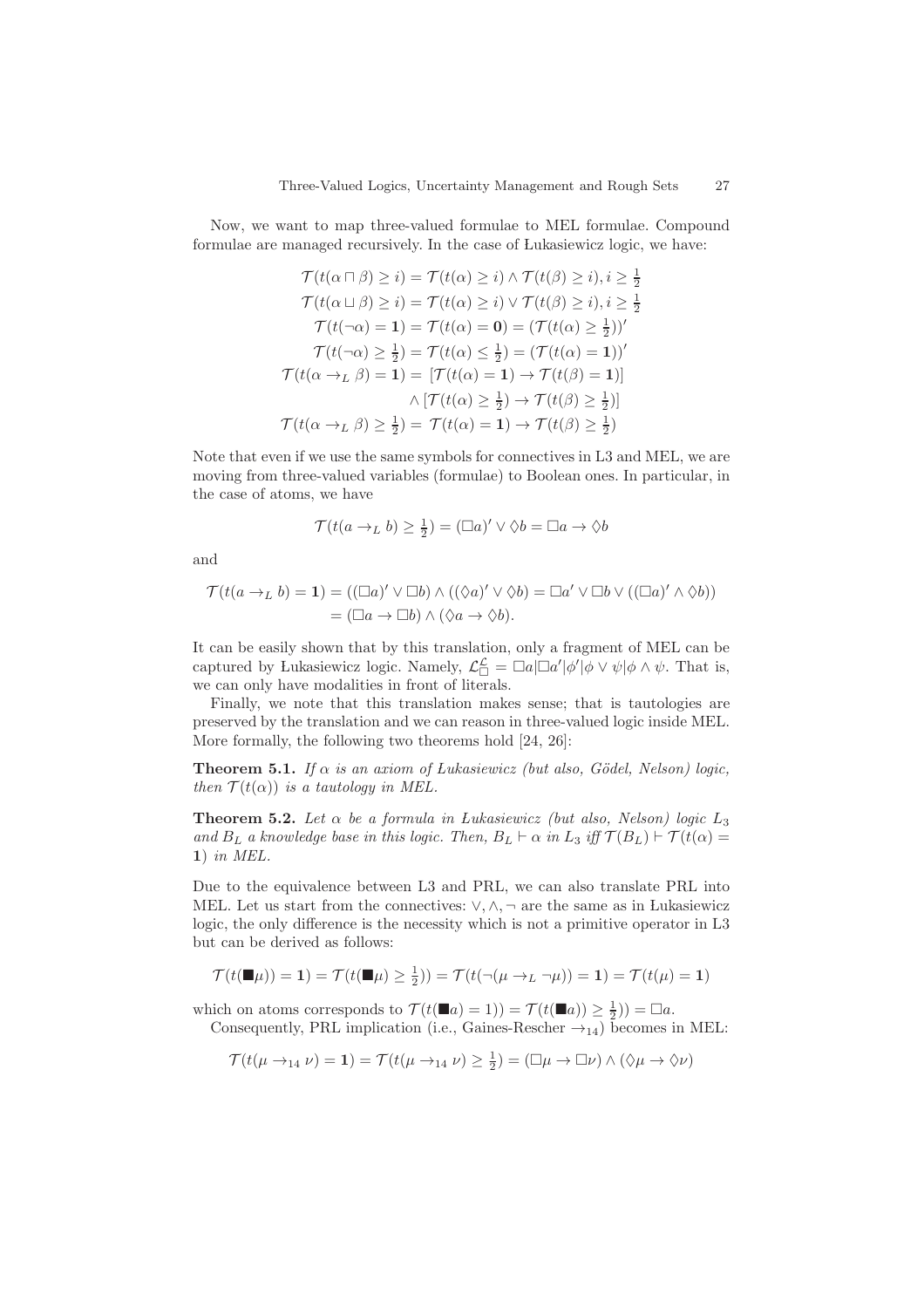which, as expected corresponds to the translation of any residuated implication into MEL.

Due to the above results, in particular Theorem 5.1, it is also possible to see that most PRL axioms translate into MEL tautologies.

**Corollary 5.1.** If  $\phi$  is an axiom of PRL logic (but for RL8 and RL9), then  $\mathcal{T}(t(\phi) = 1)$  is a tautology in MEL.

Axioms RL8 and RL9, which involve nested modalities, are not directly expressible in MEL logic. However, in PRL,  $\blacksquare \mu$  and  $\blacklozenge \blacksquare \mu$  are equivalent to  $\blacksquare \mu$  so that they do not need to be translated.

It is interesting to comment on the difference between the two translations of PRL into S5 and into MEL:

- The translation of PRL into MEL yields the L3-fragment of MEL, and we know from [24, 26] that the two logics are equivalent. In particular, the MEL translation does not involve at all the logical rendering of the approximated set underlying the pair ( $\blacksquare \alpha, \blacklozenge \alpha$ ) in PRL. The lack of expressiveness of PRL with respect to S5 for rough sets is highlighted by the small fragment of S5 attained by the exact translation of PRL into MEL.
- The translation of PRL into S5 highlights a possible logical expression of the set approximated by the combination of approximation pairs, but this expression involves modalities, and does not refer to a set expressible in the pure propositional language  $\mathcal L$  contained in the one of S5 (see equation (9)). So, even if this translation reaches a language richer than MEL, it carries over to the logical level the semantic difficulty of applying a truth-functional view on approximation pairs, as pointed out in the previous section.

## 6 Conclusion

The main lesson of this paper is that there is a gap between rough sets and three-valued calculi of approximation pairs regardless of the chosen rich enough algebraic setting, since there are several equivalent ones in three-valued logics. Whether we use Lukasiewicz 3-valued MV algebra, Nelson semi-simple algebras or the pre-rough setting, we can only imperfectly capture the modal logic of rough sets, that is, S5, even if the three-valued approaches can be embedded in the modal setting.

Our exploration of the 28 basic implications and conjunctions acting on orthopairs of sets show that there is no way to find binary connectives on orthopairs that would correspond exactly to the approximation pair enclosing some appropriate Boolean combination of the two sets approximated by each orthopair. This Boolean combination either does not exist, or must involve the chosen equivalence relation in some way, and then it is not even unique. This result is a generalisation of Bonikowski [16] old finding, systematized to all reasonable three-valued conjunctions, disjunctions and implications. It also echoes early remarks on the impossibility of representing rough sets by three-valued fuzzy sets put forward by Pawlak himself [60] and more recently by Yao [74].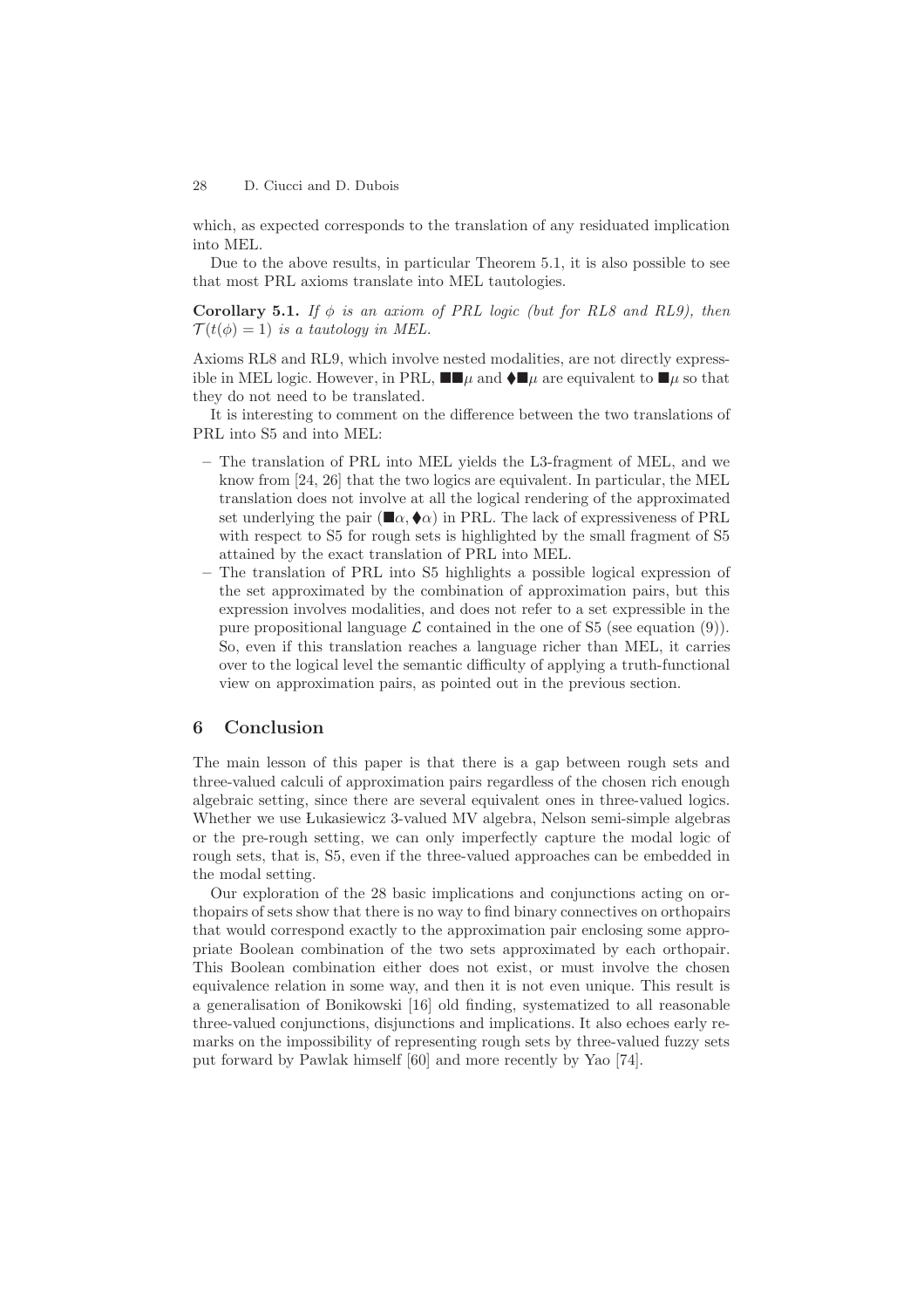Among the perspectives of this paper, one may point out the potential of the MEL language for representing and reasoning about information tables with missing values. Information tables are often encoded in a logical format using languages such as Datalog. In the case of missing values, the L3 fragment of MEL with modalities in front of literals could typically represent information about objects in intension, as an alternative to the use of Kleene logic proposed very early by Codd [27]. It would be of interest to reconsider proposals for defining rough sets under incomplete information in the light of this modal translation of three-valued logics.

## References

- 1. Adams, E.: The Logic of Conditionals. D. Reidel, Dordrecht (1975)
- 2. Asenjo, F.G., Tamburino, J.: Logic of antinomies. Notre Dame Journal of Formal Logic 16, 17–44 (1975)
- 3. Atanassov, K.: Intuitionistic Fuzzy Sets. Physica-Verlag, Heidelberg (1999)
- 4. Avron, A.: On an implication connective of RM. Notre Dame Journal of Formal Logic 27, 201–209 (1986)
- 5. Avron, A.: Natural 3-valued logics characterization and proof theory. J. Symb. Log. 56(1), 276–294 (1991)
- 6. Avron, A., Konikowska, B.: Rough sets and 3–valued logics. Studia Logica 90, 69–92 (2008)
- 7. Baets, B.D., Fodor, J.C.: Residual operators of uninorms. Soft Computing 3, 89–100 (1999)
- 8. Balbiani, P., Vakarelov, D.: A modal logic for indiscernibility and complementarity in information systems. Fundam. Inform. 50(3-4), 243–263 (2002)
- 9. Banerjee, M.: Rough sets and 3-valued Lukasiewicz logic. Fundamenta Informaticae 31(3/4), 213–220 (1997)
- 10. Banerjee, M., Chakraborty, K.: Algebras from rough sets. In: Pal, S., Skowron, A., Polkowski, L. (eds.) Rough-Neural Computing, pp. 157–188. Springer (2004)
- 11. Banerjee, M., Chakraborty, M.: Rough sets through algebraic logic. Fundamenta Informaticae 28, 211–221 (1996)
- 12. Banerjee, M., Dubois, D.: A simple modal logic for reasoning about revealed beliefs. In: Sossai, C., Chemello, G. (eds.) ECSQARU 2009. LNCS, vol. 5590, pp. 805–816. Springer, Heidelberg (2009)
- 13. Banerjee, M., Dubois, D.: A simple logic for reasoning about incomplete knowledge. International Journal of Approximate Reasoning 55, 639–653 (2014)
- 14. Belnap, N.D.: A useful four-valued logic. In: Dunn, J.M., Epstein, G. (eds.) Modern Uses of Multiple-Valued Logic, pp. 8–37. D. Reidel (1977)
- 15. Bochvar, D.A.: On a three-valued logical calculus and its application to the analysis of the paradoxes of the classical extended functional calculus. History and Philosophy of Logic 2, 87–112 (1981)
- 16. Bonikowski, Z.: A certain conception of the calculus of rough sets. Notre Dame Journal of Formal Logic 33(3), 412–421 (1992)
- 17. Borowski, L. (ed.): Selected works of J. Lukasiewicz. North-Holland, Amsterdam (1970)
- 18. Cattaneo, G., Ciucci, D.: Algebraic structures for rough sets. In: Peters, J.F., Skowron, A., Dubois, D., Grzymała-Busse, J.W., Inuiguchi, M., Polkowski, L. (eds.) Transactions on Rough Sets II. LNCS, vol. 3135, pp. 208–252. Springer, Heidelberg (2004)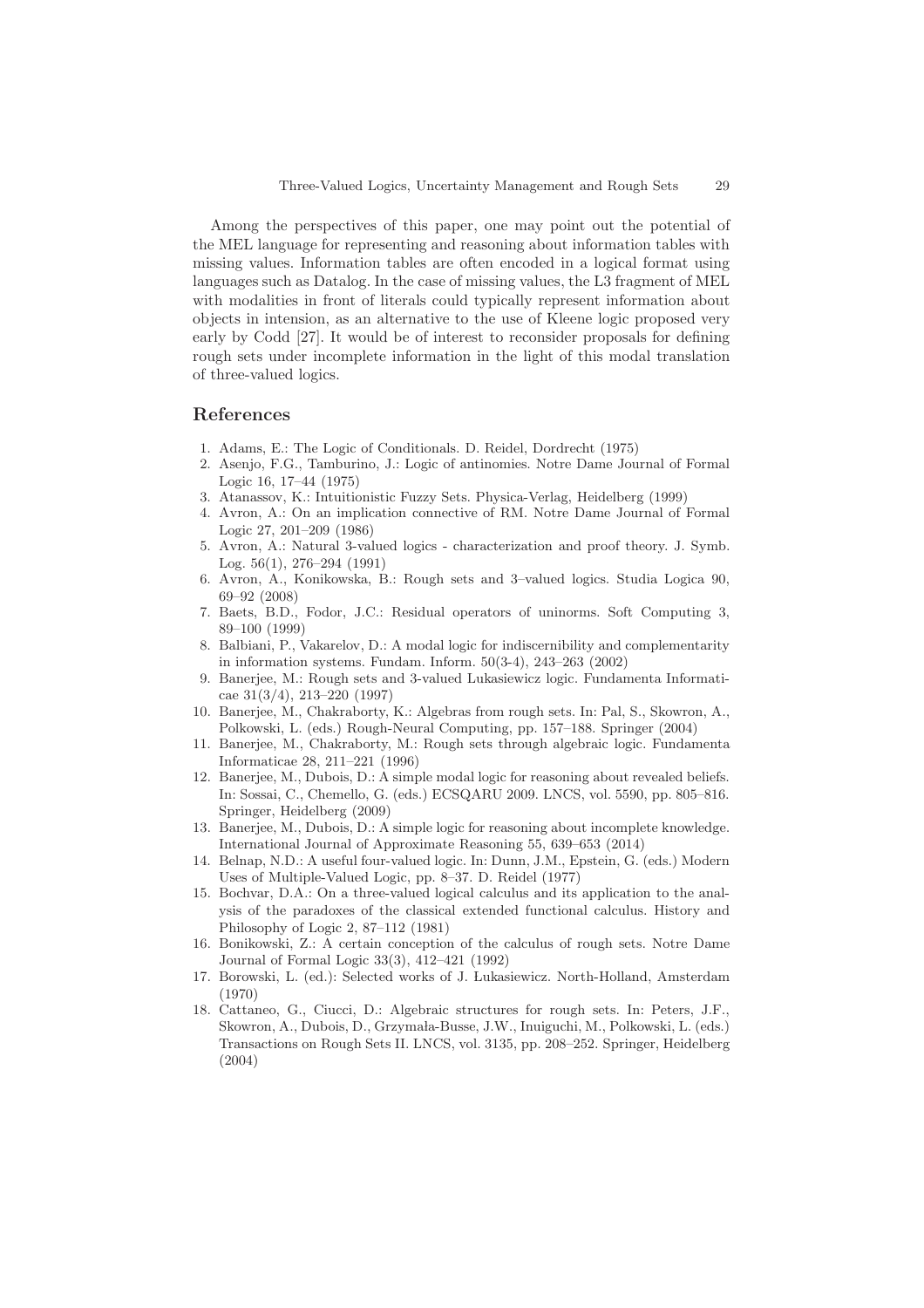- 30 D. Ciucci and D. Dubois
- 19. Cattaneo, G., Ciucci, D., Dubois, D.: Algebraic models of deviant modal operators based on de Morgan and Kleene lattices. Inf. Sci. 181(19), 4075–4100 (2011)
- 20. Chellas, B.F.: Modal Logic, An Introduction. Cambridge University Press, Cambridge (1988)
- 21. Ciucci, D.: Orthopairs: A Simple and Widely Used Way to Model Uncertainty. Fundam. Inform. 108(3-4), 287–304 (2011)
- 22. Ciucci, D., Dubois, D.: Truth-Functionality, Rough Sets and Three-Valued Logics. In: Proceedings ISMVL, pp. 98–103 (2010)
- 23. Ciucci, D., Dubois, D.: Relationships between connectives in three-valued logics. In: Greco, S., Bouchon-Meunier, B., Coletti, G., Fedrizzi, M., Matarazzo, B., Yager, R.R. (eds.) IPMU 2012, Part I. CCIS, vol. 297, pp. 633–642. Springer, Heidelberg (2012)
- 24. Ciucci, D., Dubois, D.: Three-valued logics for incomplete information and epistemic logic. In: del Cerro, L.F., Herzig, A., Mengin, J. (eds.) JELIA 2012. LNCS, vol. 7519, pp. 147–159. Springer, Heidelberg (2012)
- 25. Ciucci, D., Dubois, D.: A map of dependencies among three-valued logics. Information Sciences 250, 162–177 (2013), Corrigendum: Information Sciences 256, 234-235 (2014)
- 26. Ciucci, D., Dubois, D.: A modal theorem-preserving translation of a class of threevalued logics of incomplete information. Journal of Applied Non-Classical Logics 23, 321–352 (2013)
- 27. Codd, E.F.: Extending the database relational model to capture more meaning. ACM Trans. Database Syst. 4(4), 397–434 (1979)
- 28. Couso, I., Dubois, D.: Rough sets, coverings and incomplete information. Fundamenta Informaticae 108(3-4), 223–247 (2011)
- 29. De Baets, B., Fodor, J.C., Ruiz-Aguilera, D., Torrens, J.: Idempotent uninorms on finite ordinal scales. International Journal of Uncertainty, Fuzziness and Knowledge-Based Systems, 1–14 (2009)
- 30. Dempster, A.P.: Upper and lower probabilities induced by a multivalued mapping. The Annals of Statistics 28, 325–339 (1967)
- 31. Deschrijver, G., Kerre, E.E.: On the relationship between some extensions of fuzzy set theory. Fuzzy Sets and Systems 133(2), 227–235 (2003)
- 32. D'Ottaviano, I.M.L., da Costa, N.C.A.: Sur un problème de Jaskowski. Comptes Rendus de l'Académie des Sciences 270, 1349-1353 (1970)
- 33. Dubois, D.: Degrees of truth, ill-known sets and contradiction. In: Bouchon-Meunier, B., Magdalena, L., Ojeda-Aciego, M., Verdegay, J.-L., Yager, R.R. (eds.) Foundations of Reasoning under Uncertainty. STUDFUZZ, vol. 249, pp. 65–83. Springer, Heidelberg (2010)
- 34. Dubois, D., Gottwald, S., Hájek, P., Kacprzyk, J., Prade, H.: Terminological difficulties in fuzzy set theory - the case of intuitionistic fuzzy sets. Fuzzy Sets and Systems 156(3), 485–491 (2005)
- 35. Dubois, D., Prade, H.: Fuzzy-set-theoretic differences and inclusions and their use in the analysis of fuzzy equations. Control and Cybernetics 13(3), 129–146 (1984)
- 36. Dubois, D., Prade, H.: A theorem on implication functions defined from triangular norms. Stochastica VIII, 267–279 (1984)
- 37. Dubois, D., Prade, H.: Twofold fuzzy sets and rough sets –some issues in knowledge representation. Fuzzy Sets and Systems 23, 3–18 (1987)
- 38. Dubois, D., Prade, H.: Conditional Objects as Nonmonotonic Consequence Relationships. IEEE Transactions on Systems, Man, and Cybernetics 24(12), 1724–1740 (1994)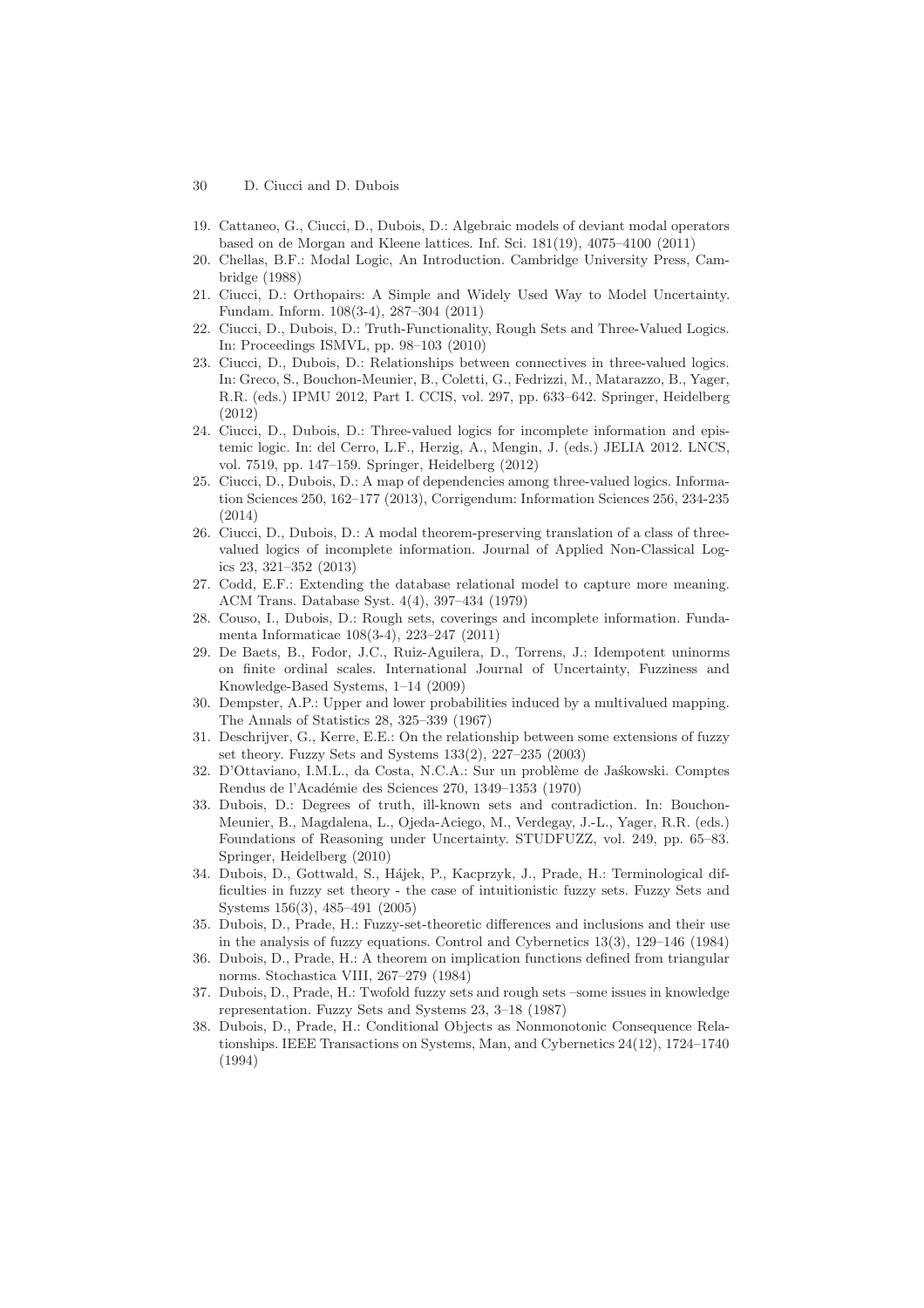- 39. Dubois, D., Prade, H.: Possibility theory, probability theory and multiple-valued logics: A clarification. Ann. Math. and AI 32, 35–66 (2001)
- 40. Dubois, D., Prade, H.: Gradualness, uncertainty and bipolarity: Making sense of fuzzy sets. Fuzzy Sets and Systems 192, 3–24 (2012)
- 41. Düntsch, I.: A logic for rough sets. Theoretical Computer Science 179, 427–436 (1997)
- 42. Fariñas del Cerro, L., Orlowska, E.: Dal a logic for data analysis. Theor. Comput. Sci. 36, 251–264 (1985)
- 43. Fitting, M.: A Kripke-Kleene semantics for logic programs. J. Log. Program. 2(4), 295–312 (1985)
- 44. Gaines, B.R.: Foundations of fuzzy reasoning. Int. J. of Man-Machine Studies 6, 623–668 (1976)
- 45. Gehrke, M., Walker, E.: On the structure of Rough Sets. Bulletin Polish Academy of Science (Mathematics) 40, 235–245 (1992)
- 46. Gentilhomme, M.Y.: Les ensembles flous en linguistique. Cahiers de Linguistique Théorique et Appliquée, Bucarest 47, 47–65 (1968)
- 47. Gödel, K.: Zum intuitionistischen Aussagenkalkül. Anzeiger Akademie der Wissenschaften Wien 69, 65–66 (1932)
- 48. Hájek, P.: Metamathematics of Fuzzy Logic. Kluwer, Dordrecht (1998)
- 49. Iturrioz, L.: Rough sets and three valued structures. In: Orlowska, E. (ed.) Logic at work, pp. 596–603. Springer (1999)
- 50. Ja´skowski, S.: Propositional calculus for contradictory deductive systems. Studia Logica 24, 143–160 (1969)
- 51. Khan, M.A., Banerjee, M.: A logic for complete information systems. In: Sossai, C., Chemello, G. (eds.) ECSQARU 2009. LNCS, vol. 5590, pp. 829–840. Springer, Heidelberg (2009)
- 52. Kleene, S.C.: Introduction to Metamathematics. North–Holland Pub. Co., Amsterdam (1952)
- 53. Lawry, J., González Rodríguez, I.: A bipolar model of assertability and belief. Int. J. Approx. Reasoning 52(1), 76–91 (2011)
- 54. Mas, M., Mayor, G., Torrens, J.: t-Operators and Uninorms on a Finite Totally Ordered Set. International Journal of Intelligent Systems 14, 909–922 (1999)
- 55. Nelson, D.: Constructible Falsity. J. of Symbolic Logic 14, 16–26 (1949)
- 56. Orlowska, E.: A logic of indiscernibility relations. In: Skowron, A. (ed.) SCT 1984. LNCS, vol. 208, pp. 177–186. Springer, Heidelberg (1985)
- 57. Orlowska, E., Pawlak, Z.: Representation of nondeterministic information. Theor. Comput. Sci. 29, 27–39 (1984)
- 58. Pagliani, P.: Rough Sets and Nelson Algebras. Fundamenta Informaticae 27(2,3), 205–219 (1996)
- 59. Pagliani, P.: Rough set theory and logic–algebraic structures. In: Incomplete Information: Rough Set Analysis, pp. 109–190. Physica–Verlag, Heidelberg (1998)
- 60. Pawlak, Z.: Rough sets and fuzzy sets. Fuzzy Sets and Systems 17, 99–102 (1985)
- 61. Pawlak, Z., Skowron, A.: Rudiments of rough sets. Information Sciences 177, 3–27 (2007)
- 62. Pearce, D.: Equilibrium logic. Annals of Mathematics and Artificial Intelligence 47, 3–41 (2006)
- 63. Priest, G.: The logic of paradox. The Journal of Philosophical Logic 8, 219–241 (1979)
- 64. Sen, J., Chakraborty, M.: A study of interconnections between rough and 3-valued Lukasiewicz logics. Fundam. Inform. 51, 311–324 (2002)